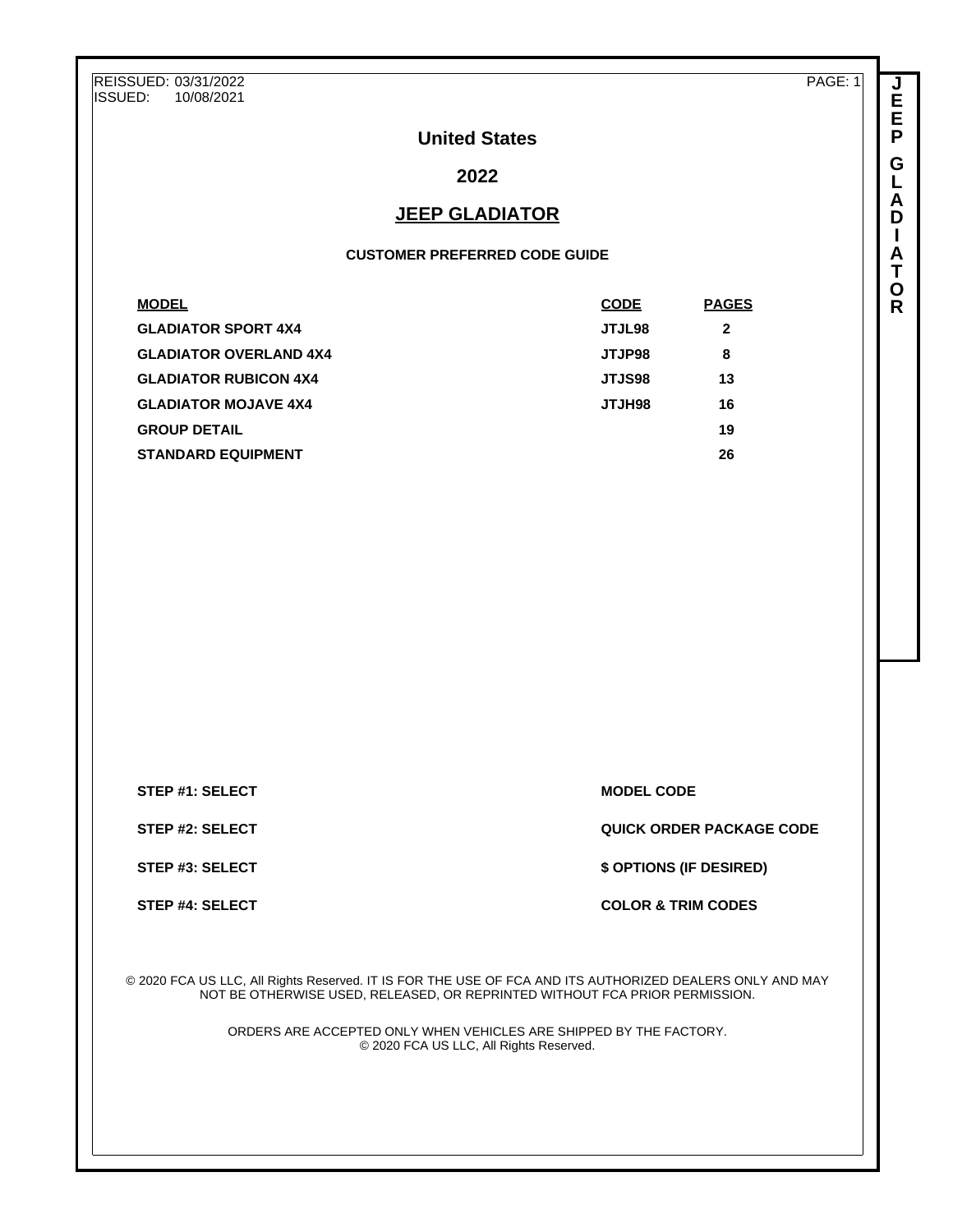**STEP #1 SELECT - MODEL CODE**

|                            |                            | <b>SFWP</b> | <b>SMSRP</b> |        |
|----------------------------|----------------------------|-------------|--------------|--------|
| <b>GLADIATOR SPORT 4X4</b> |                            | 35.407      | 36,085       | JTJL98 |
|                            | <b>DESTINATION CHARGEL</b> |             | ,595         |        |
|                            |                            | 1.645 IN HI |              |        |

## **STEP #2 SELECT - QUICK ORDER PACKAGE CODE**

| <b>ENGINE</b>                                               | <b>SFWP</b> | <b>SMSRP</b> | <b>TRANSMISSION</b>                              | <b>SFWP</b> | <b>SMSRP</b> |     | <b>WILLYS</b><br><b>SPORT</b> | <b>SPORTS WILLYS</b> |            | <b>TEXAS</b> | TRAIL ALTITUDE |
|-------------------------------------------------------------|-------------|--------------|--------------------------------------------------|-------------|--------------|-----|-------------------------------|----------------------|------------|--------------|----------------|
| 3.6L V6 24V VVT ENGINE UPG<br>I W/ESS (ERC)                 | N/C         | N/C          | 6-SPEED MANUAL<br>TRANSMISSION (DEM)             | N/C         | N/C          | 23B | 23K                           | <b>23S</b>           | <b>23W</b> | 23J          | 23T            |
|                                                             |             |              | 8-SPD AUTO 850RE<br><b>ITRANS (MAKE) (DFT)</b>   | .800        | 2.000        | 24B | 24K                           | <b>24S</b>           | <b>24W</b> | 24J          | 24T            |
| <b>3.0L V6 TURBO DIESEL</b><br><b>ENGINE W/ESS G3 (EXJ)</b> | 3.609       | 4.010        | 8-SPD AUTO 8HP75<br>TRANS (BUY-GERMANY)<br>(DFV) | .800        | 2.000        | 26B | 26K                           | 26S                  | <b>26W</b> | <b>26J</b>   | 26T            |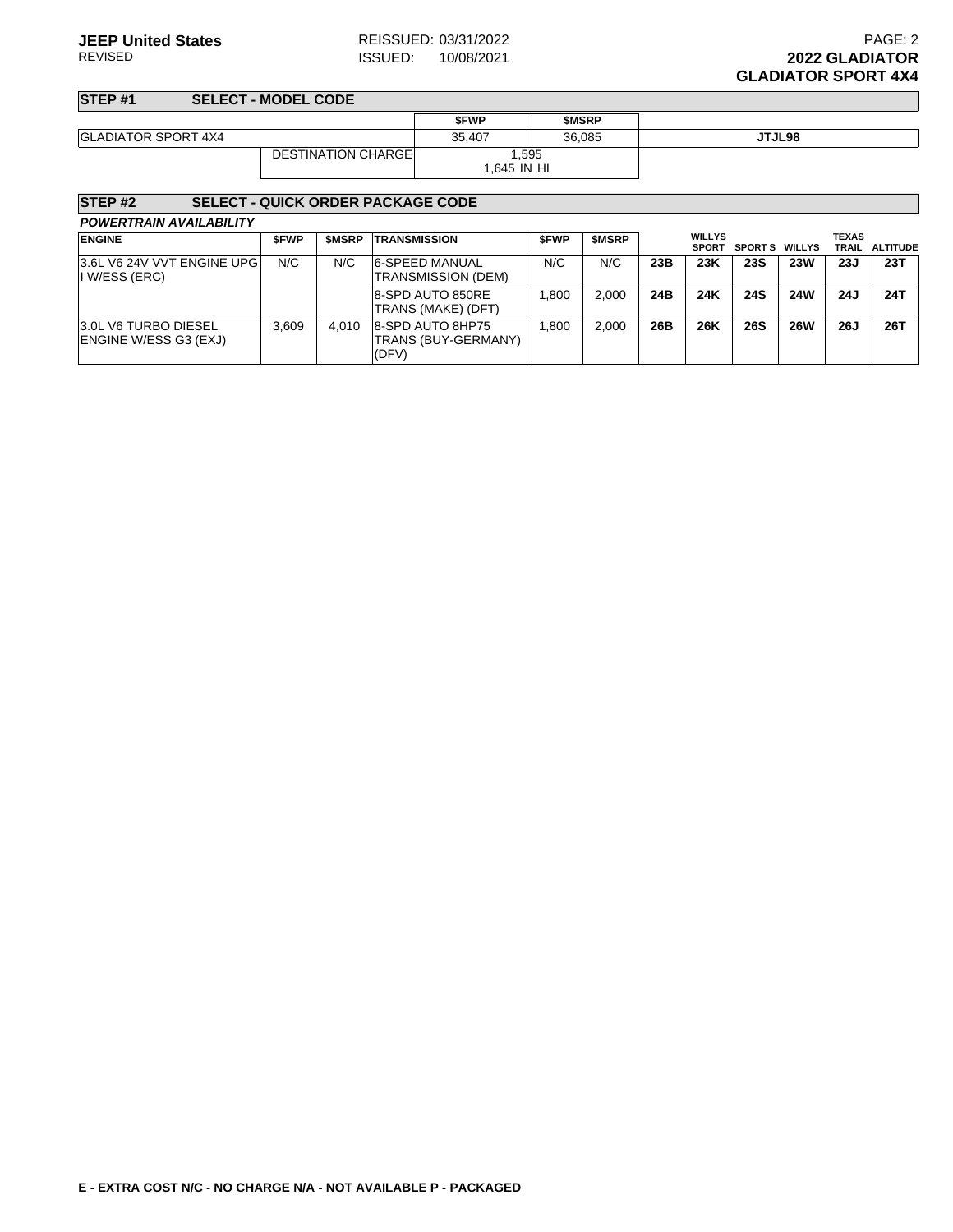| <b>PACKAGE CONTENT</b>                     |         | <b>WILLYS</b> |                         |                         | <b>TEXAS</b>              |                         |
|--------------------------------------------|---------|---------------|-------------------------|-------------------------|---------------------------|-------------------------|
| 17X7.5 BLACK ALUM WHEELS W/GRAY PAD (WFW)  |         | X             | SPORT SPORTS WILLYS     | X                       | X                         | TRAIL ALTITUDE          |
| 17X7.5 GLOSS BLACK ALUMINUM WHEELS (WFP)   |         |               |                         |                         |                           | X                       |
| 17X7.5 TECH SILVER ALUMINUM WHEELS (WFS)   |         |               | X                       |                         |                           |                         |
|                                            |         |               |                         |                         | $\times$                  | X                       |
| 240 AMP ALTERNATOR (BAL)                   |         |               |                         |                         |                           |                         |
| 4-WHEEL DRIVE DECAL (MS3)                  |         | X<br>X        |                         | X<br>X                  |                           |                         |
| 97 MPH VEHICLE MAX SPEED CALIBRATION (JJ2) |         |               |                         |                         | X                         |                         |
| AIR CONDITIONING W/AUTO TEMP CONTROL (HAB) |         |               |                         |                         | $\overline{\mathsf{x}}$   | X                       |
| <b>ALTITUDE PACKAGE (AHP)</b>              |         |               |                         |                         |                           | X                       |
| ANTI-SPIN DIFFERENTIAL REAR AXLE (DSA)     |         | $\times$      |                         | X                       |                           |                         |
| <b>AUTOMATIC HEADLAMPS (LMG)</b>           |         |               | X                       | $\overline{\mathsf{x}}$ | $\mathsf{X}$              | X                       |
| BLACK 3-PIECE HARD TOP (HT1)               |         |               |                         |                         | $\overline{\mathsf{x}}$   | X                       |
| <b>BLACK GRILLE (MW7)</b>                  |         | X             |                         | X                       |                           | X                       |
| BODY COLOR FENDER FLARES (2-PC) (MM3)      |         | X             | $\overline{\mathsf{x}}$ | $\overline{\mathsf{x}}$ | $\times$                  | X                       |
| <b>BRIDGESTONE BRAND TIRES (TZB)</b>       |         | X             |                         | X                       | $\boldsymbol{\mathsf{X}}$ |                         |
| <b>CLASS IV RECEIVER HITCH (XFH)</b>       |         |               |                         |                         | $\times$                  | X                       |
| CLUSTER 7.0" TFT COLOR DISPLAY (JAL)       |         |               |                         |                         | X                         | X                       |
| <b>CONVENIENCE GROUP (ADC)</b>             |         |               |                         | X                       | $\overline{\mathsf{x}}$   | $\overline{\mathsf{x}}$ |
| DAYTIME RUNNING LAMP SYSTEM (LMX)          |         | X             | X                       | X                       | $\overline{\mathsf{x}}$   | X                       |
| DEEP TINT SUNSCREEN WINDOWS (GCD)          |         | X             | X                       | X                       | $\overline{\mathsf{x}}$   | X                       |
| FOR MORE INFO, CALL 800-643-2112 (X9H)     |         |               |                         |                         |                           | X                       |
| FREEDOM PANEL STORAGE BAG (CS2)            |         |               |                         |                         | $\times$                  | X                       |
| FRONT HD RED ACCENT SHOCK ABSORBERS (SFE)  |         | X             |                         | X                       |                           |                         |
| GLOSS BLACK INSTRUMENT PANEL BEZELS (JES)  |         |               |                         |                         |                           | X                       |
| <b>GPS ANTENNA INPUT (JLP)</b>             |         |               |                         |                         | X                         | X                       |
| GVW RATING - 6250# (Z1B)                   |         |               | X                       |                         |                           |                         |
| GVW RATING - 6250# (Z1B)                   | W/O DFT |               | X                       |                         |                           |                         |
| HEAVY DUTY ENGINE COOLING (NMC)            |         |               |                         |                         | $\times$                  | X                       |
| LEATHER TRIMMED BUCKET SEATS (*JL)         |         |               |                         |                         | $\overline{X}$            |                         |
| LEATHER WRAPPED STEERING WHEEL (SCV)       |         |               | X                       | X                       | $\overline{X}$            | X                       |
| LT255/75R17C OWL ON/OFF ROAD TIRES (TTP)   |         | Χ             |                         | X                       | X                         |                         |
|                                            |         |               |                         |                         | $\times$                  |                         |
| MOLD IN COLOR BUMPER W/ACCENT COLOR (MBA)  |         |               |                         |                         |                           |                         |
| MOLD IN COLOR BUMPER W/GLOSS BLACK (MBU)   |         | X             |                         | X                       |                           | X                       |
| MOPAR ALL-WEATHER SLUSH MATS (CWA)         |         | X             |                         | $\overline{\mathsf{x}}$ |                           |                         |
| NORMAL DUTY PLUS SUSPENSION (SDW)          |         |               | X                       |                         | X                         | X                       |
| NO SOFT TOP (ST8)                          |         |               |                         |                         | X                         | X                       |
| NO SOFT TOP (ST8)                          | W/O AEN |               |                         |                         | $\overline{\mathsf{x}}$   | X                       |
| POWER HEATED MIRRORS (GTB)                 |         |               | X                       | X                       | $\overline{X}$            | $\overline{X}$          |
| POWER TAILGATE LOCK (JEX)                  |         |               | $\overline{X}$          | X                       | X                         | X                       |
| PROTECTION SILL RAILS (XGS)                |         | X             |                         | X                       |                           |                         |
| PWR WINDOWS, FRONT 1-TOUCH DOWN (JPY)      |         |               | X                       | X                       | X                         | X                       |
| REAR HD RED ACCENT SHOCK ABSORBERS (SGE)   |         | X             |                         | X                       |                           |                         |
| <b>REAR SLIDING WINDOW (GFD)</b>           |         |               |                         |                         | X                         | X                       |
| REAR WINDOW DEFROSTER (GFA)                |         |               |                         |                         | X                         | X                       |
| REMOTE KEYLESS ENTRY (GXM)                 |         |               | X                       | X                       | X                         | X                       |
| REMOTE PROXIMITY KEYLESS ENTRY (GXD)       |         |               |                         |                         |                           | X                       |
| <b>REMOTE START SYSTEM (XBM)</b>           | W/O DEM |               |                         | X                       | X                         | X                       |
| RR ARMREST W/CUPHOLDER SEAT (CSN)          |         |               |                         |                         | $\overline{X}$            |                         |
| <b>SECURITY ALARM (LSA)</b>                |         |               | X                       | X                       | $\overline{\mathsf{x}}$   | X                       |
| SIDE STEPS (MRK)                           |         |               |                         |                         | X                         |                         |
| SIRIUSXM RADIO SERVICE (X9B)               |         |               |                         |                         | X                         | X                       |
| SIRIUSXM SATELLITE RADIO (RSD)             |         |               |                         |                         | X                         | X                       |
| SPEED SENSITIVE POWER LOCKS (JPH)          |         |               | X                       | X                       | X                         | X                       |
| SPORT S (AAS)                              |         |               | Χ                       |                         |                           |                         |
| SUN VISORS W/ILLUM VANITY MIRRORS (GNC)    |         |               | X                       | X                       | X                         | X                       |
|                                            |         |               |                         |                         | $\times$                  | X                       |
| TECHNOLOGY GROUP (AAN)                     |         |               |                         |                         |                           |                         |
| <b>TEXAS TRAIL (AL1)</b>                   |         |               |                         |                         | $\boldsymbol{\mathsf{X}}$ |                         |
| TEXAS TRAIL TAILGATE AND HOOD DECALS (MXJ) |         |               |                         |                         | X                         |                         |
| TRAILER HITCH ZOOM (XNQ)                   |         |               |                         |                         | X                         | X.                      |
| <b>TRAILER TOW PACKAGE (ABR)</b>           |         |               |                         |                         | X                         | X                       |
| UNIVERSAL GARAGE DOOR OPENER (XGD)         |         |               |                         | X                       | $\times$                  | $\mathsf{X}$            |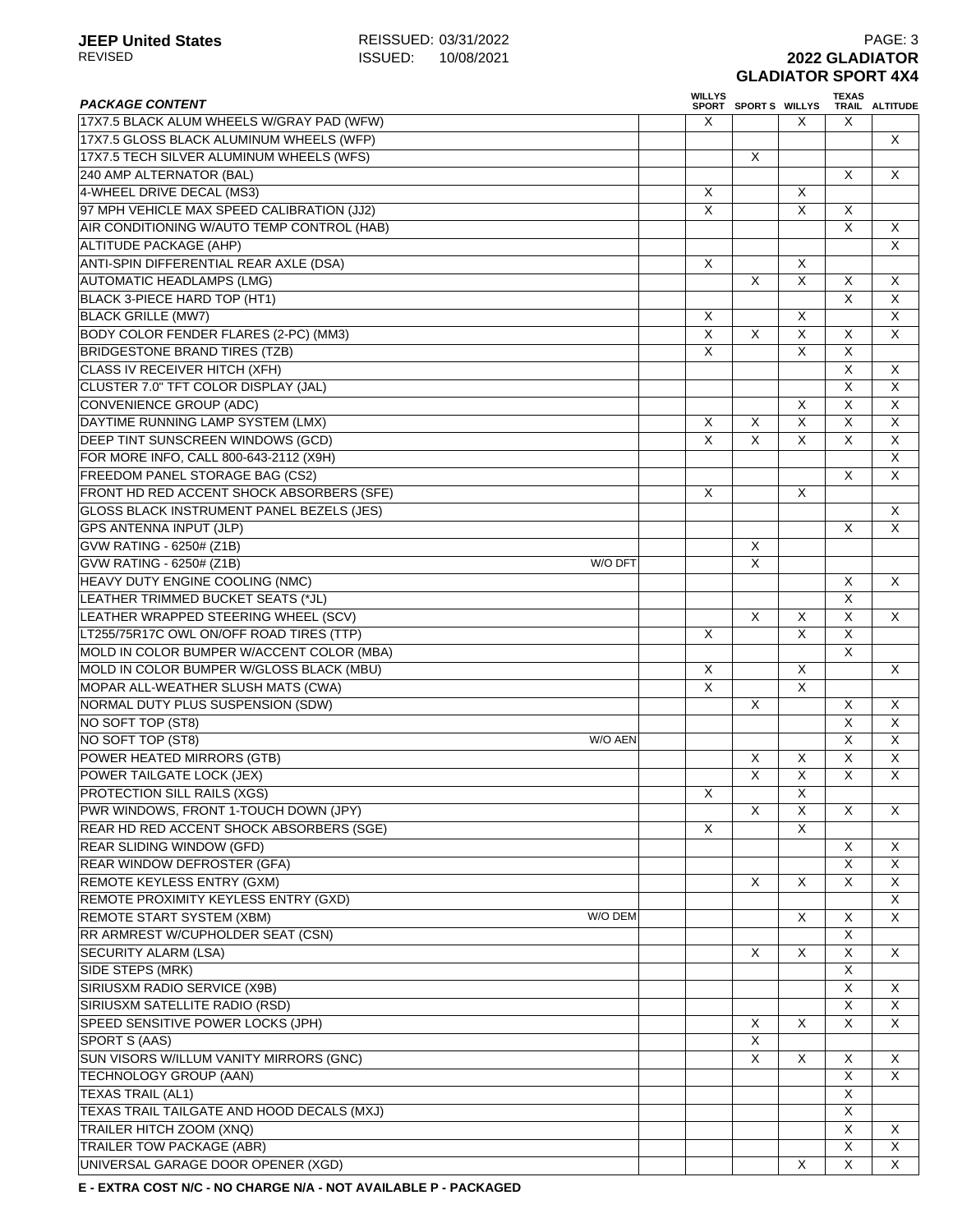**TEXAS TRAIL ALTITUDE**

# **PACKAGE CONTENT WILLYS SPORT S WILLYS** WILLYS (ACB) X X WILLYS HOOD DECAL (MT6) X X

|                                 |              |   | ⋏     |       | ⋏     |       |       |
|---------------------------------|--------------|---|-------|-------|-------|-------|-------|
|                                 |              |   |       |       |       |       |       |
| <b>PACKAGE VALUE PRICE</b>      | <b>SFWP</b>  |   | 1.890 | 3.060 | 5.666 | 5.890 | 4.676 |
| <b>IPACKAGE DISCOUNT</b>        | <b>SFWP</b>  |   |       |       | 0     | 0     | 0     |
| <b>INET PACKAGE VALUE PRICE</b> | <b>SFWP</b>  |   | 1.890 | 3.060 | 5.666 | 5.890 | 4.676 |
| <b>PACKAGE VALUE PRICE</b>      | <b>SMSRP</b> |   | 2.100 | 3.400 | 6.295 | 6.545 | 5,195 |
| <b>IPACKAGE DISCOUNT</b>        | <b>SMSRP</b> | 0 |       |       | 0     | 0     | 0     |
| <b>INET PACKAGE VALUE PRICE</b> | <b>SMSRP</b> |   | 2.100 | 3.400 | 6.295 | 6.545 | 5.195 |

#### **PRICE INCLUDES - BASE PRICE, ENGINE/TRANSMISSION AND QUICK ORDER PACKAGE (ALSO INCLUDES PACKAGE DISCOUNT WHERE APPLICABLE - ADD DESTINATION CHARGE)**

| <b>FACTORY WHOLESALE PRICE \$</b>              |  |  |  | 23- 35,407 37,297 38,467 41,073 41,297 40,083            |  |  |                                              |  |  |
|------------------------------------------------|--|--|--|----------------------------------------------------------|--|--|----------------------------------------------|--|--|
|                                                |  |  |  | 24- 37,207 39,097 40,267 42,873 43,097 41,883            |  |  |                                              |  |  |
|                                                |  |  |  |                                                          |  |  | 26-40.816 42.706 43.876 46.482 46.706 45.492 |  |  |
| <b>IMANUFACTURER SUGGESTED RETAIL PRICE \$</b> |  |  |  | 23- 36,085 38,185 39,485 42,380 42,630 41,280            |  |  |                                              |  |  |
|                                                |  |  |  | 24 - 38,085   40,185   41,485   44,380   44,630   43,280 |  |  |                                              |  |  |
|                                                |  |  |  | 26- 42,095 44,195 45,495 48,390 48,640 47,290            |  |  |                                              |  |  |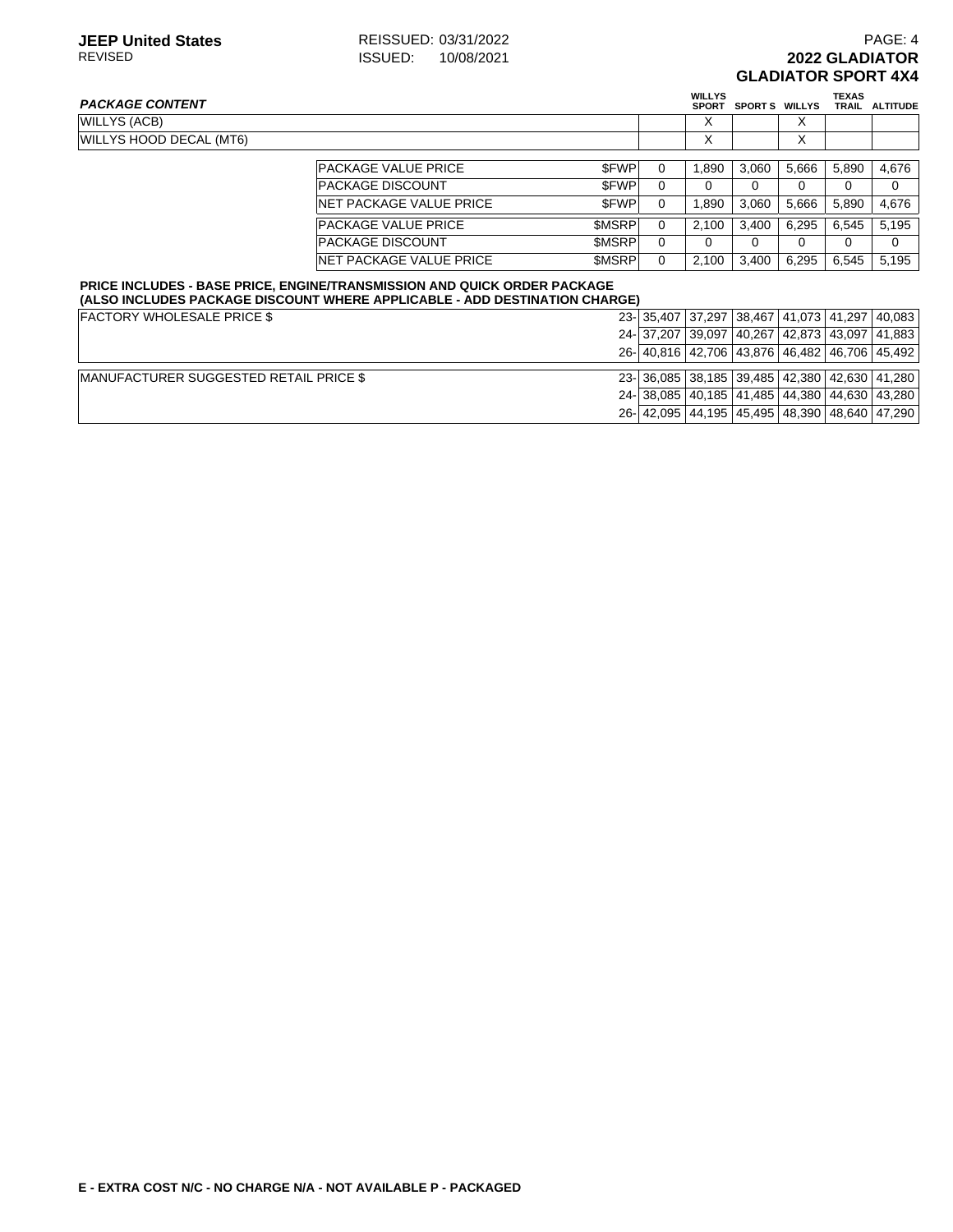# **STEP #3 SELECT - \$ OPTIONS (IF DESIRED)**

|                                                                                                                                                                              |                     |       |                          |                 | <b>WILLYS</b>   | SPORT SPORTS WILLYS |                 | <b>TEXAS</b>    | TRAIL ALTITUDE  |
|------------------------------------------------------------------------------------------------------------------------------------------------------------------------------|---------------------|-------|--------------------------|-----------------|-----------------|---------------------|-----------------|-----------------|-----------------|
| <b>DESCRIPTION</b>                                                                                                                                                           |                     |       | <b><i>SFWP SMSRP</i></b> | 2 B             | 2 K             | 2 S                 | 2 W             | 2J              | $2-$ T          |
| 17X7.5 GLOSS BLACK ALUMINUM WHEELS                                                                                                                                           |                     | 356   | 395                      |                 |                 | <b>WFP</b>          |                 |                 | P               |
| N/A W/23T; W/ADE M/H ERC; ; W/ADE N/A W/EXJ                                                                                                                                  |                     |       |                          |                 |                 |                     |                 |                 |                 |
| 245/75R17 BSW A/T DUELER TIRES                                                                                                                                               |                     | 266   | 295                      | <b>TTH</b>      |                 | <b>TTH</b>          |                 |                 | <b>TTH</b>      |
| <b>ONLY 1: TTH OR TTK</b>                                                                                                                                                    |                     |       |                          |                 |                 |                     |                 |                 |                 |
| Included w/AJQ or EXJ                                                                                                                                                        |                     |       |                          |                 |                 |                     |                 |                 |                 |
| 8.4" RADIO AND PREMIUM AUDIO GROUP                                                                                                                                           |                     | 1,886 | 2,095                    |                 |                 | <b>AEK</b>          | <b>AEK</b>      |                 |                 |
|                                                                                                                                                                              |                     | 1,886 | 2,095                    |                 |                 |                     |                 | <b>AEK</b>      | AEK             |
| <b>ADVANCED SAFETY GROUP</b>                                                                                                                                                 |                     | 806   | 895                      |                 |                 | <b>ALP</b>          | <b>ALP</b>      | <b>ALP</b>      | <b>ALP</b>      |
| M/H AJ1                                                                                                                                                                      |                     |       |                          |                 |                 |                     |                 |                 |                 |
| ALPINE PREMIUM AUDIO SYSTEM                                                                                                                                                  |                     | 1,166 | 1,295                    |                 |                 | RC4                 | RC4             |                 |                 |
| INCLUDED W/AEK; M/H AJB OR AJG OR AJS OR GXM; M/H AJB OR AJG OR<br>AJS OR JPY; N/A W/JF8                                                                                     |                     | 1,166 | 1,295                    |                 |                 |                     |                 | RC4             | RC4             |
| ANTI-SPIN DIFFERENTIAL REAR AXLE                                                                                                                                             |                     | 536   | 595                      | <b>DSA</b>      | P               | <b>DSA</b>          | P               | <b>DSA</b>      | <b>DSA</b>      |
| <b>INCLUDED W/AJQ OR EXJ</b>                                                                                                                                                 |                     |       |                          |                 |                 |                     |                 |                 |                 |
| <b>AUXILARY SWITCH GROUP</b>                                                                                                                                                 |                     | 356   | 395                      | AM <sub>2</sub> | AM <sub>2</sub> | AM <sub>2</sub>     | AM <sub>2</sub> |                 |                 |
|                                                                                                                                                                              |                     | 356   | 395                      |                 |                 |                     |                 | AM <sub>2</sub> | AM <sub>2</sub> |
| <b>BLACK 3-PIECE HARD TOP</b>                                                                                                                                                |                     | 1,526 | 1,695                    | HT <sub>1</sub> | HT <sub>1</sub> | HT <sub>1</sub>     | HT <sub>1</sub> | P               | P               |
| <b>INCLUDED W/AEH OR AEN</b>                                                                                                                                                 | <b>W/AEH OR</b>     | N/C   | N/C                      | HT <sub>1</sub> | HT <sub>1</sub> | HT <sub>1</sub>     | HT <sub>1</sub> | P               | P               |
|                                                                                                                                                                              | AEN                 |       |                          |                 |                 |                     |                 |                 |                 |
| BLACK MIC FENDER FLARES (1PC)                                                                                                                                                |                     | N/C   | N/C                      |                 |                 | MMJ                 |                 |                 |                 |
| N/A W/ADA; ; N/A W/AJQ;                                                                                                                                                      |                     |       |                          |                 |                 |                     |                 |                 |                 |
| BLACK MIC FENDER FLARES (2-PC)                                                                                                                                               |                     | N/C   | N/C                      |                 |                 | MM <sub>2</sub>     |                 |                 |                 |
| <b>INCLUDED W/AJQ; N/A W/ADA</b>                                                                                                                                             |                     |       |                          |                 |                 |                     |                 |                 |                 |
| <b>COLD WEATHER GROUP</b>                                                                                                                                                    |                     | 1,030 | 1,145                    |                 |                 | ADE                 |                 |                 |                 |
| W/WFP M/H ERC; ; W/WFP N/A W/EXJ                                                                                                                                             |                     | 760   | 845                      |                 |                 |                     | <b>ADE</b>      | <b>ADE</b>      | <b>ADE</b>      |
| Includes XMB w/o DEM                                                                                                                                                         | W/DEM               | 760   | 845                      |                 |                 | <b>ADE</b>          |                 |                 |                 |
|                                                                                                                                                                              | W/EXJ               | 1,030 | 1,145                    |                 |                 | <b>ADE</b>          |                 |                 |                 |
| <b>CONVENIENCE GROUP</b>                                                                                                                                                     |                     | 626   | 695                      |                 |                 | <b>ADC</b>          | P               | P               | P               |
| <b>INCLUDED W/AEH; N/A W/23T</b>                                                                                                                                             | W/ADE               | 446   | 495                      |                 |                 | <b>ADC</b>          | P               | P               | P               |
|                                                                                                                                                                              | <b>W/ADE AND</b>    | 446   | 495                      |                 |                 | <b>ADC</b>          | P               | P               | P               |
|                                                                                                                                                                              | <b>DEM</b><br>W/DEM | 446   | 495                      |                 |                 | <b>ADC</b>          | P               | P               | P               |
| CORNING GORILLA(R) GLASS                                                                                                                                                     |                     | 446   | 495                      |                 |                 | <b>GMA</b>          | <b>GMA</b>      | <b>GMA</b>      | <b>GMA</b>      |
|                                                                                                                                                                              |                     |       |                          |                 | P               | P                   | P               | P               |                 |
| <b>DEEP TINT SUNSCREEN WINDOWS</b><br><b>N/A W/23T</b>                                                                                                                       |                     | 446   | 495                      | GCD             |                 |                     |                 |                 | P               |
| DUAL DOOR GROUP (LOWERS ONLY)                                                                                                                                                |                     |       |                          |                 |                 |                     |                 |                 |                 |
| M/H CSU OR CT6 OR CSD; M/H PAU OR PBJ OR PDN OR PGG OR PRC OR                                                                                                                |                     | 3,056 | 3,395                    | AJG             | AJG             | AJG                 | AJG             | AJG             | <b>AJG</b>      |
| PRV OR PSE OR PW7 OR PX8; N/A W/AEN; N/A W/PUA                                                                                                                               |                     | 3,056 | 3,395                    |                 |                 |                     |                 |                 |                 |
| DUAL DOOR GROUP W/ BASE UPPERS                                                                                                                                               |                     |       | 4,131 4,590              | AJB             | <b>AJB</b>      |                     |                 |                 |                 |
| ∣M/H CT6 OR CSD; M/H PAU OR PBJ OR PDN OR PGG OR PRC OR PRV OR<br>PSE OR PW7 OR PX8; M/H STA; N/A W/AEH; N/A W/AEN; N/A W/AJG; N/A<br>W/AJS; N/A W/HT1; N/A W/PUA; N/A W/STB |                     |       | 4,131 4,590              |                 |                 | <b>AJB</b>          | <b>AJB</b>      | <b>AJB</b>      | <b>AJB</b>      |
| includes package AJS content                                                                                                                                                 |                     |       |                          |                 |                 |                     |                 |                 |                 |
| DUAL DOOR GROUP W/ PREMIUM UPPERS                                                                                                                                            |                     | 4,491 | 4,990                    | AJS             | <b>AJS</b>      |                     |                 |                 |                 |
| M/H HT1 OR STB; M/H PAU OR PBJ OR PDN OR PGG OR PRC OR PRV OR<br>PSE OR PW7 OR PX8; N/A W/AEN; N/A W/AJG; N/A W/PUA                                                          |                     | 4.491 | 4,990                    |                 |                 | <b>AJS</b>          | AJS             | <b>AJS</b>      | AJS             |
| includes package AJB content<br><b>DUAL TOP GROUP</b>                                                                                                                        |                     | 2,290 | 2,545                    |                 |                 | <b>AEN</b>          | <b>AEN</b>      |                 |                 |
|                                                                                                                                                                              |                     |       |                          |                 |                 |                     |                 |                 |                 |
| M/H CSU OR CT6 OR CSD                                                                                                                                                        |                     | 2,290 | 2,545                    |                 |                 |                     |                 | <b>AEN</b>      | <b>AEN</b>      |
|                                                                                                                                                                              | W/AEH 1,126         |       | 1,250                    |                 |                 | <b>AEN</b>          |                 |                 |                 |
| JEEP TRAIL RATED KIT                                                                                                                                                         |                     | 180   | 200                      | <b>XWX</b>      | <b>XWX</b>      | <b>XWX</b>          | <b>XWX</b>      | <b>XWX</b>      | XWX             |
| LED HEADLAMP AND FOG LAMP GROUP                                                                                                                                              |                     | 1.166 | 1,295                    |                 |                 | ADA                 | ADA             | ADA             | ADA             |
| <b>LOCKING LUG NUTS</b>                                                                                                                                                      |                     | 59    | 65                       | <b>XJC</b>      | <b>XJC</b>      | <b>XJC</b>          | XJC             | <b>XJC</b>      | <b>XJC</b>      |
| LT255/75R17C TIRES                                                                                                                                                           |                     | N/C   | N/C                      |                 | <b>TTK</b>      |                     | <b>TTK</b>      | <b>TTK</b>      |                 |
| <b>ONLY 1: TTH OR TTK</b>                                                                                                                                                    |                     |       |                          |                 |                 |                     |                 |                 |                 |
| MANUF STATEMENT OF ORIGIN                                                                                                                                                    |                     | N/C   | N/C                      |                 |                 |                     |                 |                 | <b>YEP</b>      |
| MAX TOW PACKAGE W/4.10 AXLE RATIO                                                                                                                                            |                     | 1,526 | 1,695                    | AJQ             |                 |                     |                 |                 |                 |
| M/H DFT; N/A W/DEM; N/A W/DFV; N/A W/WPT                                                                                                                                     |                     | 1,526 | 1,695                    |                 |                 | <b>AJQ</b>          |                 |                 |                 |
| includes package ABR content                                                                                                                                                 |                     | 1,526 | 1,695                    |                 |                 |                     |                 |                 | <b>AJQ</b>      |
| POPULAR EQUIPMENT PACKAGE                                                                                                                                                    |                     | 1,256 | 1,395                    |                 |                 | AEH                 |                 |                 |                 |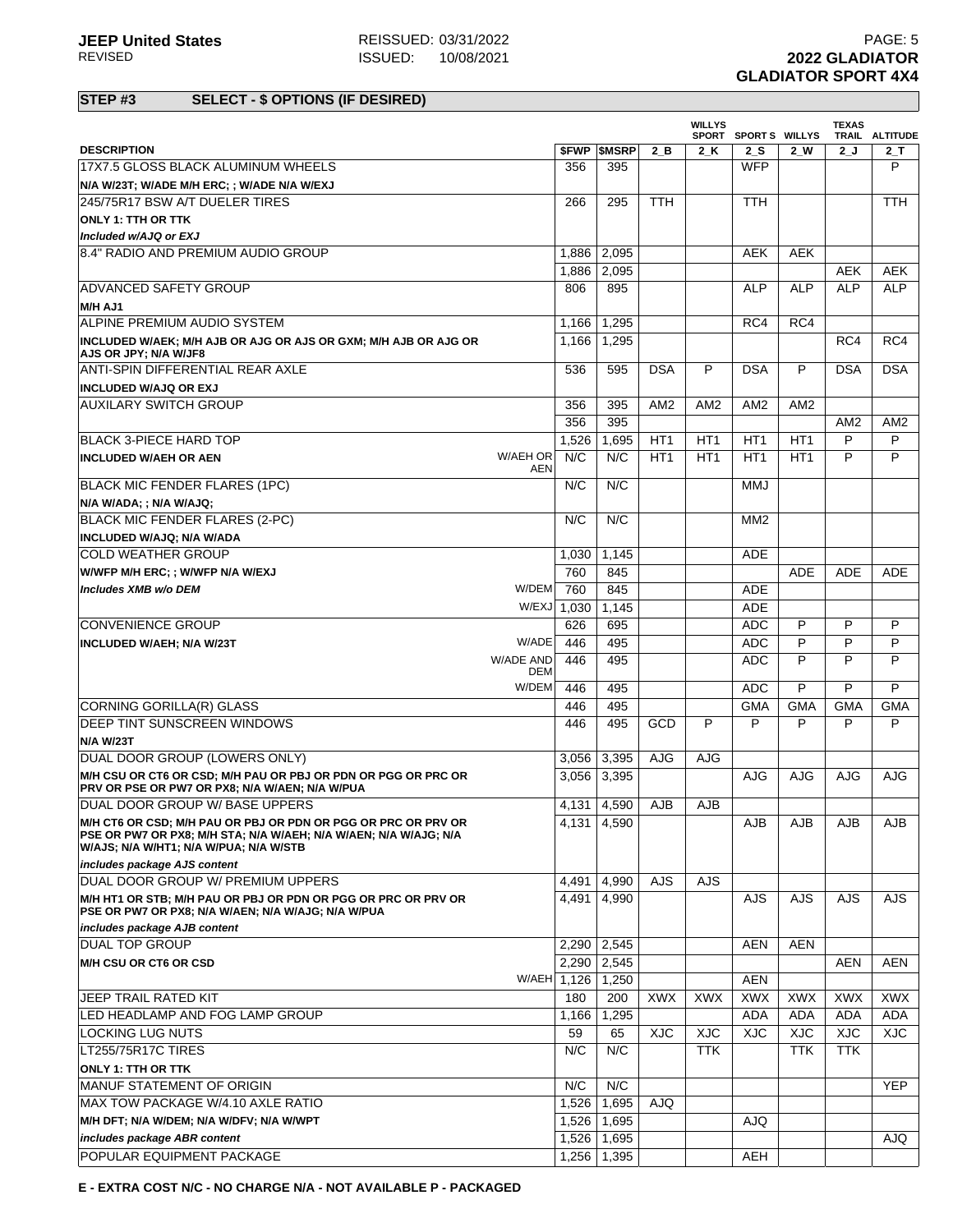## **JEEP United States** REISSUED: 03/31/2022<br>REVISED **REVISED PAGE: 6**<br>REVISED **2022 GLADIATOR REVIED:** 10/08/2021 **2022 GLADIATOR GLADIATOR SPORT 4X4**

|                                                                                       |             |         |            | <b>WILLYS</b> | SPORT SPORTS WILLYS |            | <b>TEXAS</b>             | TRAIL ALTITUDE |
|---------------------------------------------------------------------------------------|-------------|---------|------------|---------------|---------------------|------------|--------------------------|----------------|
| <b>DESCRIPTION</b>                                                                    | <b>SFWP</b> | \$MSRP  | 2 B        | 2K            | 2S                  | $2$ W      | 2J                       | $2$ _T         |
| <b>PREMIUM BLACK SUNRIDER SOFT TOP</b>                                                | 536         | 595     |            |               | <b>STB</b>          | <b>STB</b> |                          |                |
| N/A W/AEH; N/A W/AEN; N/A W/HT1; W/2TQ N/A W/AEN; W/2TS N/A W/AEN;<br>W/2TW N/A W/AEN |             |         |            |               |                     |            |                          |                |
| <b>REMOTE PROXIMITY KEYLESS ENTRY</b>                                                 | 626         | 695     | GXD        | GXD           | GXD                 | GXD        | <b>GXD</b>               | P              |
| INCLUDED W/AAN; M/H AJB OR AJG OR AJS OR AAN                                          | N/C         | N/C     |            |               |                     |            |                          | P              |
| W/AAN                                                                                 | N/C         | N/C     | GXD        | GXD           | GXD                 | GXD        | <b>GXD</b>               | P              |
| ROLL-UP TONNEAU COVER                                                                 | 563         | 625     | <b>CSD</b> | <b>CSD</b>    | CSD                 | CSD        | CSD                      | <b>CSD</b>     |
| N/A W/CT6                                                                             |             |         |            |               |                     |            |                          |                |
| <b>SAFETY GROUP</b>                                                                   | 986         | 1.095   |            |               | AJ1                 | AJ1        | AJ1                      | AJ1            |
| SELEC-TRAC FULL TIME 4WD SYSTEM                                                       | 626         | 695     |            |               | <b>DHP</b>          | <b>DHP</b> | <b>DHP</b>               | <b>DHP</b>     |
| M/H DFT; M/H ERC; N/A W/DEM; N/A W/DFV; N/A W/EXJ                                     |             |         |            |               |                     |            |                          |                |
| <b>SIDE STEPS</b>                                                                     | 626         | 695     |            |               | <b>MRK</b>          |            | P                        | <b>MRK</b>     |
| N/A W/MKN; ONLY 1: MRK OR MRT OR MRU                                                  |             |         |            |               |                     |            |                          |                |
| SIRIUSXM SATELLITE RADIO                                                              | 266         | 295     | <b>RSD</b> | <b>RSD</b>    | <b>RSD</b>          | <b>RSD</b> | P                        | P              |
| INCLUDED W/AAN OR AEK; N/A W/23T                                                      | N/C         | N/C     |            |               |                     |            | P                        | P              |
| <b>SMOKER'S GROUP</b>                                                                 | 27          | 30      | AWS        | <b>AWS</b>    | AWS                 | AWS        | AWS                      | AWS            |
| N/A W/XHC                                                                             |             |         |            |               |                     |            |                          |                |
| SOFT TOP WINDOW STORAGE BAG                                                           | 68          | 75      | <b>CWJ</b> | <b>CWJ</b>    | <b>CWJ</b>          | <b>CWJ</b> | <b>CWJ</b>               | <b>CWJ</b>     |
| M/H AEN OR STA OR STB; N/A W/AEH; N/A W/HT1                                           |             |         |            |               |                     |            |                          |                |
| <b>TECHNOLOGY GROUP</b>                                                               | 986         | 1,095   |            |               | AAN                 | AAN        | P                        | P              |
| M/H ADC OR AEH; ; N/A W/23T                                                           |             |         |            |               |                     |            |                          |                |
| <b>TRAILER TOW PACKAGE</b>                                                            | 580         | 645     | ABR        | <b>ABR</b>    | <b>ABR</b>          | <b>ABR</b> | P                        | P              |
| INCLUDED W/AEH; N/A W/23T; N/A W/AJQ                                                  |             |         |            |               |                     |            |                          |                |
| TRAIL RAIL MANAGEMENT SYSTEM                                                          | 806         | 895     |            |               | <b>CMD</b>          | <b>CMD</b> |                          |                |
|                                                                                       | 806         | 895     |            |               |                     |            | <b>CMD</b><br><b>RSJ</b> | <b>CMD</b>     |
| <b>WIRELESS SPEAKER - BLUETOOTH</b>                                                   | 310         | 345     |            |               | <b>RSJ</b>          | <b>RSJ</b> |                          | <b>RSJ</b>     |
| M/H AEK OR RC4; N/A W/RCH                                                             |             |         |            |               |                     |            |                          |                |
| <b>MOPAR OPTIONS</b>                                                                  |             |         |            |               |                     |            |                          |                |
| <b>IMOPAR ALL-WEATHER SLUSH MATS</b>                                                  | 153         | 170     | <b>CWA</b> | P             | <b>CWA</b>          | P          | <b>CWA</b>               | <b>CWA</b>     |
| N/A W/CL8                                                                             |             |         |            |               |                     |            |                          |                |
| <b>MOPAR BLACK TUBULAR SIDE STEPS</b>                                                 | 563         | 625     | <b>MRU</b> |               | <b>MRU</b>          |            |                          | MRU            |
| N/A W/MEF; N/A W/XGS; ONLY 1: MRK OR MRT OR MRU                                       |             |         |            |               |                     |            |                          |                |
| <b>MOPAR BODY SIDE GRAPHIC - HEX</b>                                                  | 360         | 400     | M9A        |               | M9A                 |            |                          |                |
| N/A W/M9B; N/A W/M9C                                                                  |             |         |            |               |                     |            |                          |                |
| <b>MOPAR BODY SIDE GRAPHIC - RETRO</b>                                                | 360         | 400     | M9C        |               | M9C                 |            |                          |                |
| <b>MOPAR BODY SIDE GRAPHIC - STAR</b>                                                 | 360         | 400     | M9B        |               | M9B                 |            |                          |                |
| N/A W/M9C                                                                             |             |         |            |               |                     |            |                          |                |
| <b>MOPAR BRIGHT DOOR SILLS</b>                                                        |             | 176 195 | <b>CLN</b> |               | CLN                 |            |                          | CLN CLN        |
| MOPAR CHROME TUBULAR SIDE STEPS                                                       | 670         | 745     | MRT        |               | MRT                 |            |                          | MRT            |
| N/A W/MEF; N/A W/XGS; ; ONLY 1: MRK OR MRT OR MRU<br>MOPAR COLD AIR INTAKE SYSTEM     | 473         | 525     | <b>JFF</b> | <b>JFF</b>    | <b>JFF</b>          | <b>JFF</b> | <b>JFF</b>               |                |
| N/A W/EXJ                                                                             |             |         |            |               |                     |            |                          |                |
| <b>MOPAR DOORS OFF MIRROR KIT</b>                                                     | 176         | 195     | LFR        | LFR           | LFR                 | <b>LFR</b> | LFR                      | <b>LFR</b>     |
| <b>MOPAR GRAB HANDLE KIT</b>                                                          | 86          | 95      | CSV        | CSV           | CSV                 | CSV        | CSV                      | CSV            |
| <b>MOPAR HARDTOP HEADLINER</b>                                                        | 500         | 555     |            |               | CHD                 | CHD        | CHD                      | CHD            |
| M/H AEH OR AEN OR HT1; W/2TS M/H AEH OR AEN                                           |             |         |            |               |                     |            |                          |                |
| MOPAR HARD TRI-FOLD TONNEAU COVER                                                     | 896         | 995     | CSU        | CSU           | CSU                 | CSU        | CSU                      | CSU            |
| N/A W/AJB; N/A W/AJS; N/A W/CSD; N/A W/CT6                                            |             |         |            |               |                     |            |                          |                |
| MOPAR HD ROCK SLIDER W/STEP ASSIST                                                    | 946         | 1,050   | <b>MMU</b> |               | MMU                 |            |                          | MMU            |
| N/A W/MRK; N/A W/MRT; N/A W/MRU; N/A W/XGS                                            |             |         |            |               |                     |            |                          |                |
| MOPAR HOOD DECAL: 1941                                                                | 220         | 245     | M9E        |               | M9E                 |            |                          |                |
| MOPAR HOOD DECAL W/ AMERICAN FLAG                                                     | 220         | 245     | M9D        |               | M9D                 |            |                          |                |
| N/A W/M9E                                                                             |             |         |            |               |                     |            |                          |                |
| <b>MOPAR MESH SUNBONNET TOP</b>                                                       | 136         | 150     | CS7        | CS7           | CS7                 | CS7        | CS7                      | CS7            |
| MOPAR PERFORATED LEATHER UPGRADE-BLK                                                  | 1,576       | 1,750   | <b>CBQ</b> |               | <b>CBQ</b>          |            |                          |                |
| N/A W/*LL; N/A W/CBS                                                                  |             |         |            |               |                     |            |                          |                |
| <b>MOPAR PLASTIC DOOR SILL GUARDS</b>                                                 | 113         | 125     | <b>CLP</b> | <b>CLP</b>    | <b>CLP</b>          | <b>CLP</b> | <b>CLP</b>               | <b>CLP</b>     |
| N/A W/CLN                                                                             |             |         |            |               |                     |            |                          |                |
| <b>MOPAR REAR SPLASH GUARDS</b>                                                       | 136         | 150     | MEG        | MEG           | MEG                 | MEG        | MEG                      | MEG            |
| M/H AJQ; N/A W/DRE; N/A W/EXJ                                                         |             |         |            |               |                     |            |                          |                |
|                                                                                       |             |         |            |               |                     |            |                          |                |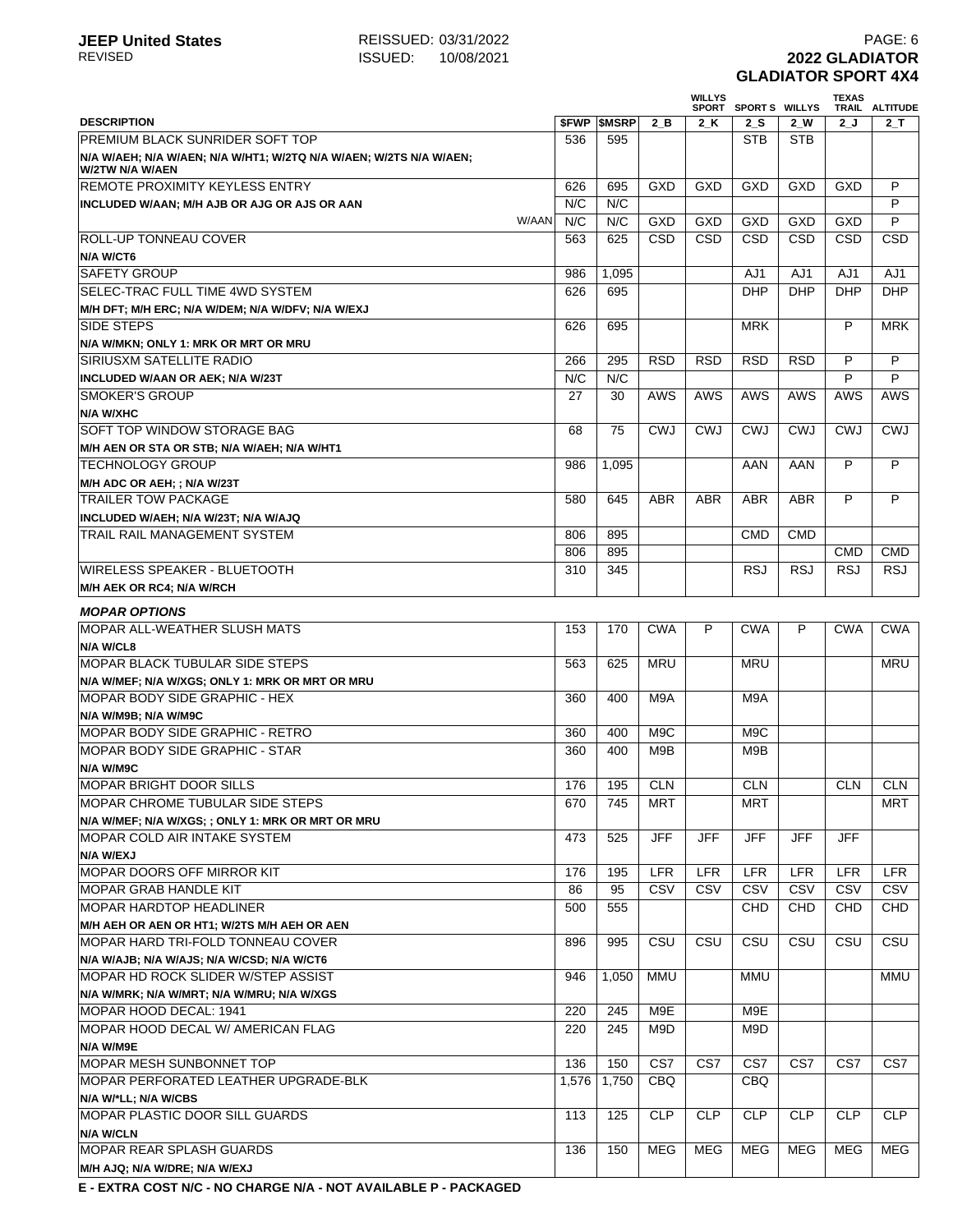## **JEEP United States** REISSUED: 03/31/2022<br>REVISED **REVISED PAGE: 7** ISSUED: 10/08/2021 **REVIED:** 10/08/2021 **2022 GLADIATOR GLADIATOR SPORT 4X4**

|                                                                                      |         |       |                   |                 | <b>WILLYS</b>   | SPORT SPORTS WILLYS |                 | <b>TEXAS</b>    | TRAIL ALTITUDE            |
|--------------------------------------------------------------------------------------|---------|-------|-------------------|-----------------|-----------------|---------------------|-----------------|-----------------|---------------------------|
| <b>DESCRIPTION</b>                                                                   |         |       | <b>SFWP SMSRP</b> | 2 B             | 2K              | 2 S                 | 2 W             | 2J              | 2 T                       |
| <b>MOPAR OPTIONS</b>                                                                 |         |       |                   |                 |                 |                     |                 |                 |                           |
| <b>MOPAR SATIN BLACK GRILLE</b>                                                      |         | 176   | 195               | <b>MHJ</b>      |                 | <b>MHJ</b>          |                 | <b>MHJ</b>      |                           |
| MOPAR SOFT TRI-FOLD TONNEAU COVER                                                    |         | 563   | 625               | CT <sub>6</sub> | CT <sub>6</sub> | CT <sub>6</sub>     | CT <sub>6</sub> | CT <sub>6</sub> | CT <sub>6</sub>           |
| MOPAR SOLID SUNBONNET TOP                                                            |         | 226   | 250               | CS <sub>3</sub> | CS <sub>3</sub> | CS <sub>3</sub>     | CS <sub>3</sub> | CS <sub>3</sub> | CS <sub>3</sub>           |
| MOPAR SPLASH GUARDS - VEHICLE SET                                                    |         | 203   | 225               | <b>MKN</b>      |                 | <b>MKN</b>          |                 |                 | <b>MKN</b>                |
| N/A W/AJQ; N/A W/EXJ; N/A W/MEF; N/A W/MMU; N/A W/XGS                                |         | 203   | 225               |                 |                 |                     |                 | <b>MKN</b>      |                           |
| <b>MOPAR SPRAY IN BEDLINER</b>                                                       |         | 473   | 525               | <b>XMF</b>      | <b>XMF</b>      | <b>XMF</b>          | <b>XMF</b>      | <b>XMF</b>      | <b>XMF</b>                |
| MOPAR STITCHED LEATHER UPGRADE-BLACK                                                 |         | 1,576 | 1,750             | <b>CBS</b>      |                 | <b>CBS</b>          |                 |                 |                           |
| N/A W/*LL                                                                            |         |       |                   |                 |                 |                     |                 |                 |                           |
| <b>MOPAR SUNRIDER FOR HARDTOP</b>                                                    |         | 806   | 895               | <b>MHW</b>      | <b>MHW</b>      | <b>MHW</b>          | <b>MHW</b>      | <b>MHW</b>      | <b>MHW</b>                |
| M/H AEH OR HT1; M/H CSU OR CT6 OR CSD; N/A W/AEN; N/A W/AJB; N/A<br>W/AJG: N/A W/AJS |         |       |                   |                 |                 |                     |                 |                 |                           |
| <b>MOPAR WINDSHIELD TIE DOWN STRAP</b>                                               |         | 35    | 40                | CT <sub>9</sub> | CT <sub>9</sub> | C <sub>T9</sub>     | CT <sub>9</sub> | CT <sub>9</sub> | CT <sub>9</sub>           |
|                                                                                      |         |       |                   |                 |                 |                     |                 |                 |                           |
| <b>STEP#4</b><br><b>SELECT - COLOR &amp; TRIM CODES</b>                              |         |       |                   |                 |                 |                     |                 |                 |                           |
| <b>COLOR/TRIM</b>                                                                    |         |       | <b>SFWP SMSRP</b> |                 | <b>BLACK</b>    |                     |                 |                 | <b>BLACK/HERITAGE TAN</b> |
| <b>CLOTH LOW-BACK BUCKET SEATS</b>                                                   | (S)     | N/C   | N/C               |                 |                 |                     |                 | A7T5            |                           |
|                                                                                      | (S)     | N/C   | N/C               |                 | A7X9            |                     |                 |                 |                           |
| <b>LEATHER TRIMMED BUCKET SEATS</b>                                                  | $W/2$ J | N/C   | N/C               |                 | JLX9            |                     |                 |                 |                           |
| <b>MONOTONE PAINT - APA</b>                                                          |         |       |                   |                 |                 |                     |                 |                 |                           |
| <b>PRIMARY COLOR</b>                                                                 |         |       |                   |                 |                 |                     |                 |                 |                           |
| <b>BLACK CLEAR COAT</b>                                                              |         | 356   | 395               |                 | PX8             |                     |                 | PX8             |                           |
| <b>BRIGHT WHITE CLEAR COAT</b>                                                       |         | N/C   | N/C               |                 | PW7             |                     |                 | PW7             |                           |
| <b>FIRECRACKER RED C/C</b>                                                           |         | 356   | 395               |                 | <b>PRC</b>      |                     |                 | <b>PRC</b>      |                           |
| <b>GRANITE CRYSTAL MET. CLEAR COAT</b>                                               |         | 356   | 395               |                 | PAU             |                     |                 | PAU             |                           |
| <b>HYDRO BLUE PEARL COAT</b>                                                         |         | 356   | 395               |                 | <b>PBJ</b>      |                     |                 | <b>PBJ</b>      |                           |
| LIMITED EDITION GOBI CLEAR COAT                                                      |         | 446   | 495               |                 | <b>PUA</b>      |                     |                 | <b>PUA</b>      |                           |
| <b>Late Availability</b>                                                             |         |       |                   |                 |                 |                     |                 |                 |                           |
| SARGE GREEN CLEAR COAT                                                               |         | 356   | 395               |                 | PGG             |                     |                 | <b>PGG</b>      |                           |
| SILVER ZYNITH CLEAR COAT                                                             |         | 356   | 395               |                 | <b>PSE</b>      |                     |                 | <b>PSE</b>      |                           |
| SNAZZBERRY PEARL COAT                                                                |         | 356   | 395               |                 | PRV             |                     |                 | PRV             |                           |
| STING-GRAY CLEAR COAT                                                                |         | 356   | 395               |                 | <b>PDN</b>      |                     |                 | <b>PDN</b>      |                           |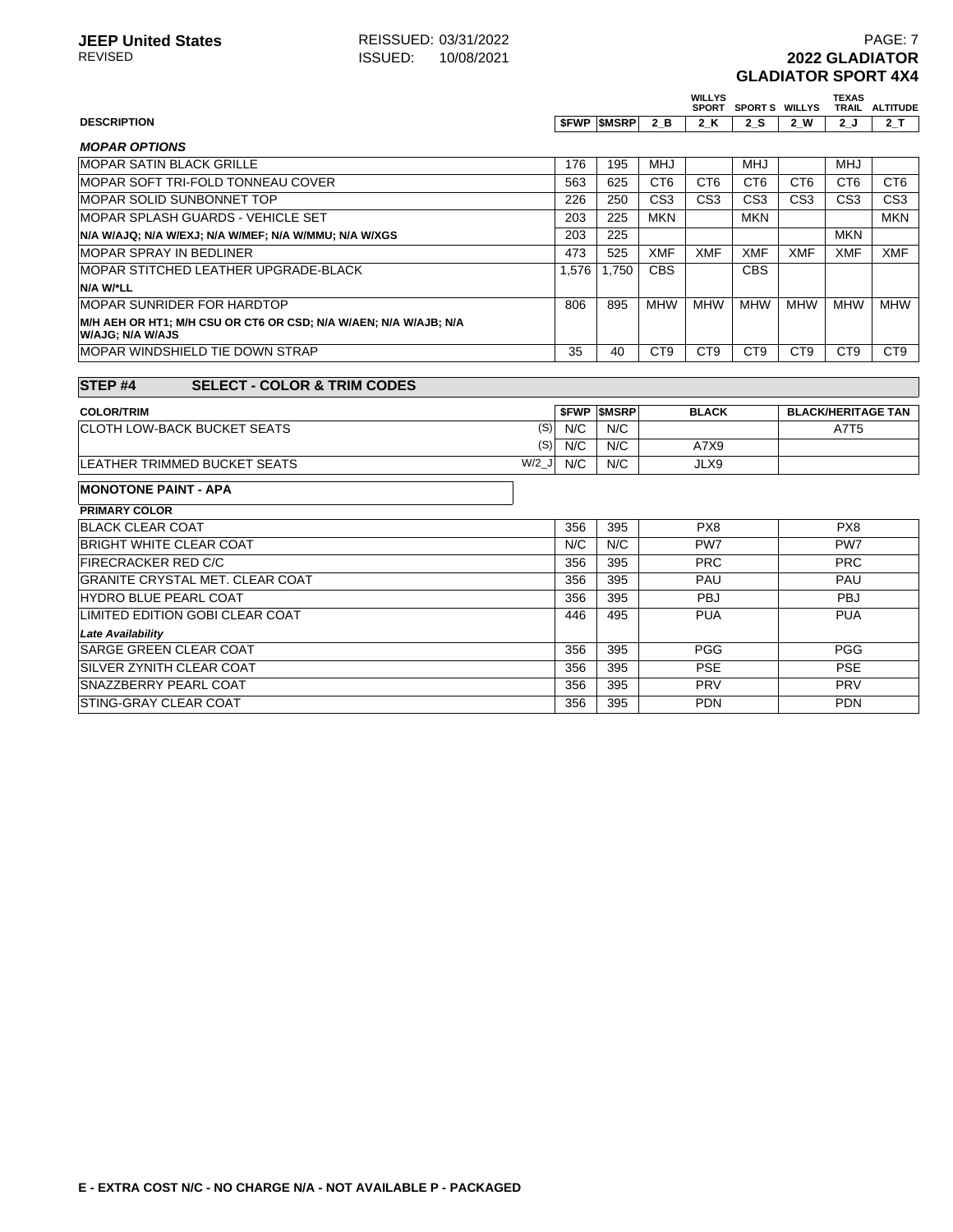| STEP <sub>#1</sub><br><b>SELECT - MODEL CODE</b>               |       |                           |       |                                        |       |                    |     |                      |  |  |
|----------------------------------------------------------------|-------|---------------------------|-------|----------------------------------------|-------|--------------------|-----|----------------------|--|--|
|                                                                |       |                           |       | \$FWP                                  |       | \$MSRP             |     |                      |  |  |
| <b>GLADIATOR OVERLAND 4X4</b>                                  |       |                           |       | 42,119                                 |       | 44,080             |     | JTJP98               |  |  |
|                                                                |       | <b>DESTINATION CHARGE</b> |       | 1,595<br>1,645 IN HI                   |       |                    |     |                      |  |  |
|                                                                |       |                           |       |                                        |       |                    |     |                      |  |  |
| STEP <sub>#2</sub><br><b>SELECT - QUICK ORDER PACKAGE CODE</b> |       |                           |       |                                        |       |                    |     |                      |  |  |
| <b>POWERTRAIN AVAILABILITY</b>                                 |       |                           |       |                                        |       |                    |     |                      |  |  |
| <b>ENGINE</b>                                                  | \$FWP | <b>\$MSRP</b>             |       | <b>TRANSMISSION</b>                    | \$FWP | \$MSRP             |     | <b>HIGH ALTITUDE</b> |  |  |
| 3.6L V6 24V VVT ENGINE UPG<br>I W/ESS (ERC)                    | N/C   | N/C                       |       | 6-SPEED MANUAL<br>TRANSMISSION (DEM)   | N/C   | N/C                | 23G |                      |  |  |
|                                                                |       |                           |       | 8-SPD AUTO 850RE<br>TRANS (MAKE) (DFT) | 1,800 | 2,000              | 24G | 24N                  |  |  |
| 3.0L V6 TURBO DIESEL                                           | 3,609 | 4,010                     |       | 8-SPD AUTO 8HP75                       | 1,800 | $\overline{2,000}$ | 26G | 26N                  |  |  |
| ENGINE W/ESS G3 (EXJ)                                          |       |                           | (DFV) | TRANS (BUY-GERMANY)                    |       |                    |     |                      |  |  |
| <b>PACKAGE CONTENT</b><br><b>HIGH ALTITUDE</b>                 |       |                           |       |                                        |       |                    |     |                      |  |  |
| 110MPH VEHICLE MAX SPEED CALIBRATION (JJ3)                     |       |                           |       |                                        |       |                    |     | Χ                    |  |  |
| 20X8.0 GLOSS BLACK ALUMINUM WHEELS (WRN)                       |       |                           |       |                                        |       |                    |     | X                    |  |  |
| 275/55R20 BSW ALL SEASON TIRES (TTG)                           |       |                           |       |                                        |       |                    |     | X                    |  |  |
| BLIND SPOT AND CROSS PATH DETECTION (XAN)                      |       |                           |       |                                        |       |                    |     | X                    |  |  |
| BODY COLOR 3-PIECE HARD TOP (HT3)                              |       |                           |       |                                        |       |                    |     | X                    |  |  |
| <b>BODY COLOR DOOR &amp; TAILGATE HANDLES (MNK)</b>            |       |                           |       |                                        |       |                    |     | X                    |  |  |
| <b>BODY COLOR FRONT BUMPER (MBP)</b>                           |       |                           |       |                                        |       |                    |     | X                    |  |  |
| BODY COLOR GRILLE W/GLOSS BLK RINGS (MFK)                      |       |                           |       |                                        |       |                    |     | X                    |  |  |
| <b>BODY COLOR REAR BUMPER W/STEP PADS (MBQ)</b>                |       |                           |       |                                        |       |                    |     | X                    |  |  |
| <b>BRIDGESTONE BRAND TIRES (TZB)</b>                           |       |                           |       |                                        |       |                    |     | X                    |  |  |
| CARAMEL INTERIOR ACCENTS (XSN)                                 |       |                           |       |                                        |       |                    |     | X                    |  |  |
| DANA M210 WIDE FRONT AXLE (DJF)                                |       |                           |       |                                        |       |                    |     | X                    |  |  |
| DANA M220 WIDE REAR AXLE (DRF)                                 |       |                           |       |                                        |       |                    |     | X                    |  |  |
| DAYTIME RUNNING LAMP LED ACCENTS (LPY)                         |       |                           |       |                                        |       |                    |     | X                    |  |  |
| EXT. MIRRORS W/SUPPLEMENTAL SIGNALS (LEB)                      |       |                           |       |                                        |       |                    | X   |                      |  |  |
| FREEDOM PANEL STORAGE BAG (CS2)                                |       |                           |       |                                        |       |                    |     | X                    |  |  |
| <b>FRONT LED FOG LAMPS (LNV)</b>                               |       |                           |       |                                        |       |                    |     | X                    |  |  |
| FULL BODY COLOR FENDER FLARES (MMT)                            |       |                           |       |                                        |       |                    |     | X                    |  |  |
| FULL LENGTH FLR CONSOLE PREM A/REST (CVM)                      |       |                           |       |                                        |       |                    |     | X                    |  |  |
| GRAY/BLACK TRAIL RATED BADGE (MVA)                             |       |                           |       |                                        |       |                    |     | X                    |  |  |
| HIGH ALTITUDE PACKAGE (AHN)                                    |       |                           |       |                                        |       |                    |     | X                    |  |  |
| JEEP BADGE (MVC)                                               |       |                           |       |                                        |       |                    |     | X                    |  |  |
| LEATHER TRIMMED BUCKET SEATS (*KL)                             |       |                           |       |                                        |       |                    |     | X                    |  |  |
| LEATHER WRAPPED PARK BRAKE HANDLE (CVP)                        |       |                           |       |                                        |       |                    |     | X                    |  |  |
| LEATHER WRAPPED SHIFT KNOB (CVW)                               |       |                           |       |                                        |       |                    |     | Χ                    |  |  |
| LED LIGHTING GROUP (AD6)                                       |       |                           |       |                                        |       |                    |     | X                    |  |  |
| LED PARK TURN LAMPS (LCT)                                      |       |                           |       |                                        |       |                    |     | X                    |  |  |
| LED PREMIUM REFLECTOR HEADLAMPS (LPX)                          |       |                           |       |                                        |       |                    |     | X                    |  |  |
| LED TAILLAMPS (LAY)                                            |       |                           |       |                                        |       |                    |     | X                    |  |  |
| NO SOFT TOP (ST8)                                              |       |                           |       |                                        |       |                    |     | Χ                    |  |  |
| NO SOFT TOP (ST8)                                              |       |                           |       |                                        |       | W/O AEN            |     | X                    |  |  |
| PARKSENSE REAR PARK ASSIST SYSTEM (XAA)                        |       |                           |       |                                        |       |                    |     | Χ                    |  |  |
| PREMIUM DARK EXTERIOR ACCENTS (XGJ)                            |       |                           |       |                                        |       |                    |     | Χ                    |  |  |
| <b>REAR SLIDING WINDOW (GFD)</b>                               |       |                           |       |                                        |       |                    |     | X                    |  |  |
| REAR WINDOW DEFROSTER (GFA)                                    |       |                           |       |                                        |       |                    |     | X                    |  |  |
| RR ARMREST W/CUPHOLDER SEAT (CSN)                              |       |                           |       |                                        |       |                    |     | X                    |  |  |
| SAFETY GROUP (AJ1)                                             |       |                           |       |                                        |       |                    |     | X                    |  |  |
| SPORT FRONT SHOCK ABSORBERS (SFA)                              |       |                           |       |                                        |       |                    |     | X                    |  |  |
| SPORT REAR SHOCK ABSORBERS (SGA)                               |       |                           |       |                                        |       |                    |     | Χ                    |  |  |
| SPORT SUSPENSION (SDE)                                         |       |                           |       |                                        |       |                    |     | Χ                    |  |  |
| WRAPPED I/P BEZEL W/CARAMEL STITCH (JEN)                       |       |                           |       |                                        |       |                    |     | X                    |  |  |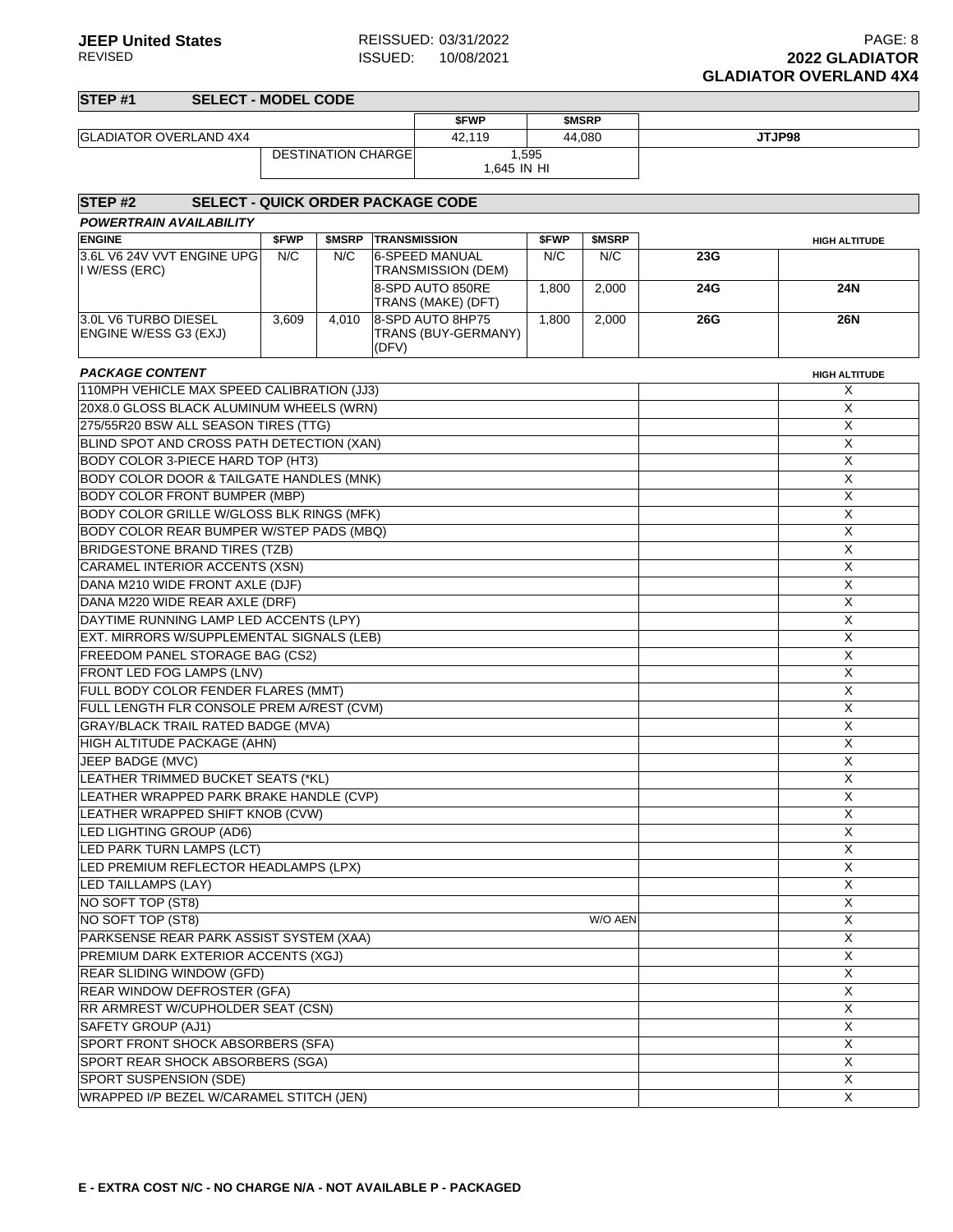| <b>PACKAGE VALUE PRICE</b>      | <b>SFWP</b>  | 6.381 |
|---------------------------------|--------------|-------|
| <b>PACKAGE DISCOUNT</b>         | <b>SFWP</b>  |       |
| <b>INET PACKAGE VALUE PRICE</b> | <b>SFWP</b>  | 6.381 |
| <b>PACKAGE VALUE PRICE</b>      | <b>SMSRP</b> | 7.090 |
| <b>PACKAGE DISCOUNT</b>         | <b>SMSRP</b> |       |
| <b>INET PACKAGE VALUE PRICE</b> | <b>SMSRP</b> | 7.090 |

#### **PRICE INCLUDES - BASE PRICE, ENGINE/TRANSMISSION AND QUICK ORDER PACKAGE (ALSO INCLUDES PACKAGE DISCOUNT WHERE APPLICABLE - ADD DESTINATION CHARGE)**

| <b>FACTORY WHOLESALE PRICE \$</b>      | $23 -$ | 42.119 |        |  |
|----------------------------------------|--------|--------|--------|--|
|                                        | $24 -$ | 43.919 | 50,300 |  |
|                                        | $26 -$ | 47.528 | 53.909 |  |
| MANUFACTURER SUGGESTED RETAIL PRICE \$ | $23 -$ | 44.080 |        |  |
|                                        | $24 -$ | 46,080 | 53,170 |  |
|                                        | $26 -$ | 50.090 | 57,180 |  |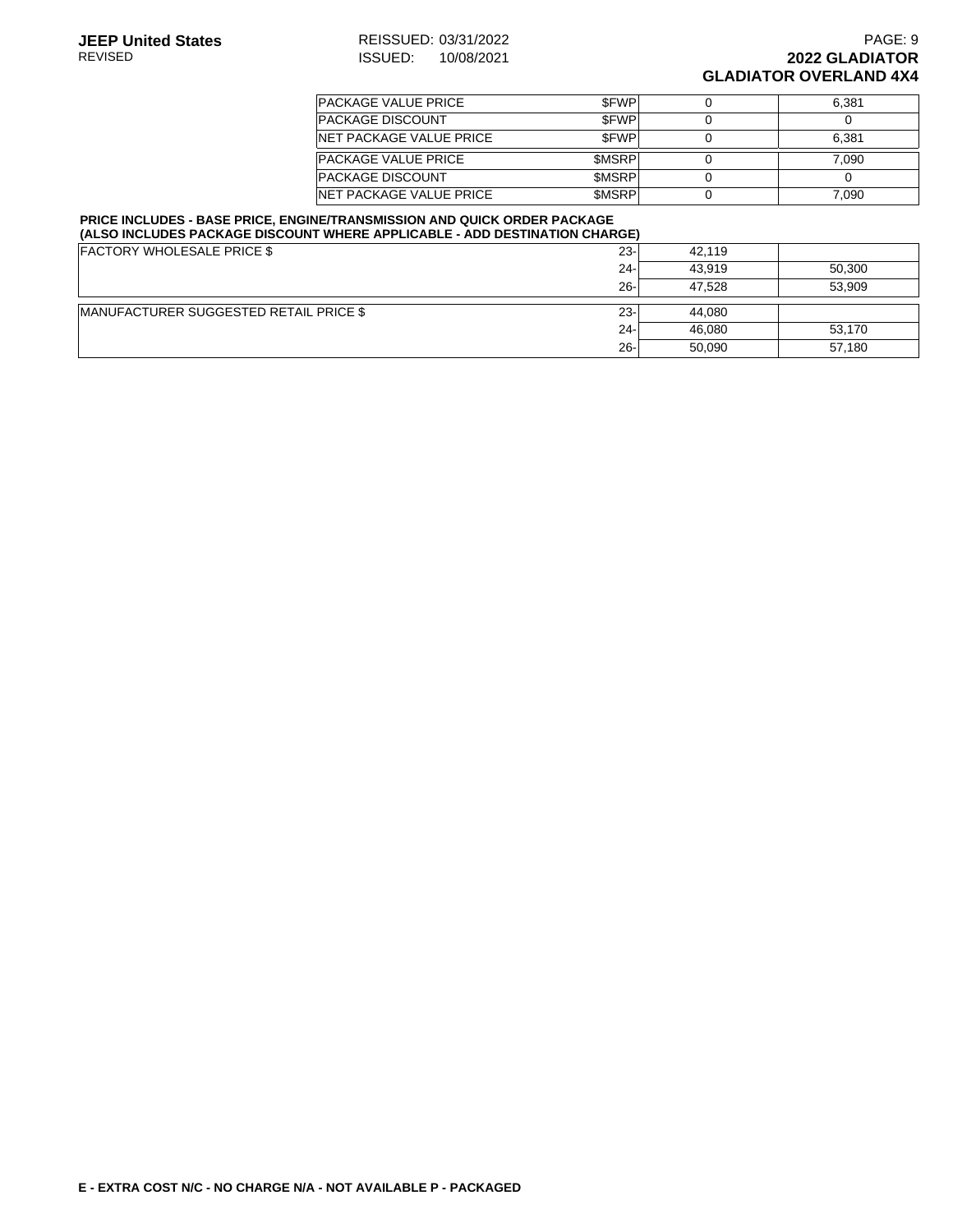# **STEP #3 SELECT - \$ OPTIONS (IF DESIRED)**

|                                                                  |              |                          |                 | <b>HIGH ALTITUDE</b> |
|------------------------------------------------------------------|--------------|--------------------------|-----------------|----------------------|
| <b>DESCRIPTION</b>                                               |              | <b><i>SFWP SMSRP</i></b> | $2_G$           | 2_N                  |
| 255/70R18 BSW ALL TERRAIN TIRES                                  | 266          | 295                      | <b>TDB</b>      |                      |
| <b>N/A W/26G</b>                                                 |              |                          |                 |                      |
| <b>ADVANCED SAFETY GROUP</b>                                     | 806          | 895                      | <b>ALP</b>      | <b>ALP</b>           |
| M/H AJ1                                                          |              |                          |                 |                      |
| ANTI-SPIN DIFFERENTIAL REAR AXLE                                 | 536          | 595                      | <b>DSA</b>      | <b>DSA</b>           |
| <b>INCLUDED W/EXJ</b>                                            |              |                          |                 |                      |
| <b>AUXILARY SWITCH GROUP</b>                                     | 356          | 395                      | AM <sub>2</sub> | AM <sub>2</sub>      |
| <b>BLACK 3-PIECE HARD TOP</b>                                    | 1,526        | 1,695                    | HT <sub>1</sub> |                      |
| INCLUDED W/AEH OR AEN; ; ONLY 1: HT1 OR HT3                      | 1,436        | 1,595                    |                 | HT <sub>1</sub>      |
| W/AEH OR                                                         | N/C          | N/C                      | HT <sub>1</sub> | HT1                  |
|                                                                  | <b>AEN</b>   |                          |                 |                      |
| BODY COLOR 3-PIECE HARD TOP                                      | 2,426        | 2.695                    | HT <sub>3</sub> | P                    |
| INCLUDED W/AEN; ONLY 1: HT1 OR HT3                               | W/AEH 1.526  | 1.695                    | HT <sub>3</sub> | P                    |
| <b>COLD WEATHER GROUP</b>                                        | 1,030        | 1,145                    | <b>ADE</b>      | ADE                  |
| CORNING GORILLA(R) GLASS                                         | 446          | 495                      | <b>GMA</b>      | <b>GMA</b>           |
| DUAL DOOR GROUP (LOWERS ONLY)                                    | 3,056        | 3,395                    | <b>AJG</b>      |                      |
| M/H CSU OR CT6 OR CSD; M/H PAU OR PBJ OR PDN OR PGG OR PRC OR    |              |                          |                 |                      |
| PRV OR PSE OR PW7 OR PX8; N/A W/AEN; N/A W/PUA                   |              |                          |                 |                      |
| DUAL DOOR GROUP W/ BASE UPPERS                                   | 4,131        | 4,590                    | <b>AJB</b>      |                      |
| M/H CT6 OR CSD; M/H PAU OR PBJ OR PDN OR PGG OR PRC OR PRV OR    |              |                          |                 |                      |
| PSE OR PW7 OR PX8; M/H STA; N/A W/AEH; N/A W/AEN; N/A W/AJG; N/A |              |                          |                 |                      |
| W/AJS; N/A W/HT1; N/A W/HT3; N/A W/STB                           |              |                          |                 |                      |
| includes package AJS content                                     |              |                          |                 |                      |
| <b>DUAL DOOR GROUP W/ PREMIUM UPPERS</b>                         | 4,491        | 4,990                    | AJS             |                      |
| M/H HT1 OR HT3 OR STB; M/H PAU OR PBJ OR PDN OR PGG OR PRC OR    |              |                          |                 |                      |
| PRV OR PSE OR PW7 OR PX8; N/A W/AEN; N/A W/AJG; N/A W/PUA        |              |                          |                 |                      |
| includes package AJB content                                     |              |                          |                 |                      |
| <b>DUAL TOP GROUP</b>                                            | 2.290        | 2,545                    | <b>AEN</b>      |                      |
| M/H CSU OR CT6 OR CSD                                            | 1,126        | 1,250                    |                 | <b>AEN</b>           |
|                                                                  | W/AEH 1,126  | 1.250                    | AEN             |                      |
| <b>FRONT LICENSE PLATE BRACKET</b>                               | N/C          | N/C                      | <b>MDA</b>      | MDA                  |
| INTEGRATED OFF-ROAD CAMERA                                       | 626          | 695                      | <b>XNY</b>      | <b>XNY</b>           |
| <b>INCLUDED W/ACP; M/H AEK</b>                                   |              |                          |                 |                      |
| JEEP TRAIL RATED KIT                                             | 180          | 200                      | <b>XWX</b>      | <b>XWX</b>           |
| <b>LED LIGHTING GROUP</b>                                        | 1,436        | 1,595                    | AD <sub>6</sub> | P                    |
| <b>LOCKING LUG NUTS</b>                                          | 59           | 65                       | <b>XJC</b>      | <b>XJC</b>           |
| POPULAR EQUIPMENT PACKAGE                                        | 3,280        | 3.645                    | <b>AEH</b>      |                      |
| <b>PREMIUM BLACK SUNRIDER SOFT TOP</b>                           | 536          | 595                      | <b>STB</b>      |                      |
| N/A W/AEH; N/A W/AEN; N/A W/HT1; N/A W/HT3                       |              |                          |                 |                      |
| <b>REMOTE START SYSTEM</b>                                       | 446          | 495                      | <b>XBM</b>      | <b>XBM</b>           |
| INCLUDED W/ADE; M/H DFT OR DFV; M/H JPH; N/A W/DEM               |              |                          |                 |                      |
| <b>ROLL-UP TONNEAU COVER</b>                                     | 563          | 625                      | <b>CSD</b>      | <b>CSD</b>           |
| N/A W/CT6                                                        |              |                          |                 |                      |
| <b>SAFETY GROUP</b>                                              | 986          | 1,095                    | AJ1             | P                    |
|                                                                  |              |                          |                 |                      |
| SELEC-TRAC FULL TIME 4WD SYSTEM                                  | 626          | 695                      | <b>DHP</b>      | <b>DHP</b>           |
| M/H DFT; M/H ERC; N/A W/DEM; N/A W/DFV; N/A W/EXJ                |              |                          |                 |                      |
| <b>SMOKER'S GROUP</b>                                            | 27           | 30                       | <b>AWS</b>      | AWS                  |
| <b>N/A W/XHC</b>                                                 |              |                          |                 |                      |
| <b>SOFT TOP WINDOW STORAGE BAG</b>                               | 68           | 75                       | <b>CWJ</b>      | <b>CWJ</b>           |
| M/H AEN OR STA OR STB; N/A W/AEH; N/A W/HT1; N/A W/HT3           |              |                          |                 |                      |
| <b>TRAILER TOW PACKAGE</b>                                       | 580          | 645                      | ABR.            | ABR                  |
| <b>INCLUDED W/AEH</b>                                            | W/AEH<br>N/C | N/C                      | ABR             | ABR                  |
| TRAIL RAIL MANAGEMENT SYSTEM                                     | 806          | 895                      | <b>CMD</b>      | <b>CMD</b>           |
| <b>WIRELESS SPEAKER - BLUETOOTH</b>                              | 310          | 345                      | <b>RSJ</b>      | <b>RSJ</b>           |
| M/H RC4                                                          |              |                          |                 |                      |
|                                                                  |              |                          |                 |                      |
| <b>MOPAR OPTIONS</b>                                             |              |                          |                 |                      |
| MOPAR ALL-WEATHER SLUSH MATS                                     | 153          | 170                      | <b>CWA</b>      | <b>CWA</b>           |
| MOPAR BLACK TUBULAR SIDE STEPS                                   | 563          | 625                      | <b>MRU</b>      |                      |
| N/A W/ACP; ONLY 1: MRT OR MRU                                    |              |                          |                 |                      |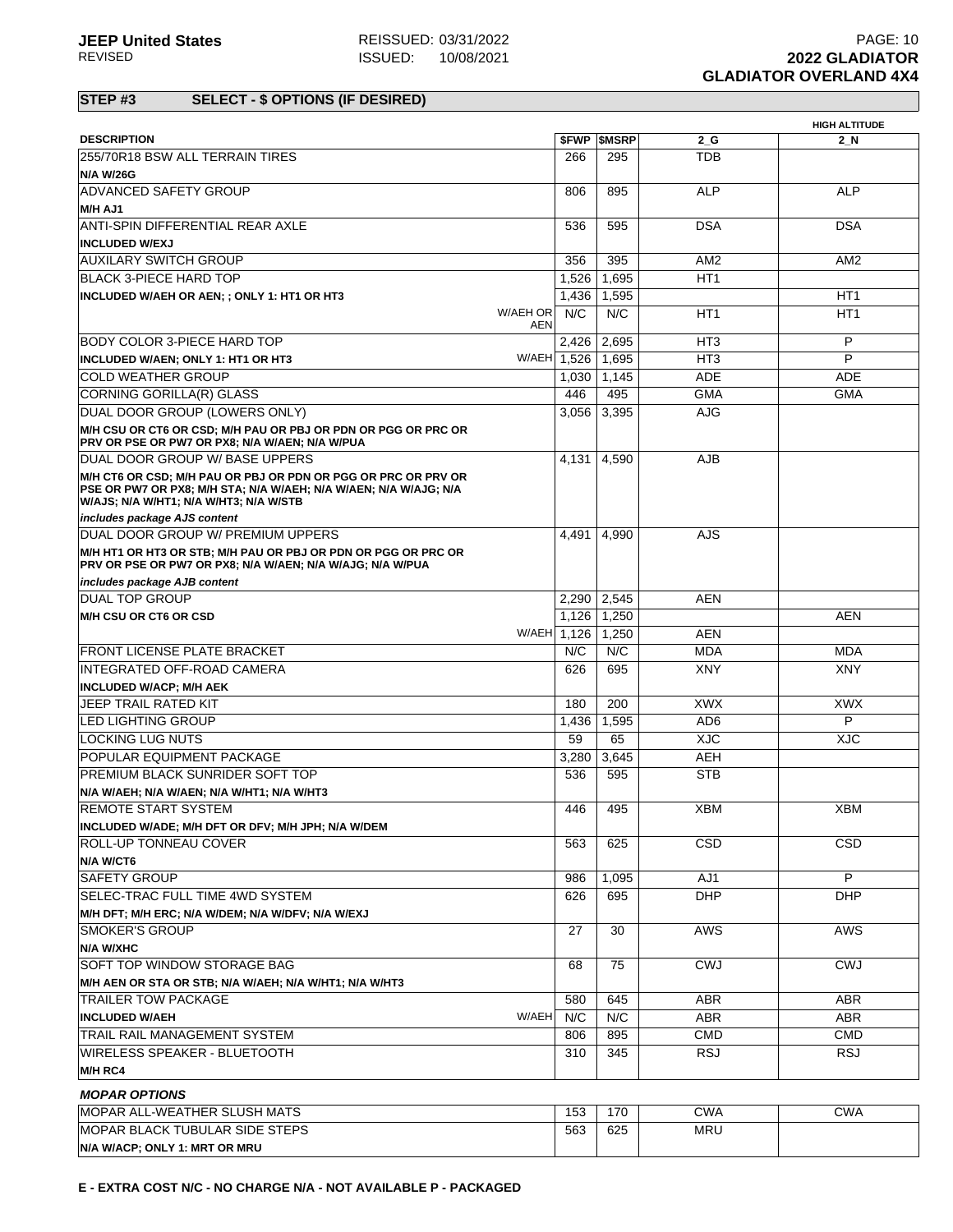#### **HIGH ALTITUDE EXCRIPTION \$FWP \$MSRP 2\_G 2\_N MOPAR OPTIONS** MOPAR BODY SIDE GRAPHIC - HEX **N/A W/M9B; N/A W/M9C** 360 400 M9A MOPAR BODY SIDE GRAPHIC - RETRO 360 400 M9C MOPAR BODY SIDE GRAPHIC - STAR **N/A W/M9C** 360 400 M9B MOPAR BRIGHT DOOR SILLS 176 195 CLN MOPAR CHROME TUBULAR SIDE STEPS **N/A W/ACP; ONLY 1: MRT OR MRU** 670 745 MRT MOPAR COLD AIR INTAKE SYSTEM **N/A W/EXJ** 473 525 JFF JFF MOPAR DOORS OFF MIRROR KIT THE LEGAL CONSERVATION OF THE LEGAL CONSERVATION OF THE LEGAL CONSERVATION OF THE LEG MOPAR GRAB HANDLE KIT 86 95 CSV CSV MOPAR HARDTOP HEADLINER **M/H AEH OR AEN OR HT1 OR HT3** 500 555 CHD CHD MOPAR HARD TRI-FOLD TONNEAU COVER **N/A W/AJB; N/A W/AJS; N/A W/CSD; N/A W/CT6** 896 995 CSU CSU MOPAR HD ROCK SLIDER W/STEP ASSIST **N/A W/ACP; N/A W/MRT; N/A W/MRU** 946 1,050 MMU MOPAR HOOD DECAL: 1941 220 245 M9E MOPAR HOOD DECAL W/ AMERICAN FLAG **N/A W/M9E** 220 245 M9D MOPAR MESH SUNBONNET TOP 136 | 136 | 136 CS7 | CS7 MOPAR PERFORATED LEATHER UPGRADE-BLK **N/A W/\*KL; ; N/A W/\*ML; N/A W/AEH; N/A W/CBS** 1,576 1,750 CBQ MOPAR PLASTIC DOOR SILL GUARDS **N/A W/CLN** 113 125 CLP CLP MOPAR SATIN BLACK GRILLE **N/A W/ACP; N/A W/XNY** 176 195 MHJ MOPAR SOFT TRI-FOLD TONNEAU COVER SOFT TRI-FOLD TONNEAU COVER MOPAR SOLID SUNBONNET TOP 226 250 CS3 CS3 CS3 MOPAR SPRAY IN BEDLINER AT 3 525 XMF XMF XMF MOPAR STITCHED LEATHER UPGRADE-BLACK **N/A W/\*KL; ; N/A W/\*ML; N/A W/AEH** 1,576 1,750 CBS MOPAR SUNRIDER FOR HARDTOP **M/H AEH OR HT1 OR HT3; M/H CSU OR CT6 OR CSD; N/A W/AEN; N/A W/AJB; N/A W/AJG; N/A W/AJS** 806 895 MHW MHW MOPAR WINDSHIELD TIE DOWN STRAP 35 40 CT9 CT9 CT9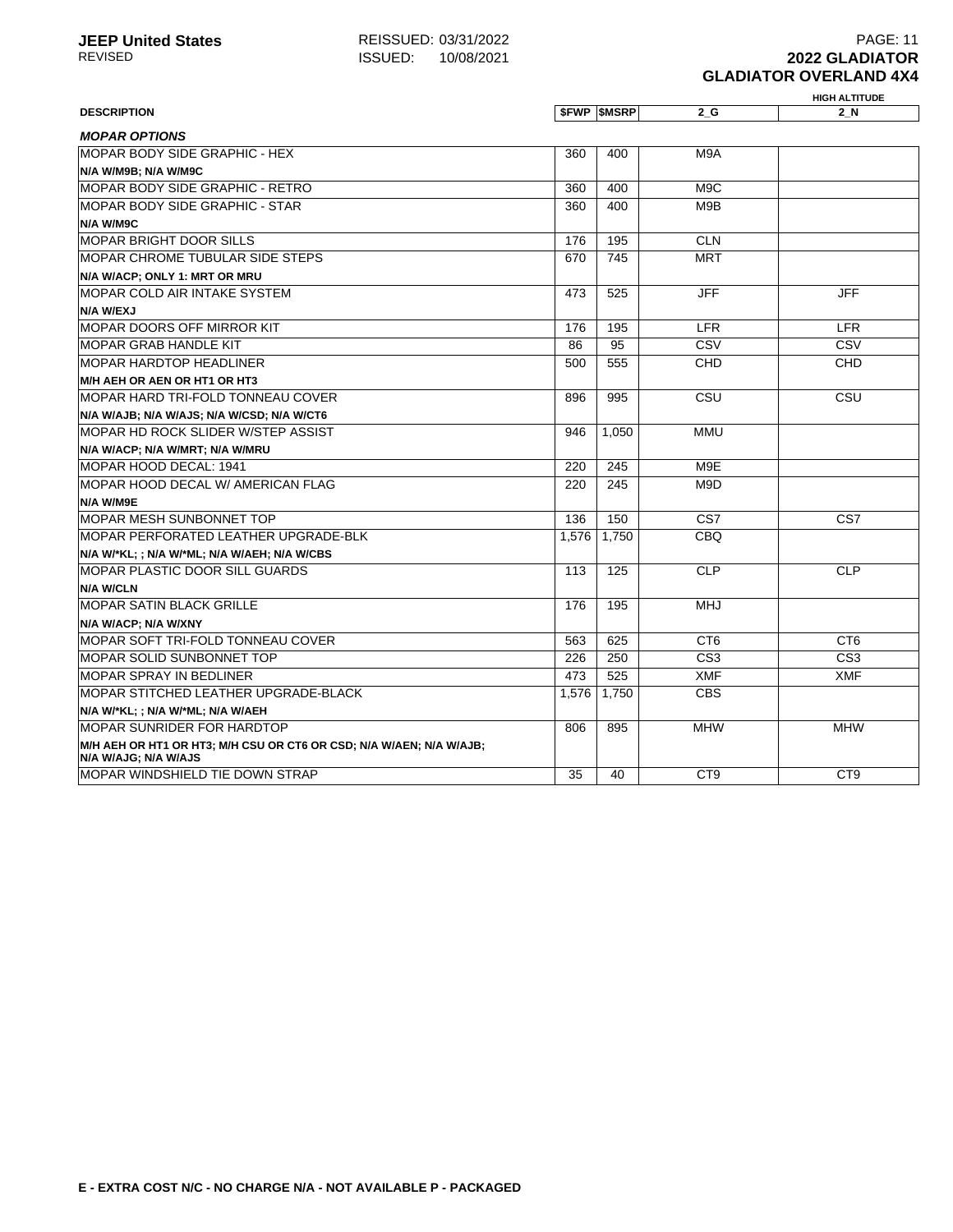**STEP #4 SELECT - COLOR & TRIM CODES**

| <b>COLOR/TRIM</b>                       |       |                      |     | <b>SFWP SMSRP</b> | <b>BLACK</b> | <b>BLACK/</b><br><b>DARK</b><br><b>SADDLE</b> | <b>BLACK/</b><br><b>HERITAGE</b><br><b>TAN</b> | <b>GLOBAL</b><br><b>BLACK/</b><br><b>STEEL</b><br><b>GREY</b> |
|-----------------------------------------|-------|----------------------|-----|-------------------|--------------|-----------------------------------------------|------------------------------------------------|---------------------------------------------------------------|
| <b>OVERLAND CLOTH BUCKET SEATS</b>      |       | (S)                  | N/C | N/C               |              |                                               | C7T <sub>5</sub>                               |                                                               |
|                                         |       | (S)                  | N/C | N/C               | C7X9         |                                               |                                                |                                                               |
| <b>LEATHER TRIMMED BUCKET SEATS</b>     |       | W/2 N                | N/C | N/C               |              |                                               |                                                | <b>KLTA</b>                                                   |
|                                         |       | $W/2$ N              | N/C | N/C               | KLX9         |                                               |                                                |                                                               |
| LEATHER TRIMMED BUCKET SEATS            |       | W/2_G OR 2_N   1,706 |     | 1.895             |              | <b>MLTV</b>                                   |                                                |                                                               |
| INCLUDED W/AEH; M/H -TV OR -X9          |       | W/2_G OR 2_N 1,706   |     | 1.895             |              | <b>MLTV</b>                                   |                                                |                                                               |
|                                         |       | W/2_G OR 2_N   1,706 |     | 1.895             | MLX9         |                                               |                                                |                                                               |
|                                         |       | W/2_G OR 2_N   1,706 |     | 1.895             | MLX9         |                                               |                                                |                                                               |
|                                         |       | W/AEH                | N/C | N/C               |              | <b>MLTV</b>                                   |                                                |                                                               |
|                                         |       | W/AEH                | N/C | N/C               | MLX9         |                                               |                                                |                                                               |
|                                         | W/AEH | W/2 G                | N/C | N/C               |              | <b>MLTV</b>                                   |                                                |                                                               |
|                                         | W/AEH | $W/2_G$              | N/C | N/C               | MLX9         |                                               |                                                |                                                               |
|                                         |       |                      |     |                   |              |                                               |                                                |                                                               |
| <b>MONOTONE PAINT - APA</b>             |       |                      |     |                   |              |                                               |                                                |                                                               |
| AHN M/H PXW or PW7 or PBJ or PSE or PDN |       |                      |     |                   |              |                                               |                                                |                                                               |
| <b>PRIMARY COLOR</b>                    |       |                      |     |                   |              |                                               |                                                |                                                               |
| <b>BLACK CLEAR COAT</b>                 |       |                      | 356 | 395               | PX8          | PX <sub>8</sub>                               | PX8                                            | PX8                                                           |
| BRIGHT WHITE CLEAR COAT                 |       |                      | N/C | N/C               | PW7          | PW7                                           | PW7                                            | PW7                                                           |
| <b>FIRECRACKER RED C/C</b>              |       |                      | 356 | 395               | <b>PRC</b>   | <b>PRC</b>                                    | <b>PRC</b>                                     |                                                               |
| GRANITE CRYSTAL MET. CLEAR COAT         |       |                      | 356 | 395               | PAU          | PAU                                           |                                                |                                                               |
| HYDRO BLUE PEARL COAT                   |       |                      | 356 | 395               | <b>PBJ</b>   | <b>PBJ</b>                                    | <b>PBJ</b>                                     | <b>PBJ</b>                                                    |
| LIMITED EDITION GOBI CLEAR COAT         |       |                      | 446 | 495               | <b>PUA</b>   | <b>PUA</b>                                    | <b>PUA</b>                                     |                                                               |
| <b>Late Availability</b>                |       |                      |     |                   |              |                                               |                                                |                                                               |
| <b>SARGE GREEN CLEAR COAT</b>           |       |                      | 356 | 395               | <b>PGG</b>   | <b>PGG</b>                                    |                                                |                                                               |
| <b>SILVER ZYNITH CLEAR COAT</b>         |       |                      | 356 | 395               | <b>PSE</b>   | <b>PSE</b>                                    | <b>PSE</b>                                     | <b>PSE</b>                                                    |
| <b>SNAZZBERRY PEARL COAT</b>            |       |                      | 356 | 395               | <b>PRV</b>   | <b>PRV</b>                                    | <b>PRV</b>                                     |                                                               |
| STING-GRAY CLEAR COAT                   |       |                      | 356 | 395               | <b>PDN</b>   | <b>PDN</b>                                    | <b>PDN</b>                                     | <b>PDN</b>                                                    |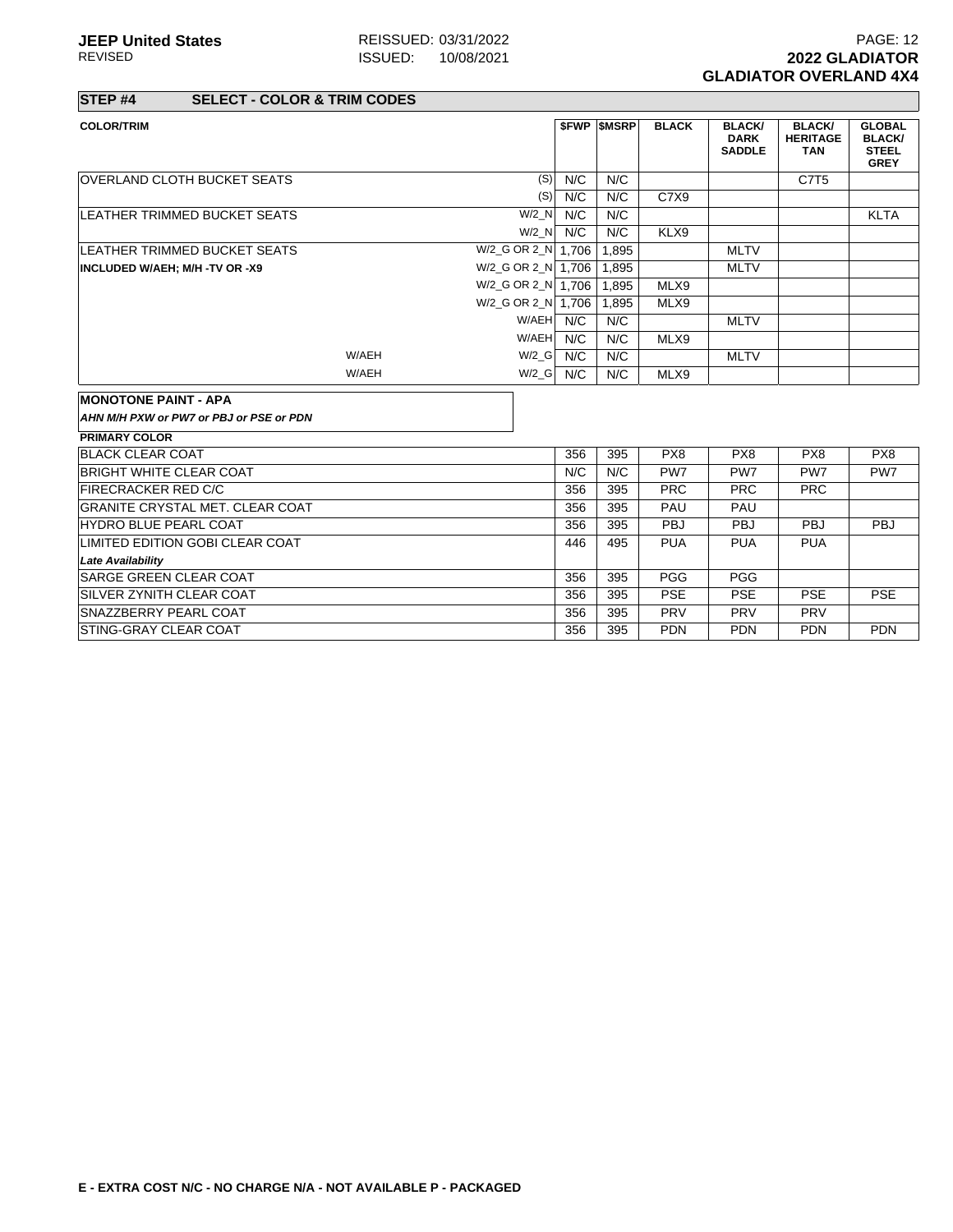## **STEP #1 SELECT - MODEL CODE \$FWP \$MSRP** GLADIATOR RUBICON 4X4 **45,788** 48,025 **JTJS98** DESTINATION CHARGE 1,595 1,645 IN HI

| <b>STEP#2</b><br><b>SELECT - QUICK ORDER PACKAGE CODE</b>                                                                                                     |             |        |                                                  |             |        |        |
|---------------------------------------------------------------------------------------------------------------------------------------------------------------|-------------|--------|--------------------------------------------------|-------------|--------|--------|
| <b>POWERTRAIN AVAILABILITY</b>                                                                                                                                |             |        |                                                  |             |        |        |
| <b>ENGINE</b>                                                                                                                                                 | <b>SFWP</b> | \$MSRP | <b>TRANSMISSION</b>                              | <b>SFWP</b> | \$MSRP |        |
| 3.0L V6 TURBO DIESEL<br>ENGINE W/ESS G3 (EXJ)                                                                                                                 | 3.609       | 4.010  | 8-SPD AUTO 8HP75<br>TRANS (BUY-GERMANY)<br>(DFV) | 1,800       | 2,000  | 26R    |
| 3.6L V6 24V VVT ENGINE UPG<br>I W/ESS (ERC)                                                                                                                   | N/C         | N/C    | 8-SPD AUTO 850RE<br>TRANS (MAKE) (DFT)           | 1.800       | 2.000  | 24R    |
|                                                                                                                                                               |             |        | 6-SPEED MANUAL<br>TRANSMISSION (DEM)             | N/C         | N/C    | 23R    |
| <b>PRICE INCLUDES - BASE PRICE, ENGINE/TRANSMISSION AND QUICK ORDER PACKAGE</b><br>(ALSO INCLUDES PACKAGE DISCOUNT WHERE APPLICABLE - ADD DESTINATION CHARGE) |             |        |                                                  |             |        |        |
| <b>FACTORY WHOLESALE PRICE \$</b>                                                                                                                             |             |        |                                                  |             | $26 -$ | 51,197 |
|                                                                                                                                                               |             |        |                                                  |             | $24 -$ | 47,588 |
|                                                                                                                                                               |             |        |                                                  |             | $23 -$ | 45,788 |
| MANUFACTURER SUGGESTED RETAIL PRICE \$                                                                                                                        |             |        |                                                  |             | $26 -$ | 54,035 |
|                                                                                                                                                               |             |        |                                                  |             | $24 -$ | 50,025 |
|                                                                                                                                                               |             |        |                                                  |             | $23 -$ | 48,025 |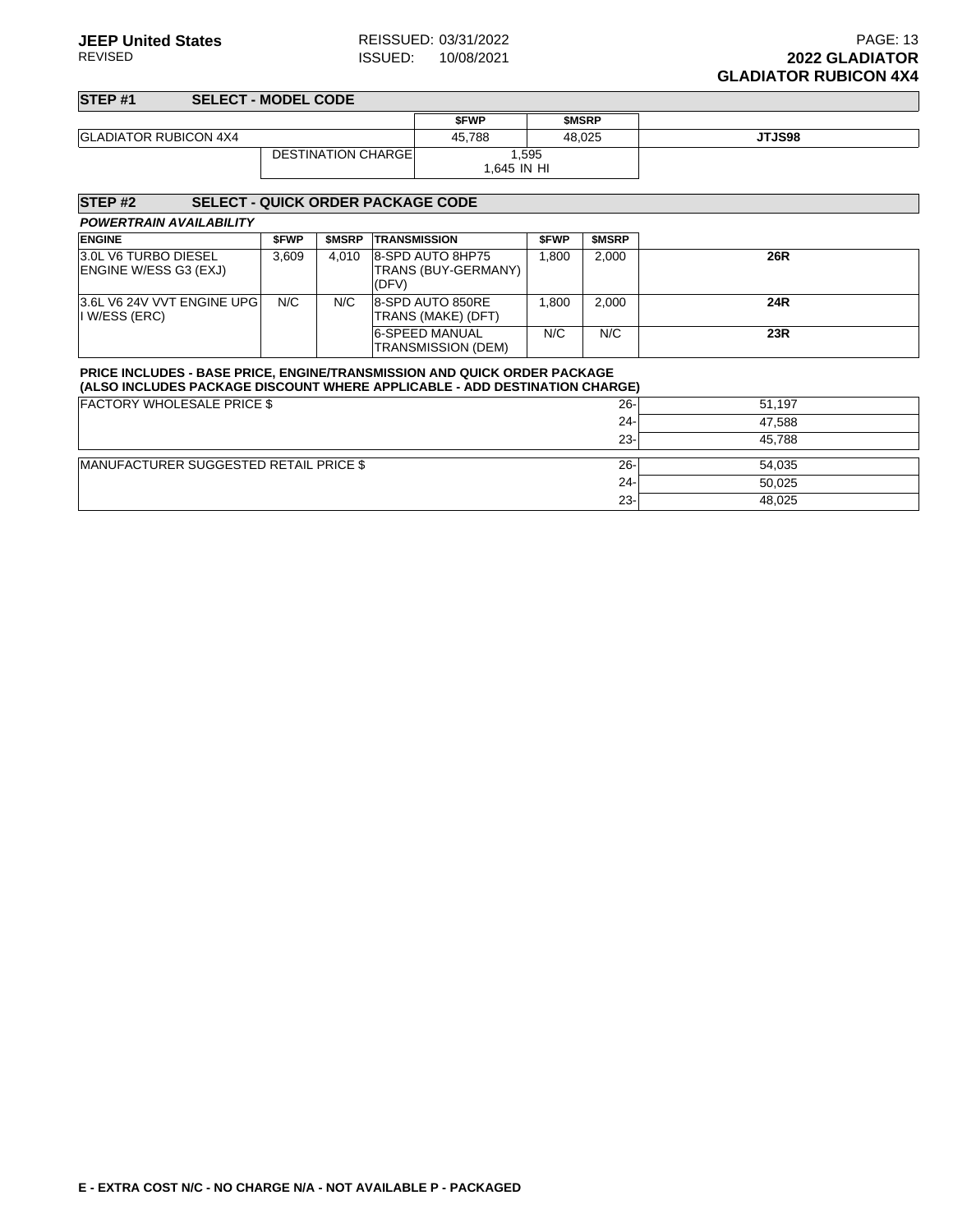# **STEP #3 SELECT - \$ OPTIONS (IF DESIRED)**

| <b>DESCRIPTION</b>                                                                                                                                                                                                                                  | <b>SFWP</b> | <b>SMSRP</b> | 2 R             |
|-----------------------------------------------------------------------------------------------------------------------------------------------------------------------------------------------------------------------------------------------------|-------------|--------------|-----------------|
| 17X7.5 POLISHED BLACK ALUM WHEELS                                                                                                                                                                                                                   | 986         | 1,095        | <b>WFN</b>      |
| 4:1 ROCK-TRAC HD FULL TIME 4WD SYS                                                                                                                                                                                                                  | 626         | 695          | <b>DHF</b>      |
| M/H DFT; M/H ERC; N/A W/DEM; N/A W/DFV; N/A W/EXJ                                                                                                                                                                                                   |             |              |                 |
| <b>ADVANCED SAFETY GROUP</b>                                                                                                                                                                                                                        | 806         | 895          | <b>ALP</b>      |
| M/H AJ1                                                                                                                                                                                                                                             |             |              |                 |
| <b>AUXILARY SWITCH GROUP</b>                                                                                                                                                                                                                        | 356         | 395          | AM <sub>2</sub> |
| <b>BLACK 3-PIECE HARD TOP</b>                                                                                                                                                                                                                       | 1,526       | 1,695        | HT <sub>1</sub> |
| W/AEH OR<br>INCLUDED W/AEH OR AEN; ONLY 1: HT1 OR HT3<br>AEN                                                                                                                                                                                        | N/C         | N/C          | HT <sub>1</sub> |
| BODY COLOR 3-PIECE HARD TOP                                                                                                                                                                                                                         | 2,426       | 2,695        | HT <sub>3</sub> |
| W/AEN 2.426<br>ONLY 1: HT1 OR HT3                                                                                                                                                                                                                   |             | 2,695        | HT <sub>3</sub> |
| <b>BODY COLOR FENDER FLARES (2-PC)</b>                                                                                                                                                                                                              | 716         | 795          | MM <sub>3</sub> |
| W/AEH<br><b>INCLUDED W/AEH</b>                                                                                                                                                                                                                      | N/C         | N/C          | MM <sub>3</sub> |
| <b>COLD WEATHER GROUP</b>                                                                                                                                                                                                                           | 1,030       | 1,145        | ADE             |
| CORNING GORILLA(R) GLASS                                                                                                                                                                                                                            | 446         | 495          | <b>GMA</b>      |
| DUAL DOOR GROUP (LOWERS ONLY)                                                                                                                                                                                                                       | 3,056       | 3,395        | <b>AJG</b>      |
| M/H CSU OR CT6 OR CSD; M/H PAU OR PBJ OR PDN OR PGG OR PRC OR<br><b>PRV OR PSE OR PW7 OR PX8: M/H PAU OR PBJ OR PDN OR PGG OR PRC</b><br>OR PRV OR PW7 OR PX8; N/A W/AEN; N/A W/PUA                                                                 |             |              |                 |
| DUAL DOOR GROUP W/ BASE UPPERS                                                                                                                                                                                                                      | 4,131       | 4,590        | <b>AJB</b>      |
| M/H CT6 OR CSD; M/H PAU OR PBJ OR PDN OR PGG OR PRC OR PRV OR<br>PSE OR PW7 OR PX8; M/H PAU OR PBJ OR PDN OR PGG OR PRC OR PRV<br>OR PW7 OR PX8: M/H STA: N/A W/AEH: N/A W/AEN: N/A W/AJG: N/A W/AJS:<br>N/A W/HT1; N/A W/HT3; N/A W/PUA; N/A W/STB |             |              |                 |
| includes package AJS content                                                                                                                                                                                                                        |             |              |                 |
| DUAL DOOR GROUP W/ PREMIUM UPPERS                                                                                                                                                                                                                   | 4.491       | 4,990        | AJS             |
| M/H HT1 OR HT3 OR STB; M/H PAU OR PBJ OR PDN OR PGG OR PRC OR<br>PRV OR PSE OR PW7 OR PX8; M/H PAU OR PBJ OR PDN OR PGG OR PRC<br>OR PRV OR PW7 OR PX8; N/A W/AEN; N/A W/AJG                                                                        |             |              |                 |
| includes package AJB content                                                                                                                                                                                                                        |             |              |                 |
| <b>DUAL TOP GROUP</b>                                                                                                                                                                                                                               | 2,290       | 2,545        | AEN             |
| M/H CSU OR CT6 OR CSD<br><b>FRONT LICENSE PLATE BRACKET</b>                                                                                                                                                                                         | N/C         | N/C          | <b>MDA</b>      |
| <b>INCLUDED W/8DA</b>                                                                                                                                                                                                                               |             |              |                 |
| INTEGRATED OFF-ROAD CAMERA                                                                                                                                                                                                                          | 626         | 695          | <b>XNY</b>      |
| <b>M/H AEK</b>                                                                                                                                                                                                                                      |             |              |                 |
| JEEP TRAIL RATED KIT                                                                                                                                                                                                                                | 180         | 200          | <b>XWX</b>      |
| <b>LED LIGHTING GROUP</b>                                                                                                                                                                                                                           | 1,436       | 1,595        | AD <sub>6</sub> |
| <b>LOCKING LUG NUTS</b>                                                                                                                                                                                                                             | 59          | 65           | <b>XJC</b>      |
| LT285/70R17C BSW M/T TIRES                                                                                                                                                                                                                          | 266         | 295          | <b>TWG</b>      |
| N/A W/8DA; ONLY 1: TTP OR TWG                                                                                                                                                                                                                       |             |              |                 |
| PREMIUM BLACK SUNRIDER SOFT TOP                                                                                                                                                                                                                     |             | 536 595      | <b>STB</b>      |
| N/A W/AEH; N/A W/AEN; N/A W/HT1; N/A W/HT3                                                                                                                                                                                                          |             |              |                 |
| REMOTE START SYSTEM                                                                                                                                                                                                                                 | 446         | 495          | <b>XBM</b>      |
| INCLUDED W/ADE; M/H DFT OR DFV; M/H JPH; N/A W/DEM                                                                                                                                                                                                  |             |              |                 |
| <b>ROLL-UP TONNEAU COVER</b>                                                                                                                                                                                                                        | 563         | 625          | <b>CSD</b>      |
| N/A W/CT6<br><b>SAFETY GROUP</b>                                                                                                                                                                                                                    |             | 1,095        | AJ1             |
| <b>SMOKER'S GROUP</b>                                                                                                                                                                                                                               | 986<br>27   | 30           | AWS             |
| N/A W/XHC                                                                                                                                                                                                                                           |             |              |                 |
| SOFT TOP WINDOW STORAGE BAG                                                                                                                                                                                                                         | 68          | 75           | <b>CWJ</b>      |
| M/H AEN OR STA OR STB; M/H AEN OR STA OR STB OR ST2; N/A W/AEH;                                                                                                                                                                                     |             |              |                 |
| N/A W/HT1; N/A W/HT3                                                                                                                                                                                                                                |             |              |                 |
| <b>STEEL FRONT BUMPER</b>                                                                                                                                                                                                                           | 896         | 995          | MC <sub>6</sub> |
| M/H AD6                                                                                                                                                                                                                                             |             |              |                 |
| <b>TRAILER TOW PACKAGE</b>                                                                                                                                                                                                                          | 580         | 645          | ABR             |
| W/AEH<br><b>INCLUDED W/AEH</b>                                                                                                                                                                                                                      | N/C         | N/C          | <b>ABR</b>      |
| TRAIL RAIL MANAGEMENT SYSTEM                                                                                                                                                                                                                        | 806         | 895          | <b>CMD</b>      |
| WIRELESS SPEAKER - BLUETOOTH                                                                                                                                                                                                                        | 310         | 345          | <b>RSJ</b>      |
| M/H RC4                                                                                                                                                                                                                                             |             |              |                 |
| <b>MOPAR OPTIONS</b>                                                                                                                                                                                                                                |             |              |                 |
| MOPAR ALL-WEATHER SLUSH MATS                                                                                                                                                                                                                        | 153         | 170          | <b>CWA</b>      |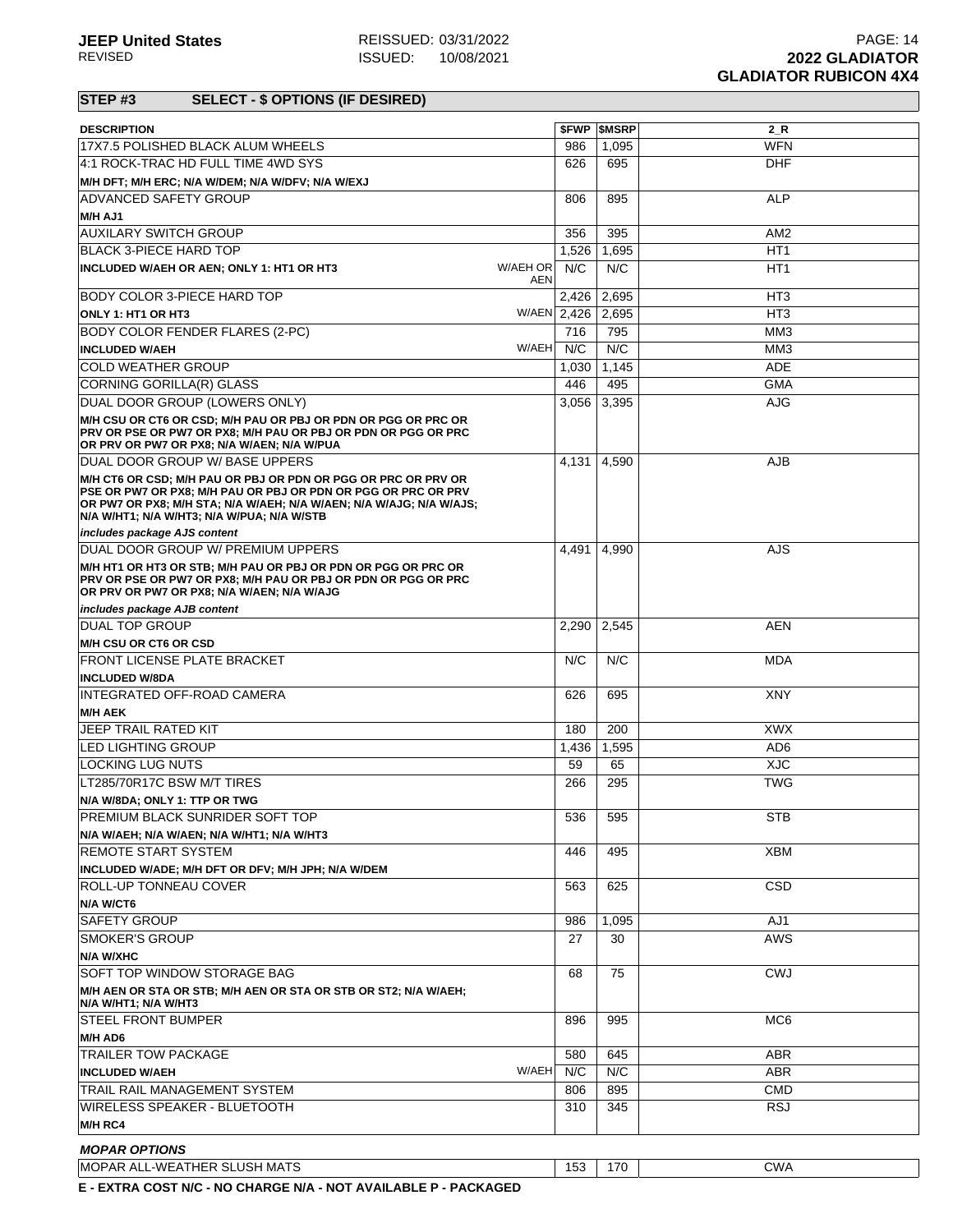#### **DESCRIPTION \$FWP \$MSRP 2\_R MOPAR OPTIONS** MOPAR BODY SIDE GRAPHIC - HEX **N/A W/M9B; N/A W/M9C** 360 400 M9A MOPAR BODY SIDE GRAPHIC - RETRO 360 400 M9C MOPAR BODY SIDE GRAPHIC - STAR **N/A W/M9C** 360 400 M9B MOPAR BRIGHT DOOR SILLS EXAMPLE 176 195 CLN MOPAR COLD AIR INTAKE SYSTEM **N/A W/EXJ** 473 525 JFF MOPAR DOORS OFF MIRROR KIT ALL AND THE LEARNING HERE IN THE LEARNING HERE IN THE LEARNING HERE IS A LEARNING H MOPAR GRAB HANDLE KIT 86 95 CSV MOPAR HARDTOP HEADLINER **M/H AEH OR AEN OR HT1 OR HT3** 500 555 CHD MOPAR HARD TRI-FOLD TONNEAU COVER **N/A W/AJB; N/A W/AJS; N/A W/CSD; N/A W/CT6; N/A W/EXJ** 896 995 CSU MOPAR JEEP GRILLE HOOD GRAPHIC 220 245 MGV MOPAR MESH SUNBONNET TOP **N/A W/EXJ** 136 150 CS7 MOPAR PERFORATED LEATHER UPGRADE-BLK 1,576 | 1,750 | 1,750 CBQ MOPAR PLASTIC DOOR SILL GUARDS **N/A W/CLN** 113 125 CLP MOPAR SATIN BLACK GRILLE **N/A W/XNY** 176 195 MHJ MOPAR SOFT TRI-FOLD TONNEAU COVER SERIES TO SERIES THE SOLUTION OF SERIES OF STRING COMPANY OF SERIES OF STRING MOPAR SOLID SUNBONNET TOP 226 250 CS3 MOPAR SPRAY IN BEDLINER AND THE SERIES OF THE SERIES AND THE SERIES OF THE SAME AND THE SERIES OF THE SAME SERIES AND THE SERIES OF THE SAME SERIES OF THE SAME SERIES OF THE SAME SERIES OF THE SAME SERIES OF THE SAME SERIE MOPAR STITCHED LEATHER UPGRADE-BLACK **N/A W/\*AL; N/A W/AEH** 1,576 | 1,750 | CBS MOPAR SUNRIDER FOR HARDTOP **M/H AEH OR HT1 OR HT3; M/H CSU OR CT6 OR CSD; M/H HT1 OR HT3; N/A** 806 895 MHW

### **STEP #4 SELECT - COLOR & TRIM CODES**

**W/AEN; N/A W/AJB; N/A W/AJG; N/A W/AJS**

| <b>COLOR/TRIM</b>                              |             | <b>SFWP SMSRP</b> | <b>BLACK</b>                  | <b>BLACK/DARK SADDLE</b> |
|------------------------------------------------|-------------|-------------------|-------------------------------|--------------------------|
| (S)<br><b>PREM CLOTH LOW-BACK BUCKET SEATS</b> | N/C         | N/C               | D <sub>5</sub> X <sub>9</sub> |                          |
| LEATHER TRIMMED BUCKET SEATS<br>$W/2$ R        | 1.706       | .895              |                               | <b>ALTV</b>              |
| <b>INCLUDED W/AEH: M/H -TV OR -X9</b>          | W/2_R 1.706 | .895              | ALX9                          |                          |
| $W/2$ R<br>W/AEH                               | N/C         | N/C               |                               | <b>ALTV</b>              |
| W/AEH<br>$W/2_R$                               | N/C         | N/C               | ALX9                          |                          |

MOPAR WINDSHIELD TIE DOWN STRAP 35 40 CT9

#### **MONOTONE PAINT - APA**

| <b>PRIMARY COLOR</b>                   |     |     |            |                 |
|----------------------------------------|-----|-----|------------|-----------------|
| <b>BLACK CLEAR COAT</b>                | 356 | 395 | PX8        | PX8             |
| <b>BRIGHT WHITE CLEAR COAT</b>         | N/C | N/C | PW7        | PW <sub>7</sub> |
| <b>FIRECRACKER RED C/C</b>             | 356 | 395 | <b>PRC</b> | <b>PRC</b>      |
| <b>GRANITE CRYSTAL MET. CLEAR COAT</b> | 356 | 395 | <b>PAU</b> | PAU             |
| <b>HYDRO BLUE PEARL COAT</b>           | 356 | 395 | <b>PBJ</b> | <b>PBJ</b>      |
| LIMITED EDITION GOBI CLEAR COAT        | 446 | 495 | <b>PUA</b> | <b>PUA</b>      |
| <b>Late Availability</b>               |     |     |            |                 |
| <b>SARGE GREEN CLEAR COAT</b>          | 356 | 395 | <b>PGG</b> | <b>PGG</b>      |
| <b>ISILVER ZYNITH CLEAR COAT</b>       | 356 | 395 | <b>PSE</b> | <b>PSE</b>      |
| <b>SNAZZBERRY PEARL COAT</b>           | 356 | 395 | <b>PRV</b> | PRV             |
| <b>STING-GRAY CLEAR COAT</b>           | 356 | 395 | <b>PDN</b> | <b>PDN</b>      |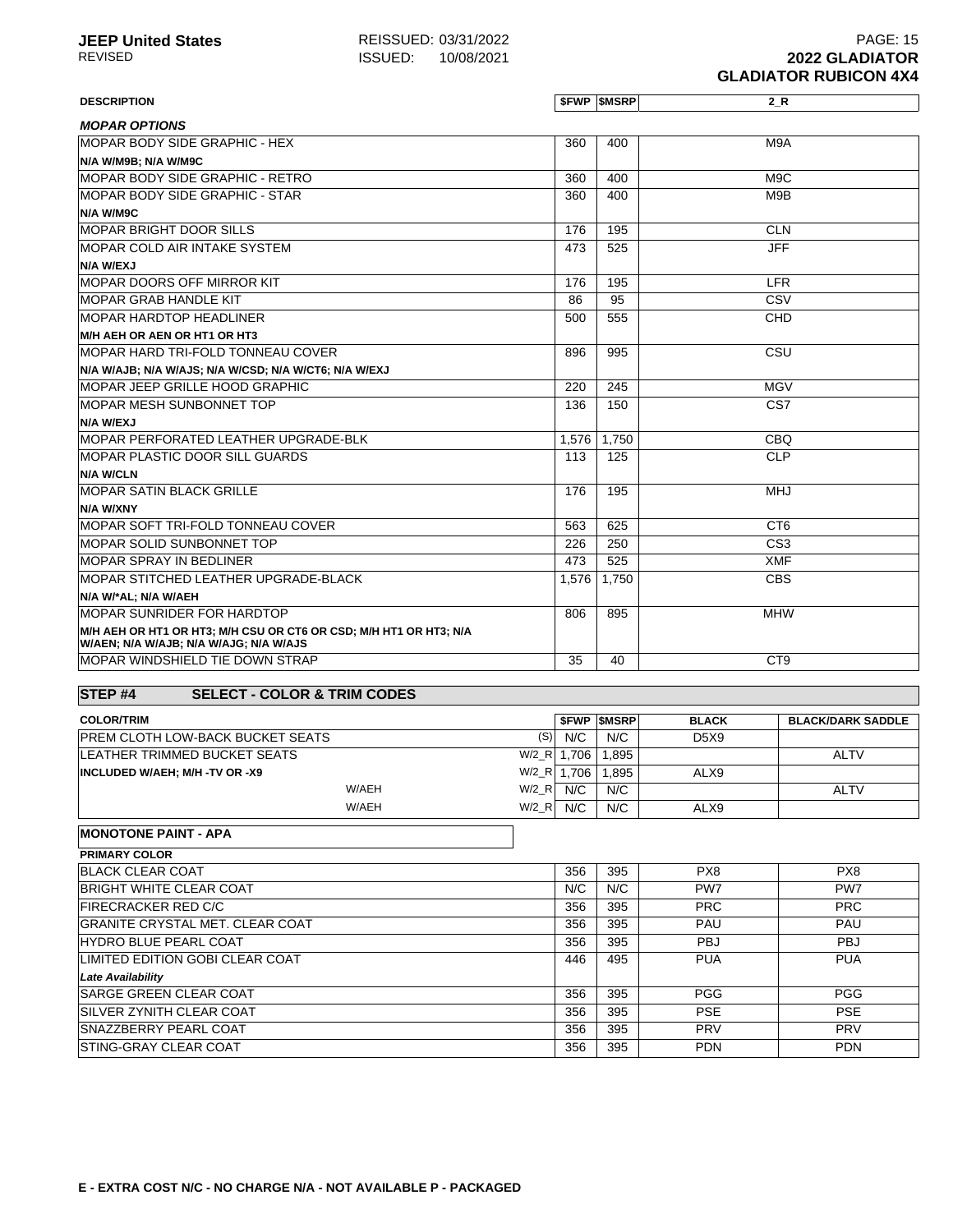23- 48,025

| STEP <sub>#1</sub><br><b>SELECT - MODEL CODE</b> |                            |                     |              |               |  |  |  |  |
|--------------------------------------------------|----------------------------|---------------------|--------------|---------------|--|--|--|--|
|                                                  |                            | <b>SFWP</b>         | <b>SMSRP</b> |               |  |  |  |  |
| <b>GLADIATOR MOJAVE 4X4</b>                      |                            | 45.788              | 48.025       | <b>SPHLTL</b> |  |  |  |  |
|                                                  | <b>DESTINATION CHARGEI</b> | .595<br>1.645 IN HI |              |               |  |  |  |  |

| <b>STEP#2</b><br><b>SELECT - QUICK ORDER PACKAGE CODE</b> |             |              |                                                                                                                                                        |             |              |        |  |  |
|-----------------------------------------------------------|-------------|--------------|--------------------------------------------------------------------------------------------------------------------------------------------------------|-------------|--------------|--------|--|--|
| <b>POWERTRAIN AVAILABILITY</b>                            |             |              |                                                                                                                                                        |             |              |        |  |  |
| <b>ENGINE</b>                                             | <b>SFWP</b> | <b>SMSRP</b> | <b>TRANSMISSION</b>                                                                                                                                    | <b>SFWP</b> | <b>SMSRP</b> |        |  |  |
| 3.6L V6 24V VVT ENGINE UPG<br>I W/ESS (ERC)               | N/C         | N/C          | 8-SPD AUTO 850RE<br>TRANS (MAKE) (DFT)                                                                                                                 | 1.800       | 2,000        | 24D    |  |  |
|                                                           |             |              | <b>6-SPEED MANUAL</b><br>TRANSMISSION (DEM)                                                                                                            | N/C         | N/C          | 23D    |  |  |
|                                                           |             |              | PRICE INCLUDES - BASE PRICE, ENGINE/TRANSMISSION AND QUICK ORDER PACKAGE<br>(ALSO INCLUDES PACKAGE DISCOUNT WHERE APPLICABLE - ADD DESTINATION CHARGE) |             |              |        |  |  |
| <b>FACTORY WHOLESALE PRICE \$</b>                         |             |              |                                                                                                                                                        |             | $24 -$       | 47.588 |  |  |
|                                                           |             |              |                                                                                                                                                        |             | $23 -$       | 45.788 |  |  |
| <b>IMANUFACTURER SUGGESTED RETAIL PRICE \$</b>            |             |              |                                                                                                                                                        |             | $24 -$       | 50.025 |  |  |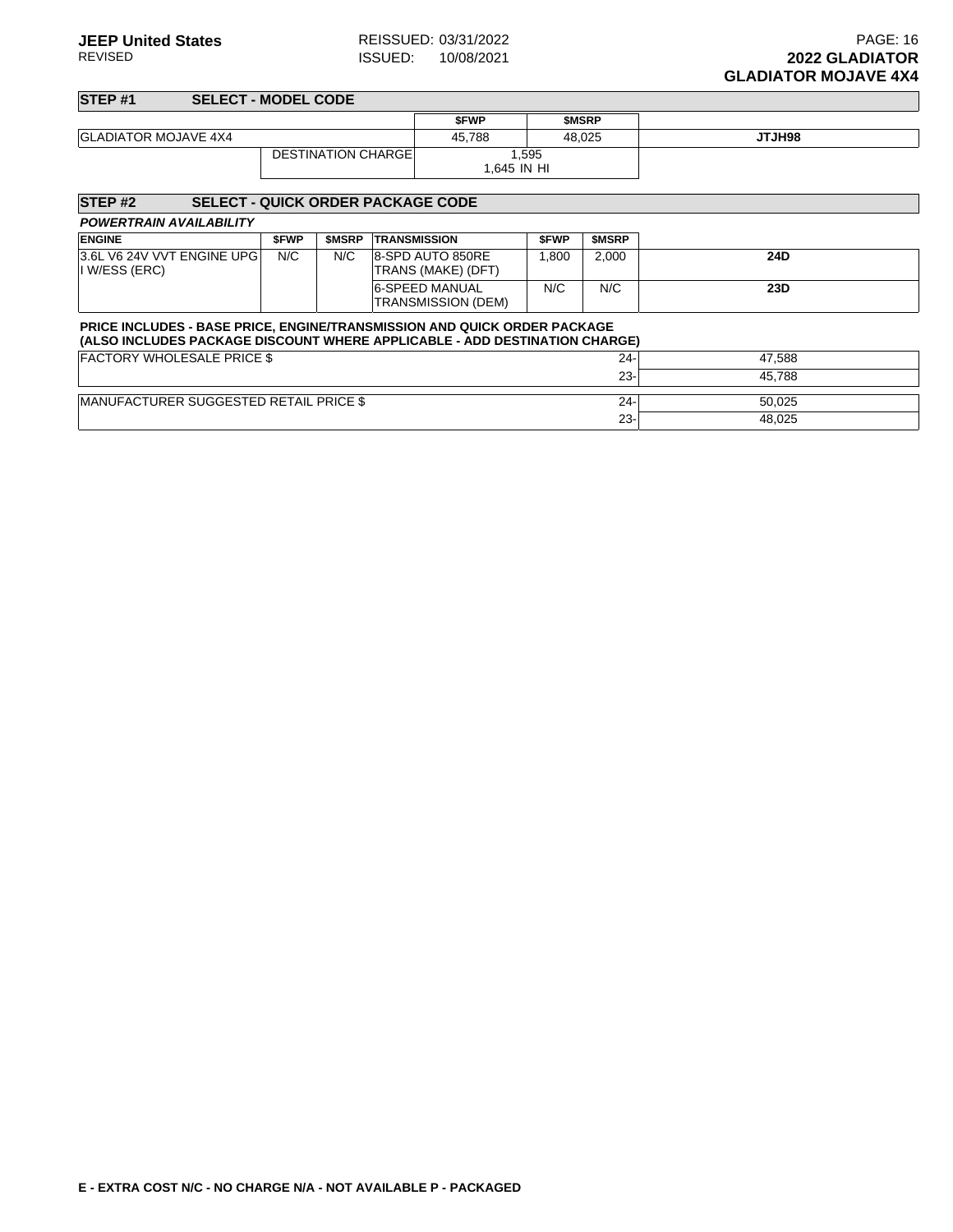## **STEP #3 SELECT - \$ OPTIONS (IF DESIRED)**

| <b>DESCRIPTION</b>                                                                                              |             | <b>\$FWP \$MSRP</b> | $2$ D           |
|-----------------------------------------------------------------------------------------------------------------|-------------|---------------------|-----------------|
| 17X7.5 LOW GLOSS BLACK POLISHED WHLS                                                                            | 986         | 1,095               | <b>WFA</b>      |
| <b>ADVANCED SAFETY GROUP</b>                                                                                    | 806         | 895                 | <b>ALP</b>      |
| M/H AJ1                                                                                                         |             |                     |                 |
| <b>AUXILARY SWITCH GROUP</b>                                                                                    | 356         | 395                 | AM <sub>2</sub> |
| <b>BLACK 3-PIECE HARD TOP</b>                                                                                   | 1,526       | 1,695               | HT <sub>1</sub> |
| INCLUDED W/AEN; ONLY 1: HT1 OR HT3                                                                              |             |                     |                 |
| <b>BODY COLOR 3-PIECE HARD TOP</b>                                                                              |             | 2,426 2,695         | HT <sub>3</sub> |
| ONLY 1: HT1 OR HT3                                                                                              | W/AEN 2,426 | 2,695               | HT <sub>3</sub> |
| BODY COLOR FENDER FLARES (2-PC)                                                                                 | 716         | 795                 | MM <sub>3</sub> |
| <b>COLD WEATHER GROUP</b>                                                                                       | 1,030       | 1,145               | <b>ADE</b>      |
| CORNING GORILLA(R) GLASS                                                                                        | 446         | 495                 | <b>GMA</b>      |
| DUAL DOOR GROUP (LOWERS ONLY)                                                                                   | 3,056       | 3,395               | <b>AJG</b>      |
| M/H CSU OR CT6 OR CSD; M/H PAU OR PBJ OR PDN OR PGG OR PRC OR<br>PRV OR PSE OR PW7 OR PX8; N/A W/AEN; N/A W/PUA |             |                     |                 |
| DUAL DOOR GROUP W/ BASE UPPERS                                                                                  | 4,131       | 4,590               | AJB             |
| M/H CT6 OR CSD; M/H PAU OR PBJ OR PDN OR PGG OR PRC OR PRV OR                                                   |             |                     |                 |
| PSE OR PW7 OR PX8; M/H STA; N/A W/AEN; N/A W/AJG; N/A W/AJS; N/A<br>W/HT1; N/A W/HT3; N/A W/STB                 |             |                     |                 |
| includes package AJS content                                                                                    |             |                     |                 |
| DUAL DOOR GROUP W/ PREMIUM UPPERS                                                                               | 4,491       | 4,990               | AJS             |
| M/H HT1 OR HT3 OR STB; M/H PAU OR PBJ OR PDN OR PGG OR PRC OR<br>PRV OR PSE OR PW7 OR PX8; N/A W/AEN; N/A W/AJG |             |                     |                 |
| includes package AJB content                                                                                    |             |                     |                 |
| <b>DUAL TOP GROUP</b>                                                                                           | 2,290       | 2,545               | <b>AEN</b>      |
| M/H CSU OR CT6 OR CSD                                                                                           |             |                     |                 |
| FRONT LICENSE PLATE BRACKET                                                                                     | N/C         | N/C                 | <b>MDA</b>      |
| INTEGRATED OFF-ROAD CAMERA                                                                                      | 626         | 695                 | <b>XNY</b>      |
| <b>M/H AEK</b>                                                                                                  |             |                     |                 |
| <b>JEEP TRAIL RATED KIT</b>                                                                                     | 180         | 200                 | <b>XWX</b>      |
| LED LIGHTING GROUP                                                                                              | 1,436       | 1,595               | AD <sub>6</sub> |
| LOCKING LUG NUTS                                                                                                | 59          | 65                  | <b>XJC</b>      |
| LT285/70R17C BSW M/T TIRES                                                                                      | 266         | 295                 | <b>TWG</b>      |
| PREMIUM BLACK SUNRIDER SOFT TOP                                                                                 | 536         | 595                 | <b>STB</b>      |
| N/A W/AEN; N/A W/HT1; N/A W/HT3                                                                                 |             |                     |                 |
| <b>REMOTE START SYSTEM</b>                                                                                      | 446         | 495                 | <b>XBM</b>      |
| INCLUDED W/ADE; M/H DFT; M/H JPH; N/A W/DEM                                                                     |             |                     |                 |
| <b>ROLL-UP TONNEAU COVER</b>                                                                                    | 563         | 625                 | CSD             |
| N/A W/CT6                                                                                                       |             |                     |                 |
| <b>SAFETY GROUP</b>                                                                                             | 986         | 1,095               | AJ1             |
| SELEC-TRAC FULL TIME 4WD SYSTEM                                                                                 | 626         | 695                 | <b>DHP</b>      |
| <b>M/H DFT; M/H ERC; N/A W/DEM</b>                                                                              |             |                     |                 |
| <b>SMOKER'S GROUP</b>                                                                                           | 27          | 30                  | AWS             |
| <b>N/A W/XHC</b>                                                                                                |             |                     |                 |
| <b>SOFT TOP WINDOW STORAGE BAG</b>                                                                              | 68          | 75                  | <b>CWJ</b>      |
| M/H AEN OR STA OR STB; N/A W/HT1; N/A W/HT3                                                                     |             |                     |                 |
| TRAILER TOW PACKAGE                                                                                             | 580         | 645                 | ABR             |
| TRAIL RAIL MANAGEMENT SYSTEM                                                                                    | 806         | 895                 | <b>CMD</b>      |
| WIRELESS SPEAKER - BLUETOOTH                                                                                    | 310         | 345                 | <b>RSJ</b>      |
| <b>M/H RC4</b>                                                                                                  |             |                     |                 |
| <b>MOPAR OPTIONS</b>                                                                                            |             |                     |                 |
| MOPAR ALL-WEATHER SLUSH MATS                                                                                    | 153         | 170                 | <b>CWA</b>      |
| <b>MOPAR BLACK HOOD GRAPHIC</b>                                                                                 | 220         | 245                 | <b>MHD</b>      |
| <b>MOPAR BLACK TUBULAR SIDE STEPS</b>                                                                           | 563         | 625                 | <b>MRU</b>      |
| <b>ONLY 1: MRT OR MRU</b>                                                                                       |             |                     |                 |
| MOPAR BRIGHT DOOR SILLS                                                                                         | 176         | 195                 | <b>CLN</b>      |
| MOPAR CHROME TUBULAR SIDE STEPS                                                                                 | 670         | 745                 | <b>MRT</b>      |
| <b>ONLY 1: MRT OR MRU</b>                                                                                       |             |                     |                 |
| <b>MOPAR DOORS OFF MIRROR KIT</b>                                                                               | 176         | 195                 | <b>LFR</b>      |
| MOPAR GRAB HANDLE KIT                                                                                           | 86          | 95                  | CSV             |
|                                                                                                                 |             |                     |                 |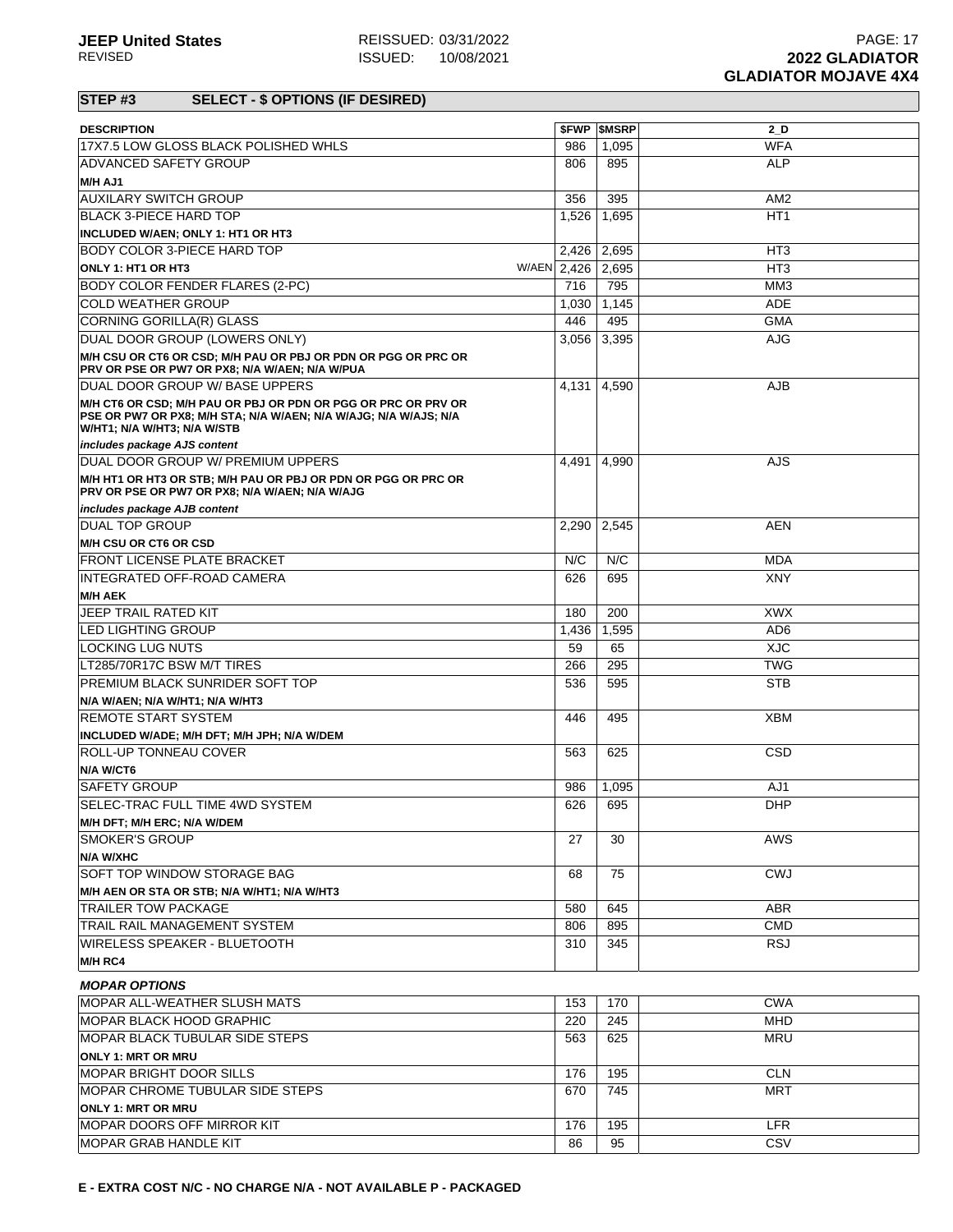| <b>DESCRIPTION</b>                                                                           | 500   | <b><i>SFWP SMSRP</i></b> | 2 D             |
|----------------------------------------------------------------------------------------------|-------|--------------------------|-----------------|
| <b>MOPAR OPTIONS</b><br><b>MOPAR HARDTOP HEADLINER</b><br>M/H AEN OR HT1 OR HT3              |       |                          |                 |
|                                                                                              |       |                          |                 |
|                                                                                              |       | 555                      | CHD             |
|                                                                                              |       |                          |                 |
| MOPAR HARD TRI-FOLD TONNEAU COVER                                                            | 896   | 995                      | CSU             |
| N/A W/AJB; N/A W/AJS; N/A W/CSD; N/A W/CT6                                                   |       |                          |                 |
| MOPAR HD ROCK SLIDER W/STEP ASSIST                                                           | 946   | 1,050                    | <b>MMU</b>      |
| N/A W/MRT; N/A W/MRU                                                                         |       |                          |                 |
| MOPAR MESH SUNBONNET TOP                                                                     | 136   | 150                      | CS <sub>7</sub> |
| MOPAR PERFORATED LEATHER UPGRADE-BLK                                                         | 1,576 | 1.750                    | <b>CBQ</b>      |
| <b>MOPAR PLASTIC DOOR SILL GUARDS</b>                                                        | 113   | 125                      | <b>CLP</b>      |
| <b>N/A W/CLN</b>                                                                             |       |                          |                 |
| <b>IMOPAR SATIN BLACK GRILLE</b>                                                             | 176   | 195                      | <b>MHJ</b>      |
| N/A W/XNY                                                                                    |       |                          |                 |
| <b>IMOPAR SOFT TRI-FOLD TONNEAU COVER</b>                                                    | 563   | 625                      | CT <sub>6</sub> |
| <b>IMOPAR SOLID SUNBONNET TOP</b>                                                            | 226   | 250                      | CS <sub>3</sub> |
| MOPAR SPRAY IN BEDLINER                                                                      | 473   | 525                      | <b>XMF</b>      |
| MOPAR STITCHED LEATHER UPGRADE-BLACK                                                         | 1,576 | 1,750                    | <b>CBS</b>      |
| N/A W/*PL                                                                                    |       |                          |                 |
| <b>MOPAR SUNRIDER FOR HARDTOP</b>                                                            | 806   | 895                      | <b>MHW</b>      |
| M/H CSU OR CT6 OR CSD; M/H HT1 OR HT3; ; N/A W/AEN; N/A W/AJB; N/A<br><b>WAJG: N/A W/AJS</b> |       |                          |                 |
| MOPAR WINDSHIELD TIE DOWN STRAP                                                              | 35    | 40                       | CT <sub>9</sub> |

| <b>COLOR/TRIM</b>                                            |             | <b>SFWP SMSRP</b> | <b>BLACK</b> | <b>GLOBAL BLACK/STEEL</b><br><b>GREY</b> |
|--------------------------------------------------------------|-------------|-------------------|--------------|------------------------------------------|
| (S)<br><b>PREMIUM CLOTH SEATS W SPORT</b><br><b>BOLSTERS</b> | N/C         | N/C               | A5X9         |                                          |
| <b>LEATHER TRIMMED BUCKET SEATS</b>                          | W/2_D 1.706 | 1.895             |              | <b>PLTA</b>                              |
| <b>IM/H -TA OR -X9</b>                                       | W/2_D 1.706 | .895              | PLX9         |                                          |

**MONOTONE PAINT - APA**

| <b>PRIMARY COLOR</b>                   |     |     |            |            |
|----------------------------------------|-----|-----|------------|------------|
| <b>BLACK CLEAR COAT</b>                | 356 | 395 | PX8        | PX8        |
| <b>BRIGHT WHITE CLEAR COAT</b>         | N/C | N/C | PW7        | PW7        |
| <b>FIRECRACKER RED C/C</b>             | 356 | 395 | <b>PRC</b> | <b>PRC</b> |
| <b>GRANITE CRYSTAL MET. CLEAR COAT</b> | 356 | 395 | <b>PAU</b> | <b>PAU</b> |
| <b>HYDRO BLUE PEARL COAT</b>           | 356 | 395 | <b>PBJ</b> | <b>PBJ</b> |
| LIMITED EDITION GOBI CLEAR COAT        | 446 | 495 | <b>PUA</b> | <b>PUA</b> |
| <b>Late Availability</b>               |     |     |            |            |
| <b>SARGE GREEN CLEAR COAT</b>          | 356 | 395 | <b>PGG</b> | <b>PGG</b> |
| <b>ISILVER ZYNITH CLEAR COAT</b>       | 356 | 395 | <b>PSE</b> | <b>PSE</b> |
| <b>SNAZZBERRY PEARL COAT</b>           | 356 | 395 | <b>PRV</b> | <b>PRV</b> |
| <b>STING-GRAY CLEAR COAT</b>           | 356 | 395 | <b>PDN</b> | <b>PDN</b> |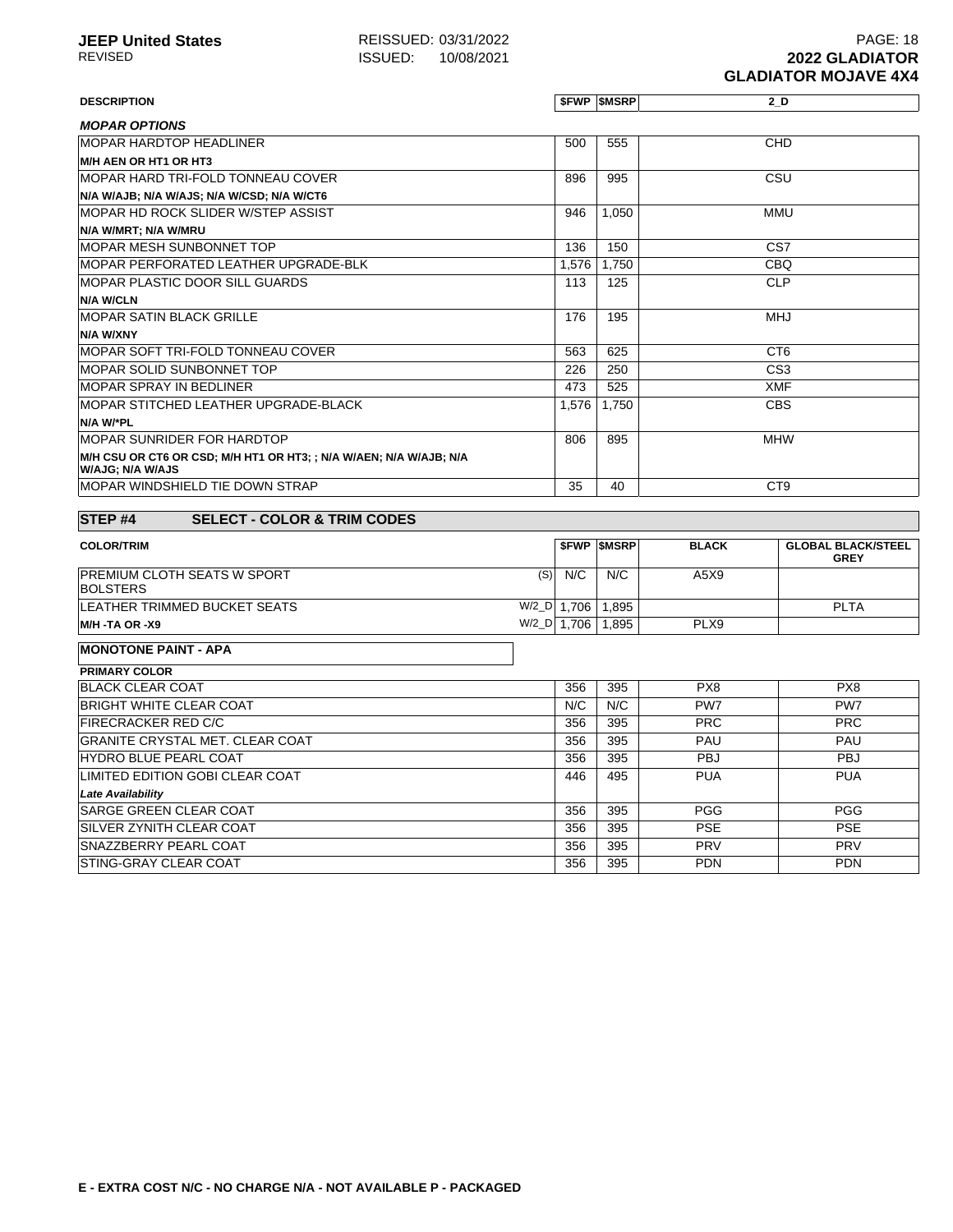| <b>GROUP DETAIL</b>                                       |        |        |         |         |
|-----------------------------------------------------------|--------|--------|---------|---------|
|                                                           |        |        |         | т       |
|                                                           |        | Ρ      |         |         |
|                                                           | 9<br>8 | 9<br>8 | S<br>98 | H<br>98 |
| *AL<br><b>LEATHER TRIMMED BUCKET SEATS</b>                |        |        | E       |         |
| • #1 SEAT FOAM CUSHION (C1A)                              |        |        |         |         |
| • FULL LENGTH FLR CONSOLE PREM A/REST (CVM)               |        |        |         |         |
| • LEATHER WRAPPED PARK BRAKE HANDLE (CVP)                 |        |        |         |         |
| • LEATHER WRAPPED SHIFT KNOB (CVW)                        |        |        |         |         |
| • PREMIUM DOOR TRIM PANEL (CBF)                           |        |        |         |         |
| • RR ARMREST W/CUPHOLDER SEAT (CSN)                       |        |        |         |         |
| <b>LEATHER TRIMMED BUCKET SEATS</b><br>*ML                |        | Е      |         |         |
| • #1 SEAT FOAM CUSHION (C1A)                              |        |        |         |         |
| • FULL LENGTH FLR CONSOLE PREM A/REST (CVM)               |        |        |         |         |
| • LEATHER WRAPPED PARK BRAKE HANDLE (CVP)                 |        |        |         |         |
|                                                           |        |        |         |         |
| • LEATHER WRAPPED SHIFT KNOB (CVW)                        |        |        |         |         |
| • PREMIUM WRAPPED I/P BEZEL (JEK)                         |        |        |         |         |
| • RR ARMREST W/CUPHOLDER SEAT (CSN)                       |        |        |         |         |
| *PL<br><b>LEATHER TRIMMED BUCKET SEATS</b>                |        |        |         | Е       |
| • #1 SEAT FOAM CUSHION (C1A)                              |        |        |         |         |
| • FULL LENGTH FLR CONSOLE PREM A/REST (CVM)               |        |        |         |         |
| • LEATHER WRAPPED PARK BRAKE HANDLE (CVP)                 |        |        |         |         |
| • LEATHER WRAPPED SHIFT KNOB (CVW)                        |        |        |         |         |
| • PREMIUM DOOR TRIM PANEL (CBF)                           |        |        |         |         |
| • RR ARMREST W/CUPHOLDER SEAT (CSN)                       |        |        |         |         |
| <b>TECHNOLOGY GROUP</b><br>AAN                            | Е      |        |         |         |
| • AIR CONDITIONING W/AUTO TEMP CONTROL (HAB)              |        |        |         |         |
| • CLUSTER 7.0" TFT COLOR DISPLAY (JAL)                    |        |        |         |         |
| • FOR MORE INFO, CALL 800-643-2112 (X9H) - W/O 2TB OR 2TK |        |        |         |         |
| • GPS ANTENNA INPUT (JLP) - W/O 2TB OR 2TK                |        |        |         |         |
| • REMOTE PROXIMITY KEYLESS ENTRY (GXD) - W/O 2TB OR 2TK   |        |        |         |         |
| • SIRIUSXM RADIO SERVICE (X9B) - W/O 2TB OR 2TK           |        |        |         |         |
| • SIRIUSXM SATELLITE RADIO (RSD) - W/O 2TB OR 2TK         |        |        |         |         |
| • GPS ANTENNA INPUT (JLP)                                 |        |        |         |         |
| • SIRIUSXM RADIO SERVICE (X9B)                            |        |        |         |         |
| <b>TRAILER TOW PACKAGE</b><br>ABR                         | Е      | Е      | Е       | Е       |
| • 240 AMP ALTERNATOR (BAL)                                |        |        |         |         |
| • CLASS IV RECEIVER HITCH (XFH)                           |        |        |         |         |
| • HEAVY DUTY ENGINE COOLING (NMC)                         |        |        |         |         |
| • TRAILER HITCH ZOOM (XNQ)                                |        |        |         |         |
| AD6   LED LIGHTING GROUP                                  |        | E.     | Е       | E.      |
| • DAYTIME RUNNING LAMP LED ACCENTS (LPY)                  |        |        |         |         |
| • FRONT LED FOG LAMPS (LNV)                               |        |        |         |         |
| • LED PARK TURN LAMPS (LCT)                               |        |        |         |         |
|                                                           |        |        |         |         |
| • LED PREMIUM REFLECTOR HEADLAMPS (LPX)                   |        |        |         |         |
| • LED TAILLAMPS (LAY)                                     |        |        |         |         |
| ADA   LED HEADLAMP AND FOG LAMP GROUP                     | E.     |        |         |         |
| • DAYTIME RUNNING LAMP LED ACCENTS (LPY)                  |        |        |         |         |
| • FRONT LED FOG LAMPS (LNV) - W/O 2TB OR 2TK              |        |        |         |         |
| • LED PREMIUM REFLECTOR HEADLAMPS (LPX) - W/O 2TB OR 2TK  |        |        |         |         |
| <b>ADC</b><br><b>CONVENIENCE GROUP</b>                    | Е      |        |         |         |
| • REMOTE START SYSTEM (XBM) - W/O 2TB OR 2TK              |        |        |         |         |
| • UNIVERSAL GARAGE DOOR OPENER (XGD) - W/O 2TB OR 2TK     |        |        |         |         |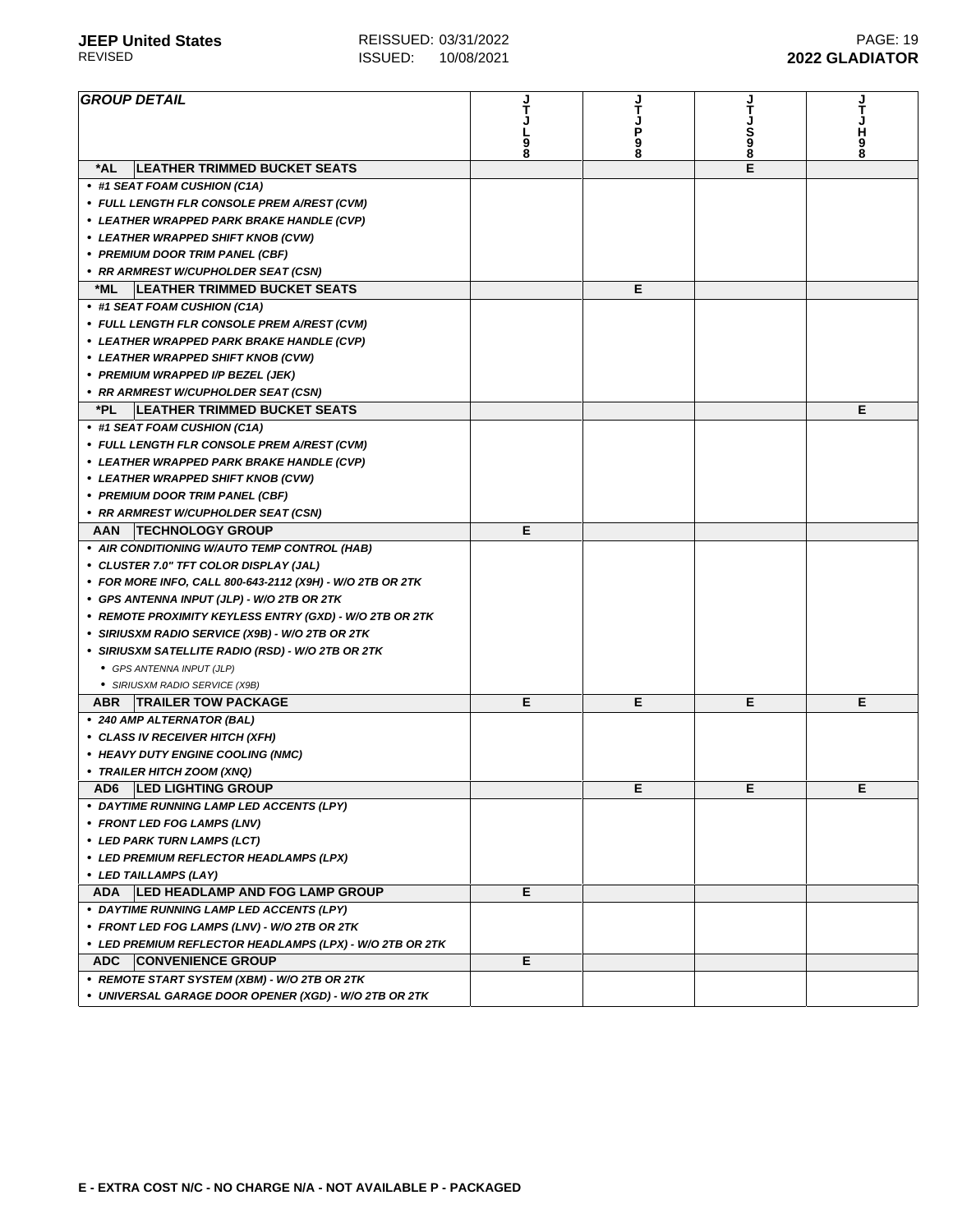| <b>GROUP DETAIL</b>                                                      |  |  |
|--------------------------------------------------------------------------|--|--|
| <b>ADE</b><br><b>COLD WEATHER GROUP</b>                                  |  |  |
| • 110MPH VEHICLE MAX SPEED CALIBRATION (JJ3)                             |  |  |
| • 245/75R17 BSW A/T TIRES (TTC) - W/O 2TB OR 2TJ OR 2TK OR 2TT OR<br>2TW |  |  |
| • GOODYEAR BRAND TIRES (TZA)                                             |  |  |
| • HEATED FRONT SEATS (JPM)                                               |  |  |
| • HEATED FRONT SEATS (JPM) - W/O 2TB OR 2TK                              |  |  |
| • HEATED STEERING WHEEL (NHS)                                            |  |  |
| • HEATED STEERING WHEEL (NHS) - W/O 2TB OR 2TK                           |  |  |
| • REMOTE START SYSTEM (XBM) - W/O 2TB OR 2TK                             |  |  |
| • REMOTE START SYSTEM (XBM) - W/O DEM                                    |  |  |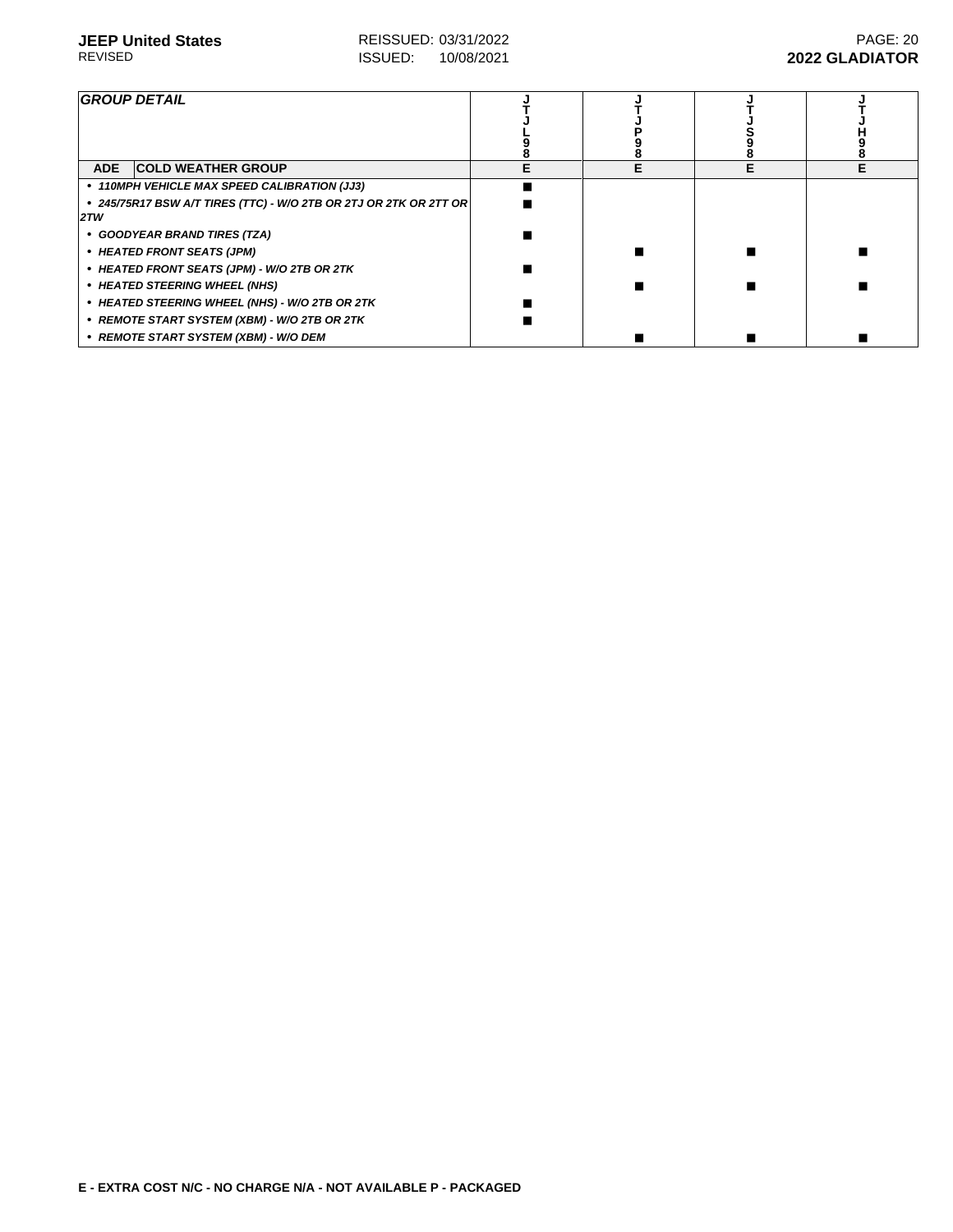| <b>GROUP DETAIL</b>                                                               |   |        |   |   |
|-----------------------------------------------------------------------------------|---|--------|---|---|
|                                                                                   |   |        |   |   |
|                                                                                   |   | Ρ      | s |   |
|                                                                                   | 8 | 9<br>8 |   | 9 |
| <b>POPULAR EQUIPMENT PACKAGE</b><br><b>AEH</b>                                    | E | E      |   |   |
| • #1 SEAT FOAM CUSHION (C1A)                                                      |   | ٠      |   |   |
| ● 240 AMP ALTERNATOR (BAL)                                                        |   |        |   |   |
| • 240 AMP ALTERNATOR (BAL) - W/O AJQ                                              |   |        |   |   |
| • BLACK 3-PIECE HARD TOP (HT1)                                                    |   |        |   |   |
| • FREEDOM PANEL STORAGE BAG (CS2)                                                 |   |        |   |   |
| $\bullet$ NO SOFT TOP (ST8) - W/O AEN                                             |   |        |   |   |
| • REAR SLIDING WINDOW (GFD)                                                       |   |        |   |   |
| • REAR WINDOW DEFROSTER (GFA)                                                     |   |        |   |   |
| • CLASS IV RECEIVER HITCH (XFH) - W/O 2TB OR 2TJ OR 2TK OR 2TT<br>OR 2TW          |   |        |   |   |
| • CLASS IV RECEIVER HITCH (XFH) - W/O 2TN                                         |   |        |   |   |
| • CONVENIENCE GROUP (ADC)                                                         |   |        |   |   |
| • REMOTE START SYSTEM (XBM) - <b>W/O 2TB OR 2TK</b>                               |   |        |   |   |
| • UNIVERSAL GARAGE DOOR OPENER (XGD) - W/O 2TB OR 2TK                             |   |        |   |   |
| • FREEDOM PANEL STORAGE BAG (CS2)                                                 |   |        |   |   |
| • FREEDOM PANEL STORAGE BAG (CS2) - W/O 2TB OR 2TJ OR 2TK OR<br><b>2TT OR 2TW</b> |   |        |   |   |
| • FREEDOM PANEL STORAGE BAG (CS2) - W/O 2TN                                       |   |        |   |   |
| • FULL LENGTH FLR CONSOLE PREM A/REST (CVM)                                       |   |        |   |   |
| • HEAVY DUTY ENGINE COOLING (NMC) - W/O 2TB OR 2TJ OR 2TK OR<br><b>2TT OR 2TW</b> |   |        |   |   |
| • HEAVY DUTY ENGINE COOLING (NMC) - W/O 2TN                                       |   |        |   |   |
| • #1 SEAT FOAM CUSHION (C1A)                                                      |   |        |   |   |
| • LEATHER TRIMMED BUCKET SEATS (*ML)                                              |   |        |   |   |
| • FULL LENGTH FLR CONSOLE PREM A/REST (CVM)                                       |   |        |   |   |
| • LEATHER WRAPPED PARK BRAKE HANDLE (CVP)                                         |   |        |   |   |
| • LEATHER WRAPPED SHIFT KNOB (CVW)                                                |   |        |   |   |
| • PREMIUM WRAPPED I/P BEZEL (JEK)                                                 |   |        |   |   |
| • RR ARMREST W/CUPHOLDER SEAT (CSN)                                               |   |        |   |   |
| • LEATHER WRAPPED PARK BRAKE HANDLE (CVP)                                         |   |        |   |   |
| • LEATHER WRAPPED SHIFT KNOB (CVW)                                                |   |        |   |   |
| • NO SOFT TOP (ST8)                                                               |   |        |   |   |
| • NO SOFT TOP (ST8) - W/O AEN                                                     |   |        |   |   |
| • PREMIUM WRAPPED I/P BEZEL (JEK)                                                 |   |        |   |   |
| • REAR SLIDING WINDOW (GFD)                                                       |   |        |   |   |
| • REAR WINDOW DEFROSTER (GFA)                                                     |   |        |   |   |
| • REAR WINDOW DEFROSTER (GFA) - W/O 2TB OR 2TJ OR 2TK OR 2TT                      |   |        |   |   |
| OR 2TW                                                                            |   |        |   |   |
| • REAR WINDOW DEFROSTER (GFA) - W/O 2TN                                           |   |        |   |   |
| • REMOTE START SYSTEM (XBM) - W/O 2TB OR 2TJ OR 2TK OR 2TT OR<br>2TW              |   |        |   |   |
| • RR ARMREST W/CUPHOLDER SEAT (CSN)                                               |   |        |   |   |
| • TRAILER HITCH ZOOM (XNQ) - W/O 2TB OR 2TJ OR 2TK OR 2TT OR<br>2TW               |   |        |   |   |
| • TRAILER HITCH ZOOM (XNQ) - W/O 2TN                                              |   |        |   |   |
| • TRAILER TOW PACKAGE (ABR) - W/O 2TN                                             |   |        |   |   |
| • TRAILER TOW PACKAGE (ABR) - W/O AJQ                                             |   |        |   |   |
| ● 240 AMP ALTERNATOR (BAL)                                                        |   |        |   |   |
| • CLASS IV RECEIVER HITCH (XFH)                                                   |   |        |   |   |
| • HEAVY DUTY ENGINE COOLING (NMC)                                                 |   |        |   |   |
| • TRAILER HITCH ZOOM (XNQ)                                                        |   |        |   |   |
| • UNIVERSAL GARAGE DOOR OPENER (XGD) - W/O 2TB OR 2TJ OR<br>2TK OR 2TT OR 2TW     |   |        |   |   |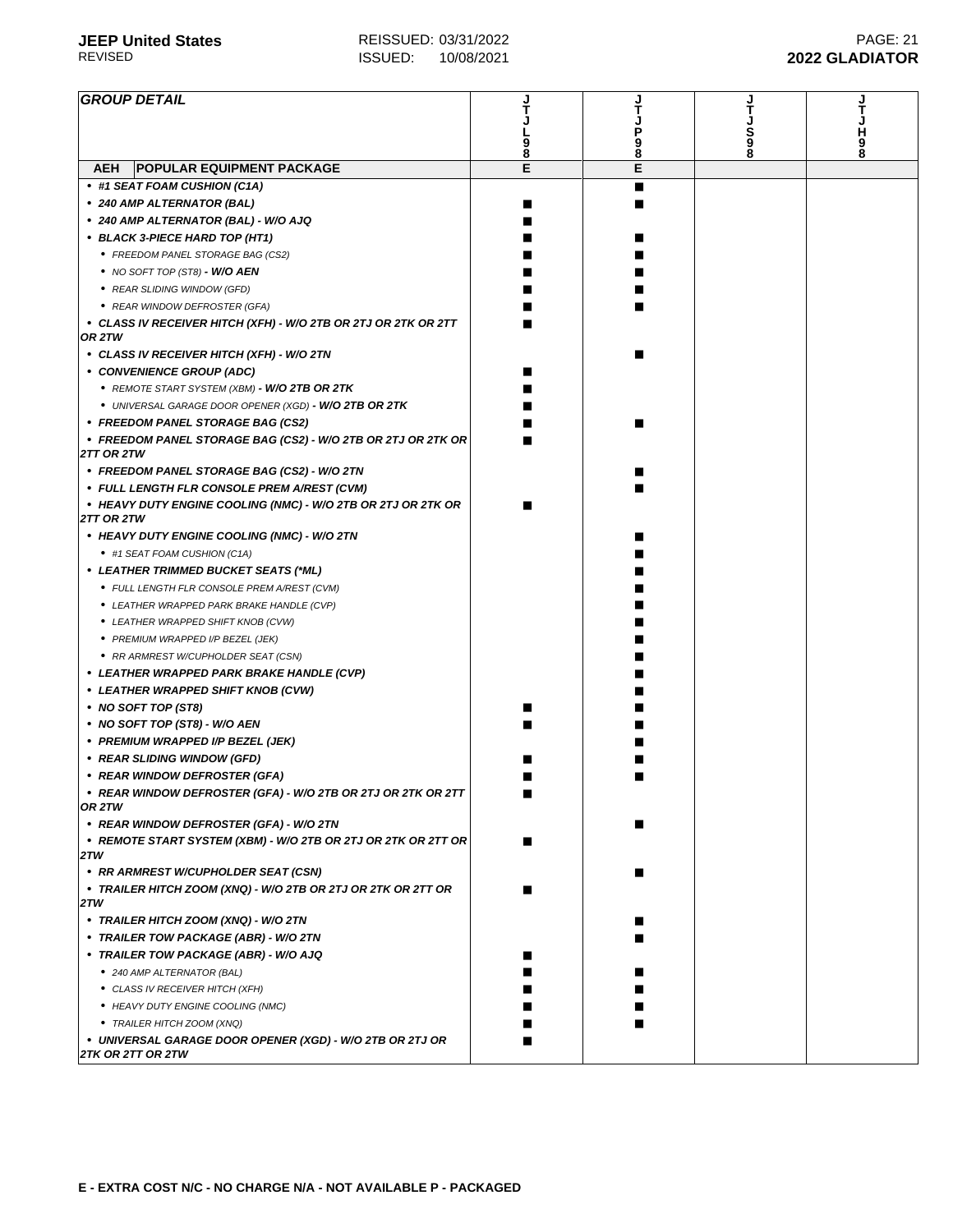| <b>GROUP DETAIL</b>                                              |        |   |        |        |
|------------------------------------------------------------------|--------|---|--------|--------|
|                                                                  |        | т |        |        |
|                                                                  |        | Ρ | S<br>9 | H<br>9 |
|                                                                  | 9<br>8 | 9 |        |        |
| 8.4" RADIO AND PREMIUM AUDIO GROUP<br><b>AEK</b>                 | E      |   |        |        |
| • 115V AUXILIARY POWER OUTLET (JKV) - W/O 2TB OR 2TK             |        |   |        |        |
| • 220 AMP ALTERNATOR (BAJ)                                       |        |   |        |        |
|                                                                  |        |   |        |        |
| • 400W INVERTER (XHR) - W/O 2TB OR 2TK                           |        |   |        |        |
| • 5-YEAR SIRIUSXM TRAFFIC SERVICE (X9M) - W/O 2TB OR 2TK         |        |   |        |        |
| • 5-YEAR SIRIUSXM TRAVEL LINK SERVICE (X9N) - W/O 2TB OR 2TK     |        |   |        |        |
| • 8.4" TOUCHSCREEN DISPLAY (RFL) - W/O 2TB OR 2TK                |        |   |        |        |
| • AIR CONDITIONING W/AUTO TEMP CONTROL (HAB)                     |        |   |        |        |
| • ALPINE PREMIUM AUDIO SYSTEM (RC4)                              |        |   |        |        |
| • 220 AMP ALTERNATOR (BAJ)                                       |        |   |        |        |
| • APPLE CARPLAY (RFP) - W/O 2TB OR 2TK                           |        |   |        |        |
| • CONSOLE BIN TASK LIGHT (LDB) - W/O 2TB OR 2TK                  |        |   |        |        |
| • EMERGENCY / ASSISTANCE CALL (RSR) - W/O 2TB OR 2TK             |        |   |        |        |
| • FOR DETAILS, VISIT DRIVEUCONNECT.COM (X9E) - W/O 2TB OR 2TK    |        |   |        |        |
| • FOR MORE INFO, CALL 800-643-2112 (X9H) - W/O 2TB OR 2TK        |        |   |        |        |
| • GOOGLE ANDROID AUTO (RF5) - W/O 2TB OR 2TK                     |        |   |        |        |
| • GPS ANTENNA INPUT (JLP) - W/O 2TB OR 2TK                       |        |   |        |        |
| • GPS NAVIGATION (JLN) - W/O 2TB OR 2TK                          |        |   |        |        |
|                                                                  |        |   |        |        |
| • HD RADIO (RE8) - W/O 2TB OR 2TK                                |        |   |        |        |
| • INTEGRATED CENTER STACK RADIO (RTF) - W/O 2TB OR 2TK           |        |   |        |        |
| • INTEGRATED VOICE COMMAND W/BLUETOOTH (XRB) - W/O 2TB OR<br>2TK |        |   |        |        |
|                                                                  |        |   |        |        |
| • MEDIA HUB-2 USBS (BOTH CHARGE-ONLY) (RS2) - W/O 2TB OR 2TK     |        |   |        |        |
| • OFF-ROAD INFO PAGES (JA8) - W/O 2TB OR 2TK                     |        |   |        |        |
| • REAR VIEW AUTO DIM MIRROR (GNK)                                |        |   |        |        |
| • SIRIUSXM GUARDIAN, 1-YR TRIAL (RSK) - W/O 2TB OR 2TK           |        |   |        |        |
| • SIRIUSXM RADIO SERVICE (X9B) - W/O 2TB OR 2TK                  |        |   |        |        |
| • SIRIUSXM SATELLITE RADIO (RSD) - W/O 2TB OR 2TK                |        |   |        |        |
| • GPS ANTENNA INPUT (JLP)                                        |        |   |        |        |
| • SIRIUSXM RADIO SERVICE (X9B)                                   |        |   |        |        |
| • SIRIUSXM TRAFFIC PLUS (RTB) - W/O 2TB OR 2TK                   |        |   |        |        |
| • SIRIUSXM TRAVEL LINK (RSM) - W/O 2TB OR 2TK                    |        |   |        |        |
| • UCONNECT 4C NAV WITH 8.4" DISPLAY (UAQ)                        |        |   |        |        |
| • USB HOST FLIP (RF7) - W/O 2TB OR 2TK                           |        |   |        |        |
| <b>AEN</b><br><b>DUAL TOP GROUP</b>                              | Е      | Е | Е      | Е      |
| • BLACK 3-PIECE HARD TOP (HT1)                                   |        |   |        |        |
| • BLACK 3-PIECE HARD TOP (HT1) - W/O 2TN                         |        |   |        |        |
| • FREEDOM PANEL STORAGE BAG (CS2)                                |        |   |        |        |
|                                                                  |        |   |        |        |
| $\bullet$ NO SOFT TOP (ST8) - W/O AEN                            |        |   |        |        |
| • REAR SLIDING WINDOW (GFD)                                      |        |   |        |        |
| • REAR WINDOW DEFROSTER (GFA)                                    |        |   |        |        |
| • BODY COLOR 3-PIECE HARD TOP (HT3) - W/O 2TG                    |        |   |        |        |
| • FREEDOM PANEL STORAGE BAG (CS2)                                |        |   |        |        |
| $\bullet$ NO SOFT TOP (ST8) - W/O AEN                            |        |   |        |        |
| • REAR SLIDING WINDOW (GFD)                                      |        |   |        |        |
| • REAR WINDOW DEFROSTER (GFA)                                    |        |   |        |        |
| • FREEDOM PANEL STORAGE BAG (CS2)                                |        |   |        |        |
| • FREEDOM PANEL STORAGE BAG (CS2) - W/O 2TB OR 2TK               |        |   |        |        |
| • FREEDOM PANEL STORAGE BAG (CS2) - W/O 2TN                      |        |   |        |        |
| • NO SOFT TOP (ST8)                                              |        |   |        |        |
| • NO SOFT TOP (ST8) - W/O 2TN                                    |        |   |        |        |
| • NO SOFT TOP (ST8) - W/O AEN                                    |        |   |        |        |
| • PREMIUM BLACK SUNRIDER SOFT TOP (ST2)                          |        |   |        |        |
|                                                                  |        |   |        |        |
| • REAR SLIDING WINDOW (GFD)                                      |        |   |        |        |
| • REAR SLIDING WINDOW (GFD) - W/O 2TN                            |        |   |        |        |
| • REAR WINDOW DEFROSTER (GFA)                                    |        |   |        |        |
| • REAR WINDOW DEFROSTER (GFA) - W/O 2TB OR 2TK                   |        |   |        |        |
| • REAR WINDOW DEFROSTER (GFA) - W/O 2TN                          |        |   |        |        |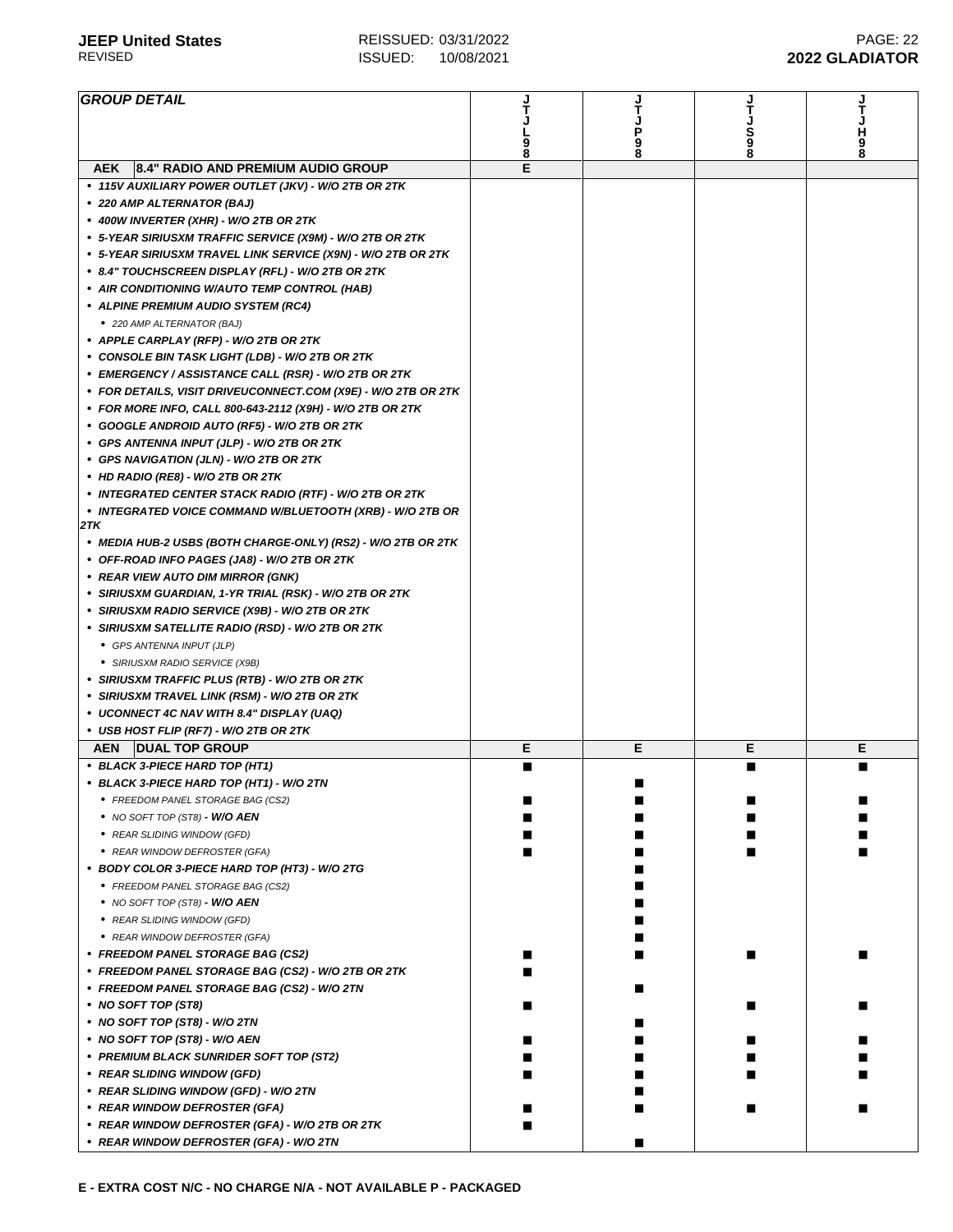| <b>GROUP DETAIL</b>                                            |   |   |         |        |
|----------------------------------------------------------------|---|---|---------|--------|
|                                                                |   | 9 | S<br>88 | Ч      |
|                                                                | 8 | 8 |         | 9<br>8 |
| <b>SAFETY GROUP</b><br>AJ1                                     | E | E | E       | E      |
| • BLIND SPOT AND CROSS PATH DETECTION (XAN)                    |   |   | ▄       |        |
| • BLIND SPOT AND CROSS PATH DETECTION (XAN) - W/O 2TB OR 2TK   |   |   |         |        |
| • LED TAILLAMPS (LAY)                                          |   |   |         |        |
| • PARKSENSE REAR PARK ASSIST SYSTEM (XAA)                      |   |   |         |        |
| ∙  PARKSENSE REAR PARK ASSIST SYSTEM (XAA) - W/O 2TB OR 2TK    |   |   |         |        |
| <b>DUAL DOOR GROUP W/ BASE UPPERS</b><br><b>AJB</b>            | Е | Е | Е       | Е      |
| • HALF DOORS W/ UPPERS (GCH)                                   |   |   |         |        |
| • HALF DOORS W/ UPPERS (GCH) - W/O 2TN                         |   |   |         |        |
| • POWER HEATED MIRRORS (GTB)                                   |   |   |         |        |
| • PWR WINDOWS, FRONT 1-TOUCH DOWN (JPY)                        |   |   |         |        |
| • REMOTE KEYLESS ENTRY (GXM)                                   |   |   |         |        |
| • SPEED SENSITIVE POWER LOCKS (JPH)                            |   |   |         |        |
| • SUN VISORS W/ILLUM VANITY MIRRORS (GNC)                      |   |   |         |        |
| (*) Package AJB includes package AJS content                   |   | ₩ | ₩       | ∗      |
| <b>AJG</b><br>DUAL DOOR GROUP (LOWERS ONLY)                    | Е | Е | Е       | Е      |
| • HALF DOORS W/O UPPERS (GCG)                                  |   |   |         |        |
| • HALF DOORS W/O UPPERS (GCG) - W/O 2TN                        |   |   |         |        |
| • POWER HEATED MIRRORS (GTB)                                   |   |   |         |        |
| • PWR WINDOWS, FRONT 1-TOUCH DOWN (JPY)                        |   |   |         |        |
| • REMOTE KEYLESS ENTRY (GXM)                                   |   |   |         |        |
| • SPEED SENSITIVE POWER LOCKS (JPH)                            |   |   |         |        |
| • SUN VISORS W/ILLUM VANITY MIRRORS (GNC)                      |   |   |         |        |
| MAX TOW PACKAGE W/4.10 AXLE RATIO<br>AJQ                       | Е |   |         |        |
| • 110MPH VEHICLE MAX SPEED CALIBRATION (JJ3)                   |   |   |         |        |
| • 240 AMP ALTERNATOR (BAL)                                     |   |   |         |        |
| • 245/75R17 BSW A/T DUELER TIRES (TTH)                         |   |   |         |        |
| • 110MPH VEHICLE MAX SPEED CALIBRATION (JJ3)                   |   |   |         |        |
| • 4.10 REAR AXLE RATIO (DMF)                                   |   |   |         |        |
| • ANTI-SPIN DIFFERENTIAL REAR AXLE (DSA)                       |   |   |         |        |
| • BLACK MIC FENDER FLARES (2-PC) (MM2) - W/O 2TJ OR 2TK OR 2TS |   |   |         |        |
| OR 2TT OR 2TW<br>• DAYTIME RUNNING LAMP SYSTEM (LMX)           |   |   |         |        |
| • BRIDGESTONE BRAND TIRES (TZB)                                |   |   |         |        |
| • CLASS IV RECEIVER HITCH (XFH)                                |   |   |         |        |
| • DANA M210 WIDE FRONT AXLE (DJF)                              |   |   |         |        |
| • DANA M220 WIDE REAR AXLE (DRF)                               |   |   |         |        |
|                                                                |   |   |         |        |
| • DAYTIME RUNNING LAMP SYSTEM (LMX)                            |   |   |         |        |
| • GVW RATING - 6250# (Z1B)                                     |   |   |         |        |
| • HEAVY DUTY ENGINE COOLING (NMC)                              |   |   |         |        |
| • TRAILER HITCH ZOOM (XNQ)                                     |   |   |         |        |
| (*) Package AJQ includes package ABR content                   | ∗ |   |         |        |
| DUAL DOOR GROUP W/ PREMIUM UPPERS<br><b>AJS</b>                | E | Е | Е       | Е      |
| • HALF DOORS W/ UPPERS (GCH)                                   | п |   |         |        |
| • HALF DOORS W/ UPPERS (GCH) - W/O 2TN                         |   |   |         |        |
| • POWER HEATED MIRRORS (GTB)                                   |   |   |         |        |
| • PWR WINDOWS, FRONT 1-TOUCH DOWN (JPY)                        |   |   |         |        |
| • REMOTE KEYLESS ENTRY (GXM)                                   |   |   |         |        |
| • SPEED SENSITIVE POWER LOCKS (JPH)                            |   |   |         |        |
| • SUN VISORS W/ILLUM VANITY MIRRORS (GNC)                      |   |   |         |        |
| (*) Package AJS includes package AJB content                   | ∗ | ₩ | ⋇       | ₩      |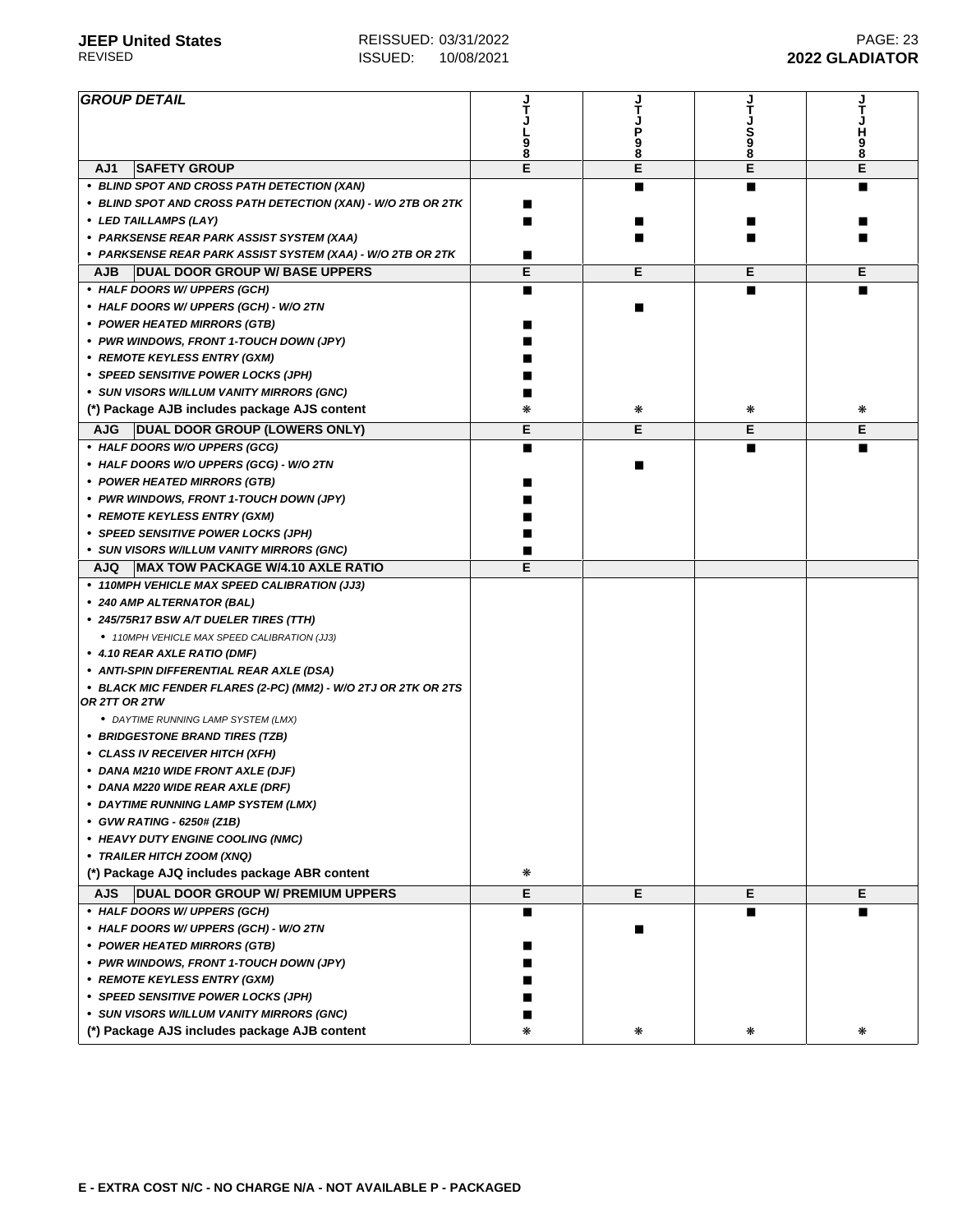| <b>GROUP DETAIL</b>                                                               |   |        |             |             |
|-----------------------------------------------------------------------------------|---|--------|-------------|-------------|
|                                                                                   |   |        |             |             |
|                                                                                   |   |        | S<br>9<br>8 | н<br>9<br>8 |
| <b>ALP</b><br><b>ADVANCED SAFETY GROUP</b>                                        | E | 8<br>E | E           | E           |
| • ADAPTIVE CRUISE CONTROL W/STOP (NH3) - W/DBA                                    |   |        |             |             |
| • ADAPTIVE CRUISE CONTROL W/STOP (NH3) - W/O 2TB OR 2TK                           |   |        |             |             |
| • ADVANCED BRAKE ASSIST (BGG)                                                     |   |        |             |             |
| • ADVANCED BRAKE ASSIST (BGG) - W/O 2TB OR 2TK                                    |   |        |             |             |
| • AUTO HIGH BEAM HEADLAMP CONTROL (LMS)                                           |   |        |             |             |
| • AUTO HIGH BEAM HEADLAMP CONTROL (LMS) - W/O 2TB OR 2TK                          |   |        |             |             |
| • ENHANCED ADAPTIVE CRUISE CONTROL (NH1) - W/DEM                                  |   |        |             |             |
|                                                                                   |   |        |             |             |
| • ENHANCED ADAPTIVE CRUISE CONTROL (NH1) - W/O 2TB OR 2TK                         |   |        |             |             |
| • FULL SPEED FWD COLLISION WARN PLUS (LSU)<br><b>AUXILARY SWITCH GROUP</b><br>AM2 | Е | Е      | Е           | Е           |
|                                                                                   |   |        |             |             |
| • 240 AMP ALTERNATOR (BAL)                                                        |   |        |             |             |
| • 700 AMP MAINTENANCE FREE BATTERY (BCV)                                          |   |        |             |             |
| • AUX SWITCHES (LH2)                                                              |   |        |             |             |
| <b>SMOKER'S GROUP</b><br><b>AWS</b>                                               | Е | Е      | E           | Е           |
| • CIGAR LIGHTER (JJA)                                                             |   |        |             |             |
| • REMOVABLE ASH TRAY (CUK)                                                        |   |        |             |             |
| TRAIL RAIL MANAGEMENT SYSTEM<br><b>CMD</b>                                        | Е | Е      | Е           | Е           |
| • 240 AMP ALTERNATOR (BAL)                                                        |   |        |             |             |
| • 400W INVERTER (XHR) - W/O 2TB OR 2TK                                            |   |        |             |             |
| • EXTERIOR 115V AC OUTLET (XBE)                                                   |   |        |             |             |
| • EXTERIOR 115V AC OUTLET (XBE) - W/O 2TB OR 2TK                                  |   |        |             |             |
| • LOCKABLE REAR UNDERSEAT STORAGE (CUW)                                           |   |        |             |             |
| • LOCKABLE REAR UNDERSEAT STORAGE (CUW) - W/O 2TB OR 2TK                          |   |        |             |             |
| <b>DFT</b><br>8-SPD AUTO 850RE TRANS (MAKE)                                       | Е | Е      | Е           | Е           |
| • MOLD IN COLOR BUMPER W/ACCENT COLOR (MBA) - W/O 2TB OR                          |   |        |             |             |
| 2TJ OR 2TK OR 2TT OR 2TW                                                          |   |        |             |             |
| • REMOTE START SYSTEM (XBM) - W/O 2TB OR 2TJ OR 2TK OR 2TS OR<br>2TW              |   |        |             |             |
| • SELEC-SPEED (TM) CONTROL (BNK)                                                  |   |        |             |             |
| • TRANSMISSION SKID PLATE (XE9)                                                   |   |        |             |             |
| <b>DFV</b><br>8-SPD AUTO 8HP75 TRANS (BUY-GERMANY)                                | E | E      | E           |             |
| • MOLD IN COLOR BUMPER W/ACCENT COLOR (MBA) - W/O 2TB OR                          |   |        |             |             |
| 2TJ OR 2TK OR 2TT OR 2TW                                                          |   |        |             |             |
| • SELEC-SPEED (TM) CONTROL (BNK)                                                  |   |        |             |             |
| • TRANSMISSION SKID PLATE (XE9)                                                   |   |        |             |             |
| 3.0L V6 TURBO DIESEL ENGINE W/ESS G3<br><b>EXJ</b>                                | Е | Е      | Е           |             |
| • 110MPH VEHICLE MAX SPEED CALIBRATION (JJ3)                                      |   |        |             |             |
| • 19 GALLON FUEL TANK (NF1)                                                       |   |        |             |             |
| • 245/75R17 BSW A/T DUELER TIRES (TTH)                                            |   |        |             |             |
| • 110MPH VEHICLE MAX SPEED CALIBRATION (JJ3)                                      |   |        |             |             |
| • 3.73 REAR AXLE RATIO (DME)                                                      |   |        |             |             |
| • ABS 4-WHEEL HD DISC BRAKES W/FRT FNC (BR1)                                      |   |        |             |             |
| • ANTI-SPIN DIFFERENTIAL REAR AXLE (DSA)                                          |   |        |             |             |
| • AUX BATTERY (BC1)                                                               |   |        |             |             |
| • BRIDGESTONE BRAND TIRES (TZB)                                                   |   |        |             |             |
| • CHROME ECODIESEL BADGE (MW2)                                                    |   |        |             |             |
| • GRAY ECODIESEL BADGE (MZR)                                                      |   |        |             |             |
| • GRAY ECODIESEL BADGE (MZR) - W/O 2TG                                            |   |        |             |             |
| • NON-LOCK FUEL CAP W/DISCRIMINATOR (XJ4)                                         |   |        |             |             |
| • SELECTIVE CATALYTIC REDUCTION (UREA) (XAL)                                      |   |        |             |             |
| • STOP-START DUAL BATTERY SYSTEM (XHZ)                                            |   |        |             |             |
| • SUPPLEMENTAL HEATER (HDB)                                                       |   |        |             |             |
| HT1<br><b>BLACK 3-PIECE HARD TOP</b>                                              | E | E      | Е           | Е           |
| • FREEDOM PANEL STORAGE BAG (CS2)                                                 |   |        |             |             |
| • NO SOFT TOP (ST8) - W/O AEN                                                     |   |        |             |             |
| • REAR SLIDING WINDOW (GFD)                                                       |   |        |             |             |
| • REAR WINDOW DEFROSTER (GFA)                                                     |   |        |             |             |
|                                                                                   |   |        |             |             |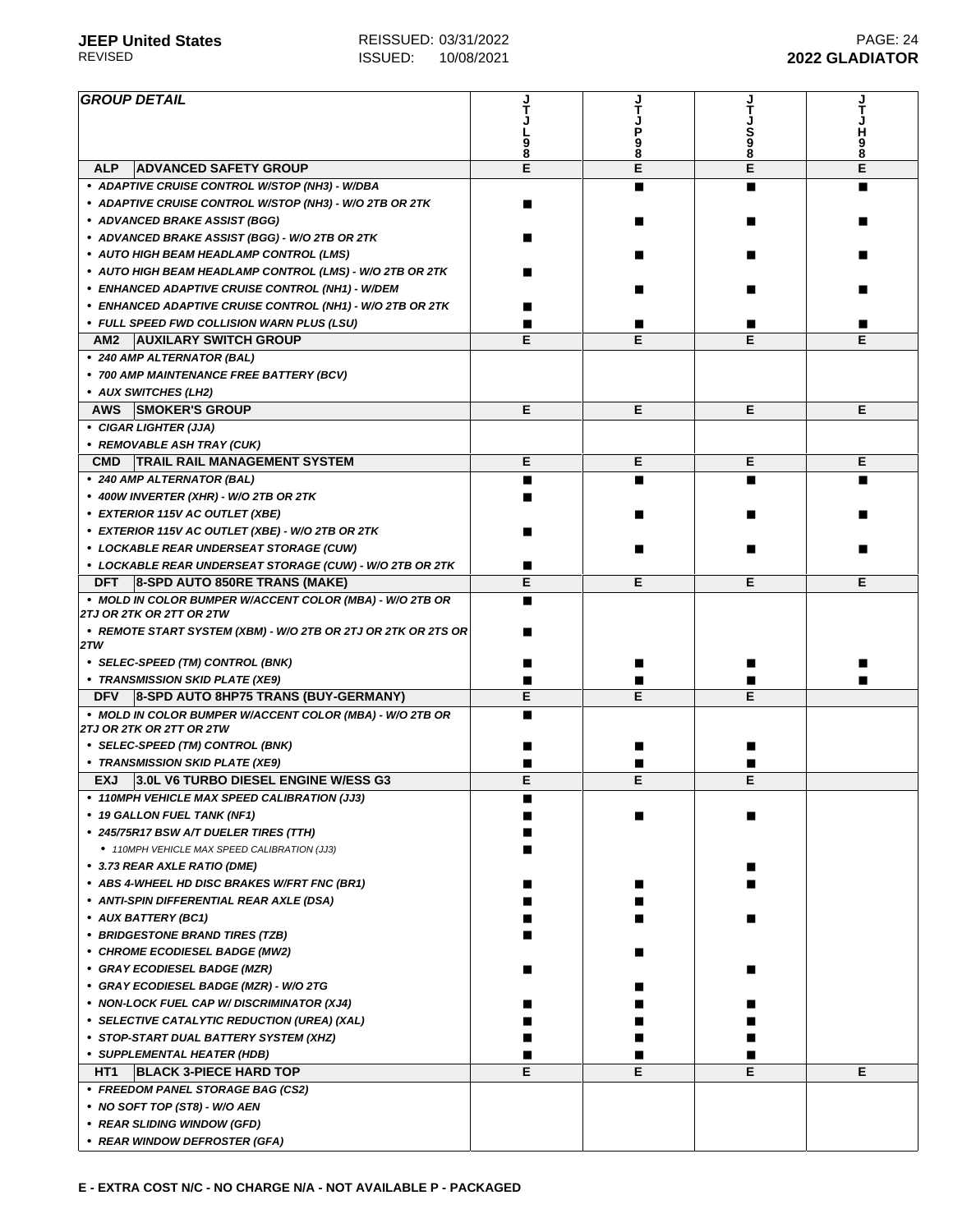| <b>GROUP DETAIL</b>                                      | 9<br>8 | P<br>9<br>8 | S<br>98 | н<br>9<br>8 |
|----------------------------------------------------------|--------|-------------|---------|-------------|
| <b>BODY COLOR 3-PIECE HARD TOP</b><br>HT <sub>3</sub>    |        | E           | E       | E           |
| • FREEDOM PANEL STORAGE BAG (CS2)                        |        |             |         |             |
| • NO SOFT TOP (ST8) - W/O AEN                            |        |             |         |             |
| • REAR SLIDING WINDOW (GFD)                              |        |             |         |             |
| • REAR WINDOW DEFROSTER (GFA)                            |        |             |         |             |
| <b>MOPAR SPLASH GUARDS - VEHICLE SET</b><br><b>MKN</b>   | Е      |             |         |             |
| • MOPAR SPLASH GUARDS - FRONT (MKM)                      |        |             |         |             |
| • MOPAR SPLASH GUARDS (MEJ)                              |        |             |         |             |
| <b>BLACK MIC FENDER FLARES (2-PC)</b><br>MM <sub>2</sub> | E      |             |         |             |
| • DAYTIME RUNNING LAMP SYSTEM (LMX)                      |        |             |         |             |
| RC4<br><b>ALPINE PREMIUM AUDIO SYSTEM</b>                | E      |             |         |             |
| • 220 AMP ALTERNATOR (BAJ)                               |        |             |         |             |
| <b>SIRIUSXM SATELLITE RADIO</b><br><b>RSD</b>            | E      |             |         |             |
| • GPS ANTENNA INPUT (JLP)                                |        |             |         |             |
| • SIRIUSXM RADIO SERVICE (X9B)                           |        |             |         |             |
| 255/70R18 BSW ALL TERRAIN TIRES<br><b>TDB</b>            |        | Е           |         |             |
| • 110MPH VEHICLE MAX SPEED CALIBRATION (JJ3)             |        |             |         |             |
| 245/75R17 BSW A/T DUELER TIRES<br><b>TTH</b>             | Е      |             |         |             |
| • 110MPH VEHICLE MAX SPEED CALIBRATION (JJ3)             |        |             |         |             |
| LT255/75R17C TIRES<br><b>TTK</b>                         | E      |             |         |             |
| • 97 MPH VEHICLE MAX SPEED CALIBRATION (JJ2)             |        |             |         |             |
| • BF GOODRICH BRAND TIRES (TZG)                          |        |             |         |             |
| LT285/70R17C BSW M/T TIRES<br><b>TWG</b>                 |        |             | Е       | Е           |
| • 97 MPH VEHICLE MAX SPEED CALIBRATION (JJ2)             |        |             |         |             |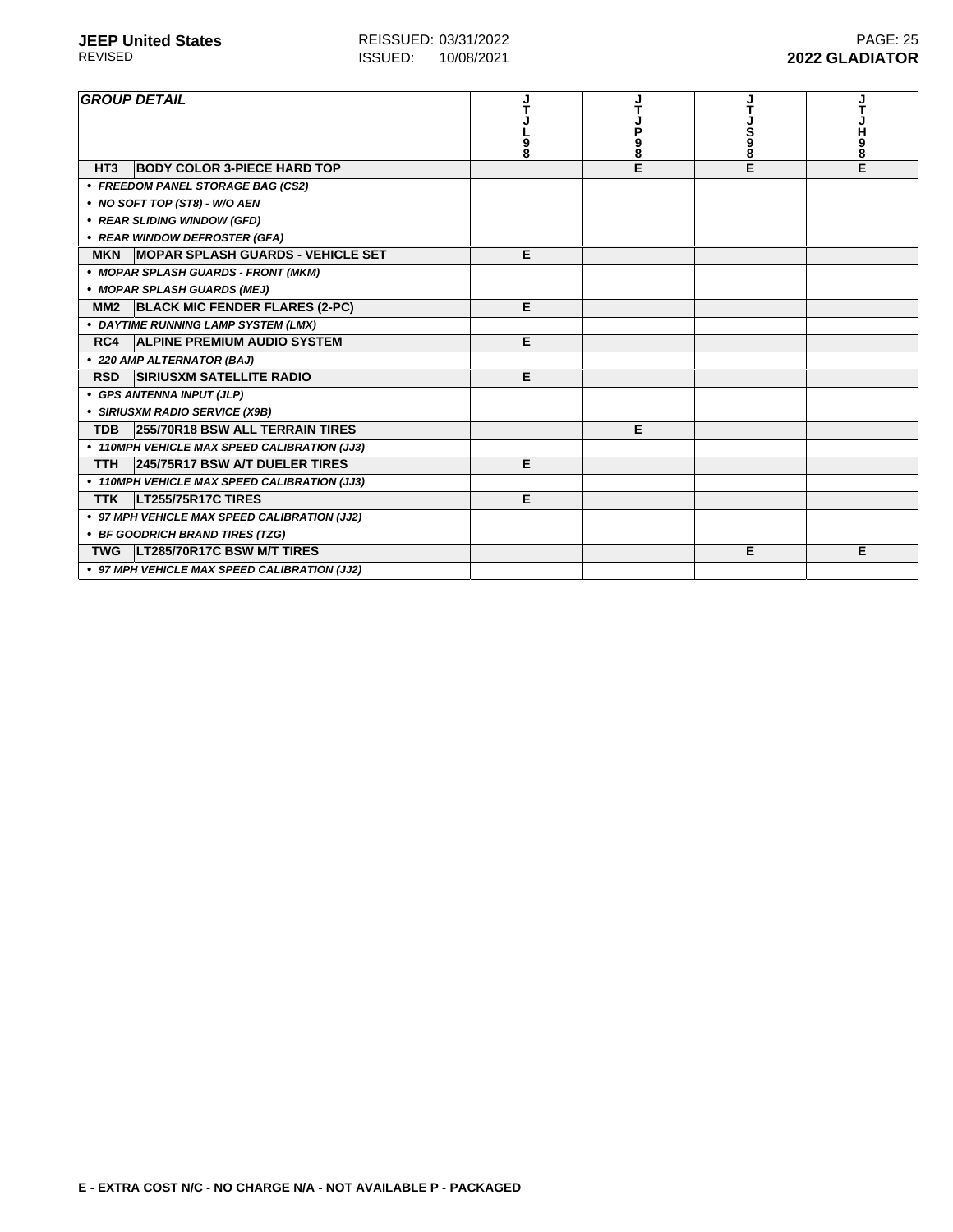| <b>STANDARD EQUIPMENT (UNLESS REPLACED)</b><br><b>BY OPTIONAL EQUIPMENT)</b> |                         | Ť<br>P<br>98            | S<br>98                 | н<br>9<br>8                |
|------------------------------------------------------------------------------|-------------------------|-------------------------|-------------------------|----------------------------|
| "GRILLZ" INSTRUMENT PANEL BEZELS (JER)                                       |                         | Χ                       |                         |                            |
| 110MPH VEHICLE MAX SPEED CALIBRATION (JJ3)                                   | X                       | X                       |                         |                            |
| 115V AUXILIARY POWER OUTLET (JKV)                                            |                         | X                       | X                       | X                          |
| 120 MPH PRIMARY SPEEDOMETER (JCB)                                            | X                       | X                       | X                       | $\mathsf{X}$               |
| 12V AUXILIARY POWER OUTLET (JJJ)                                             | X                       | X                       | X                       | X                          |
| 17" STEEL SPARE WHEEL (W1A)                                                  |                         |                         |                         | $\times$                   |
| 17X7.5 BLACK STEEL STYLED WHEELS (WAA)                                       | X                       |                         |                         |                            |
| 17X7.5 GRANITE CRYSTAL ALUM WHEELS (WFJ)                                     |                         |                         | X                       |                            |
| 17X7.5 LOW GLOSS BLACK ALUM WHEELS (WD3)                                     |                         |                         |                         | X                          |
| 180 AMP ALTERNATOR (BAD)                                                     | X                       |                         |                         |                            |
| 18X7.5 GRANITE CRYSTAL ALUM WHEELS (WPT)                                     |                         | X                       |                         |                            |
| 220 AMP ALTERNATOR (BAJ)                                                     |                         | X                       | X                       | X                          |
| 22 GALLON FUEL TANK (NF5)                                                    | X                       | X                       | $\overline{X}$          | $\overline{X}$             |
| 245/75R17 H/T TIRES (TQK)                                                    | X                       |                         |                         |                            |
| 255/70R18 BSW ALL SEASON TIRES (TDA)                                         |                         | X                       |                         |                            |
| 2 FRONT & 1 REAR TOW HOOKS (XEW)                                             | X                       | X                       |                         |                            |
| 3.73 REAR AXLE RATIO (DME)                                                   | X                       | $\overline{\mathsf{x}}$ |                         |                            |
| 4:1 ROCK-TRAC HD PART TIME 4WD SYS (DHW)                                     |                         |                         | X                       |                            |
| 4.10 REAR AXLE RATIO (DMF)                                                   |                         |                         | X                       | X                          |
| 400W INVERTER (XHR)                                                          |                         | X                       | $\overline{\mathsf{x}}$ | $\overline{X}$             |
| 50 STATE EMISSIONS (NAS)                                                     | X                       | X                       | X                       | X                          |
| 5-YEAR SIRIUSXM TRAFFIC SERVICE (X9M)                                        |                         | X                       | X                       | $\mathsf{X}$               |
| 5-YEAR SIRIUSXM TRAVEL LINK SERVICE (X9N)                                    |                         | X                       | X                       | $\mathsf{X}$               |
| 650 AMP AGM BATTERY (BCZ)                                                    | X                       | X                       | X                       | X                          |
| 7.0" TOUCH SCREEN DISPLAY (RFJ)                                              | $\overline{X}$          |                         |                         |                            |
| 7 AND 4 PIN WIRING HARNESS (XF2)                                             | X                       | X                       | X                       | X                          |
| 8.4" RADIO AND PREMIUM AUDIO GROUP (AEK)                                     |                         | X                       | $\overline{\mathsf{x}}$ | $\overline{X}$             |
|                                                                              |                         | X                       | X                       | $\overline{\mathsf{x}}$    |
| 8.4" TOUCHSCREEN DISPLAY (RFL)                                               |                         |                         |                         |                            |
| 8 SPEAKERS (RCH)<br>97 MPH VEHICLE MAX SPEED CALIBRATION (JJ2)               | X                       |                         | X                       |                            |
|                                                                              |                         |                         |                         | $\times$<br>$\overline{X}$ |
| ABS 4-WHEEL HD DISC BRAKES W/FRT FNC (BR1)                                   | X                       |                         | $\sf X$                 |                            |
| ADVANCED MULTISTAGE FRONT AIR BAGS (CG3)                                     |                         | X                       |                         | $\times$                   |
| <b>AIR CONDITIONING (HAA)</b>                                                | X                       |                         |                         |                            |
| AIR CONDITIONING W/AUTO TEMP CONTROL (HAB)                                   |                         | X                       | X                       | X                          |
| AIR FILTERING (JMA)                                                          | X                       | X                       | X                       | X                          |
| ALPINE PREMIUM AUDIO SYSTEM (RC4)                                            |                         | $\overline{X}$          | $\pmb{\times}$          | X                          |
| AMBIENT LED INTERIOR LIGHTING (LHA)                                          |                         | $\overline{X}$          | $\overline{\mathsf{x}}$ | X                          |
| ANTI-LOCK 4-WHEEL DISC HD BRAKES (BR6)                                       | X                       | $\overline{\mathsf{X}}$ | $\overline{X}$          |                            |
| <b>APPLE CARPLAY (RFP)</b>                                                   | $\overline{X}$          | X                       | $\overline{X}$          | $\times$                   |
| AUDIO JACK INPUT FOR MOBILE DEVICES (RSU)                                    | X                       | X                       | $\overline{\mathsf{x}}$ | X                          |
| <b>AUTOMATIC HEADLAMPS (LMG)</b>                                             |                         | $\overline{\mathsf{x}}$ | X                       | $\mathsf{X}$               |
| <b>AUX BATTERY (BC1)</b>                                                     | X                       | $\overline{X}$          | X                       | X                          |
| <b>BASE INTERIOR ACCENTS (XSB)</b>                                           | X                       | X                       |                         |                            |
| BEHIND THE SEAT STORAGE / BIN (CU3)                                          | X                       | X                       | X                       | X                          |
| BLACK DOOR HANDLES (MNA)                                                     | $\overline{\mathsf{x}}$ | X                       | X                       | X                          |
| <b>BLACK EXTERIOR MIRRORS (LE4)</b>                                          | $\overline{\mathsf{x}}$ | $\overline{X}$          | X                       | X                          |
| <b>BLACK FRONT FRAME OVERLAY (MFR)</b>                                       | $\overline{X}$          | X                       | X                       | X                          |
| BLACK MIC FENDER FLARES (1PC) (MMJ)                                          | $\overline{\mathsf{x}}$ |                         |                         |                            |
| BLACK MIC FENDER FLARES (2-PC) (MM2)                                         |                         |                         | X                       | X                          |
| <b>BLACK SUNRIDER SOFT TOP (STA)</b>                                         | X                       | X                       | $\overline{X}$          | $\overline{X}$             |
| BODY COLOR FENDER FLARES (2-PC) (MM3)                                        |                         | X                       |                         |                            |
| BODY COLOR FUEL FILLER DOOR (XJ8)                                            | X                       | X                       | X                       | X                          |
| <b>BODY COLOR GRILLE (MFT)</b>                                               | $\mathsf{X}$            |                         |                         |                            |
| BODY COLOR GRILLE W/NEU GRY MET RING (MF4)                                   |                         |                         | X                       | X                          |
| BODY COLOR GRILLE W/PLAT SILV RINGS (MFZ)                                    |                         | X                       |                         |                            |
| <b>BRIGHT INTERIOR ACCENTS (XSC)</b>                                         |                         |                         | $\overline{X}$          | X                          |
| CARGO TIE DOWN LOOPS (CKT)                                                   | X                       | X                       | $\overline{\mathsf{X}}$ | $\overline{X}$             |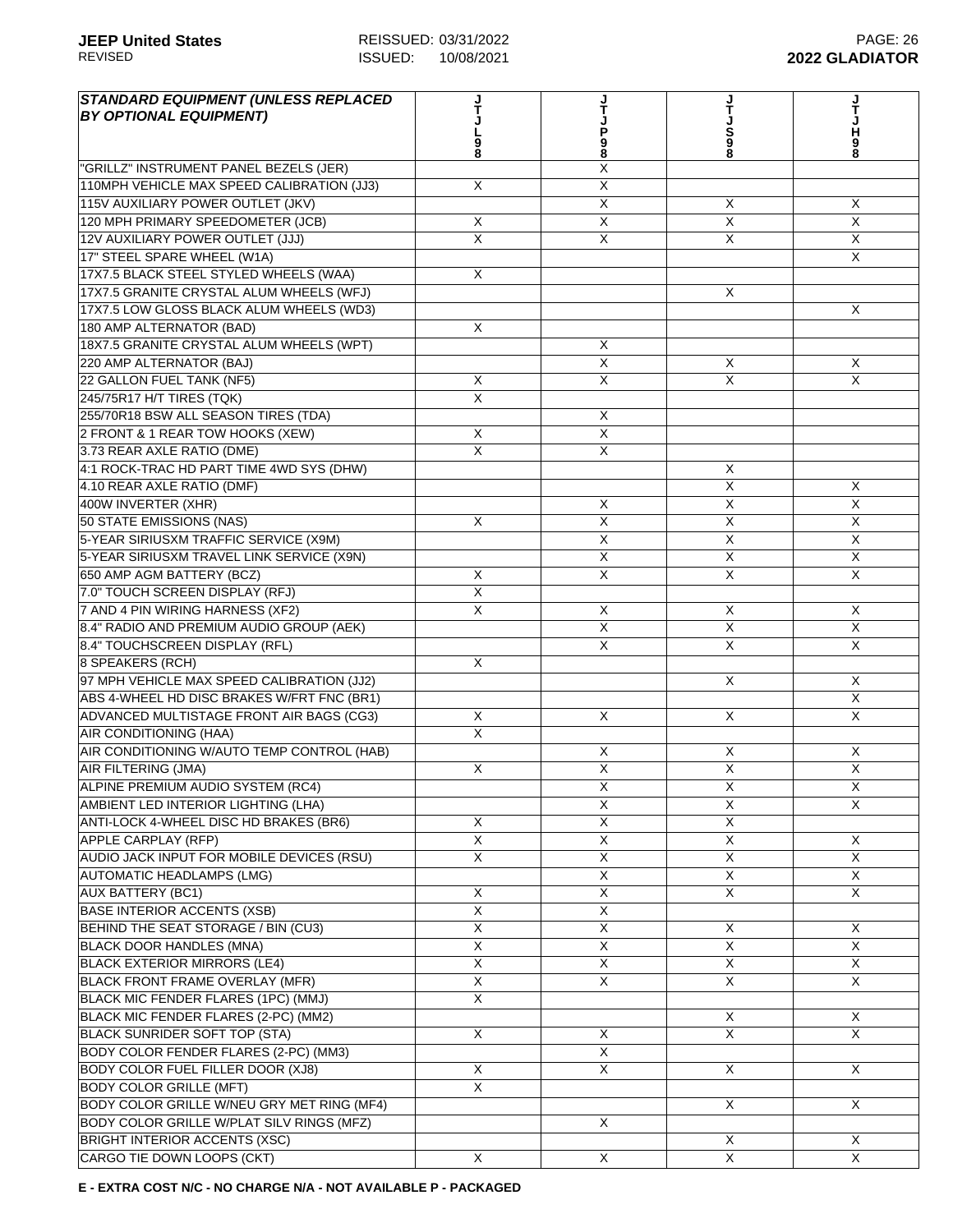| <b>STANDARD EQUIPMENT (UNLESS REPLACED</b>                  |                         |                           |                         | J<br>T                  |
|-------------------------------------------------------------|-------------------------|---------------------------|-------------------------|-------------------------|
| <b>BY OPTIONAL EQUIPMENT)</b>                               |                         |                           |                         |                         |
|                                                             | 9<br>8                  | 9<br>8                    | S<br>98                 | H<br>98                 |
|                                                             | Χ                       | Χ                         | $\overline{X}$          | X                       |
| CHILD SEAT UPPER TETHER ANCHORAGE (CF3)<br>CHMSL LAMP (LPS) | $\overline{X}$          | $\overline{X}$            | $\overline{\mathsf{x}}$ | $\overline{X}$          |
| <b>CLASS II BUMPER HITCH (XFN)</b>                          | X                       | $\sf X$                   | X                       | X                       |
| CLOTH LOW-BACK BUCKET SEATS (*A7)                           | X                       |                           |                         |                         |
|                                                             | X                       |                           |                         |                         |
| CLUSTER 3.5" TFT B&W DISPLAY (JAE)                          |                         |                           |                         |                         |
| CLUSTER 7.0" TFT COLOR DISPLAY (JAL)                        |                         | X                         | X                       | X<br>X                  |
| COAT HOOKS (XCT)                                            |                         |                           | $\times$                |                         |
| COMMAND-TRAC PART TIME 4WD SYSTEM (DHN)                     | X                       | X                         |                         | X                       |
| COMPETITION LEATHER STEERING WHEEL (SCC)                    |                         |                           |                         | $\overline{X}$          |
| <b>CONSOLE BIN TASK LIGHT (LDB)</b>                         |                         | X                         | X                       | $\overline{X}$          |
| CONVENTIONAL DIFFERENTIAL FRT AXLE (DS7)                    | X                       | $\overline{X}$            |                         | $\overline{X}$          |
| CONVENTIONAL DIFFERENTIAL REAR AXLE (DS8)                   | X                       | X                         |                         |                         |
| <b>COURTESY LAMPS (LBB)</b>                                 | X                       | X                         | X                       | X                       |
| DANA M210 FRONT AXLE (DJE)                                  | X                       | $\times$                  |                         |                         |
| DANA M210 WIDE FRONT AXLE (DJF)                             |                         |                           | X                       | X                       |
| DANA M220 REAR AXLE (DRE)                                   | X                       | X                         |                         |                         |
| DANA M220 WIDE REAR AXLE (DRF)                              |                         |                           | X                       | Χ                       |
| DAYTIME RUNNING LAMP SYSTEM (LMX)                           |                         | X                         | $\overline{\mathsf{x}}$ | $\overline{\mathsf{x}}$ |
| DEEP TINT SUNSCREEN WINDOWS (GCD)                           |                         | X                         | $\overline{X}$          | $\overline{X}$          |
| DOOR TRIM PANEL STORAGE NETS (CWX)                          | X                       | $\overline{\mathsf{x}}$   | $\overline{X}$          | $\overline{\mathsf{X}}$ |
| DRIVER AND PASSENGER ASSIST HANDLES (CSR)                   | $\overline{X}$          | X                         | $\overline{X}$          | $\overline{X}$          |
| DRIVER HEIGHT ADJUSTER SEAT (CDH)                           | X                       | $\sf X$                   | X                       | X                       |
| DUAL NOTE ELECTRIC HORNS (JJB)                              | X                       | X                         | X                       | $\overline{X}$          |
| DUAL VENTED HOOD (MEW)                                      |                         |                           | X                       |                         |
| ELECTRONIC ROLL MITIGATION (BNS)                            | X                       | X                         | X                       | X                       |
| ELECTRONIC STABILITY CONTROL (BNB)                          | X                       | X                         | X                       | X                       |
| E-LOCKER REAR AXLE (DSH)                                    |                         |                           |                         | X                       |
| EMERGENCY / ASSISTANCE CALL (RSR)                           |                         | $\boldsymbol{\mathsf{X}}$ | X                       | $\overline{X}$          |
| ENGINE - 3.6L V6 24V VVT ENGINE UPG I W/ESS (ERC)           | X                       | $\overline{\mathsf{x}}$   | X                       | $\overline{X}$          |
| <b>ENGINE OIL COOLER (NHA)</b>                              | $\overline{X}$          | $\overline{X}$            | $\overline{X}$          | $\overline{X}$          |
| <b>EXTERIOR PLASTICS MODULE (X72)</b>                       | X                       | X                         | X                       | X                       |
| <b>FALKEN BRAND TIRES (TZJ)</b>                             |                         |                           | X                       | X                       |
| FIXED LONG MAST ANTENNA (RDD)                               | X                       | $\times$                  | X                       | X                       |
| FOR DETAILS, VISIT DRIVEUCONNECT.COM (X9E)                  |                         | X                         | X                       | X                       |
| FOR MORE INFO, CALL 800-643-2112 (X9H)                      |                         | X                         | $\mathsf{X}$            | X                       |
| FOX PERF INTERNAL BY-PASS SHOCKS FRT (SFD)                  |                         |                           |                         | $\overline{X}$          |
| FOX PERF INTERNAL BY-PASS SHOCKS RR (SGD)                   |                         |                           |                         | X                       |
| FOX PERFORMANCE FRONT SHOCKS (SFC)                          |                         |                           | X                       |                         |
| FOX PERFORMANCE HYDRO JOUNCE BUMPERS (SHH)                  |                         |                           |                         | X                       |
| FOX PERFORMANCE REAR SHOCKS (SGC)                           |                         |                           | X                       |                         |
| FRONT & REAR FLOOR MATS (CLE)                               | X                       | X                         | $\overline{X}$          | X                       |
| FRONT DISCONNECTING STABILIZER BAR (SHG)                    |                         |                           | X                       |                         |
| FRONT DOOR TINTED GLASS (GCB)                               | X                       | X                         | X                       | X                       |
| <b>FRONT FOG LAMPS (LNJ)</b>                                | X                       | X                         | X                       | X                       |
| FRONT HEAVY DUTY SHOCK ABSORBERS (SFB)                      | X                       | X                         |                         |                         |
| FRONT PASSENGER SEAT BELT ALERT (LAX)                       | X                       | X                         | X                       | X                       |
| FRONT SEAT AREA CARPET (CKE)                                | $\overline{\mathsf{X}}$ | X                         | X                       | $\overline{X}$          |
| FRONT SEAT BACK MAP POCKETS (CSM)                           | $\overline{\mathsf{X}}$ | $\overline{X}$            | $\overline{X}$          | $\overline{X}$          |
| FRONT STABILIZER BAR (SHA)                                  | X                       | X                         |                         | X                       |
| FRT PASS SEAT - MANUAL ADJUST 4-WAY (JWA)                   | X                       | X                         | X                       | X                       |
| FUEL TANK SKID PLATE SHIELD (XEE)                           | X                       | X                         | X                       | X                       |
| FULL LENGTH FLOOR CONSOLE (CUF)                             | X                       | X                         | X                       | X                       |
| FULL METAL DOORS W/ROLL-UP WINDOWS (GCF)                    | X                       | X                         | X                       | X                       |
| FULL SIZE SPARE TIRE (TBB)                                  | X                       | X                         | X                       | X.                      |
| GLOBAL TELEMATICS BOX MODULE (TBM) (RDG)                    | $\overline{X}$          |                           |                         |                         |
| GOOGLE ANDROID AUTO (RF5)                                   | $\overline{X}$          | X                         | X                       | X                       |
| GPEC 2A ENGINE CONTROLLER (NZB)                             | Χ                       | X                         | $\overline{X}$          | $\overline{\mathsf{x}}$ |
|                                                             |                         |                           |                         |                         |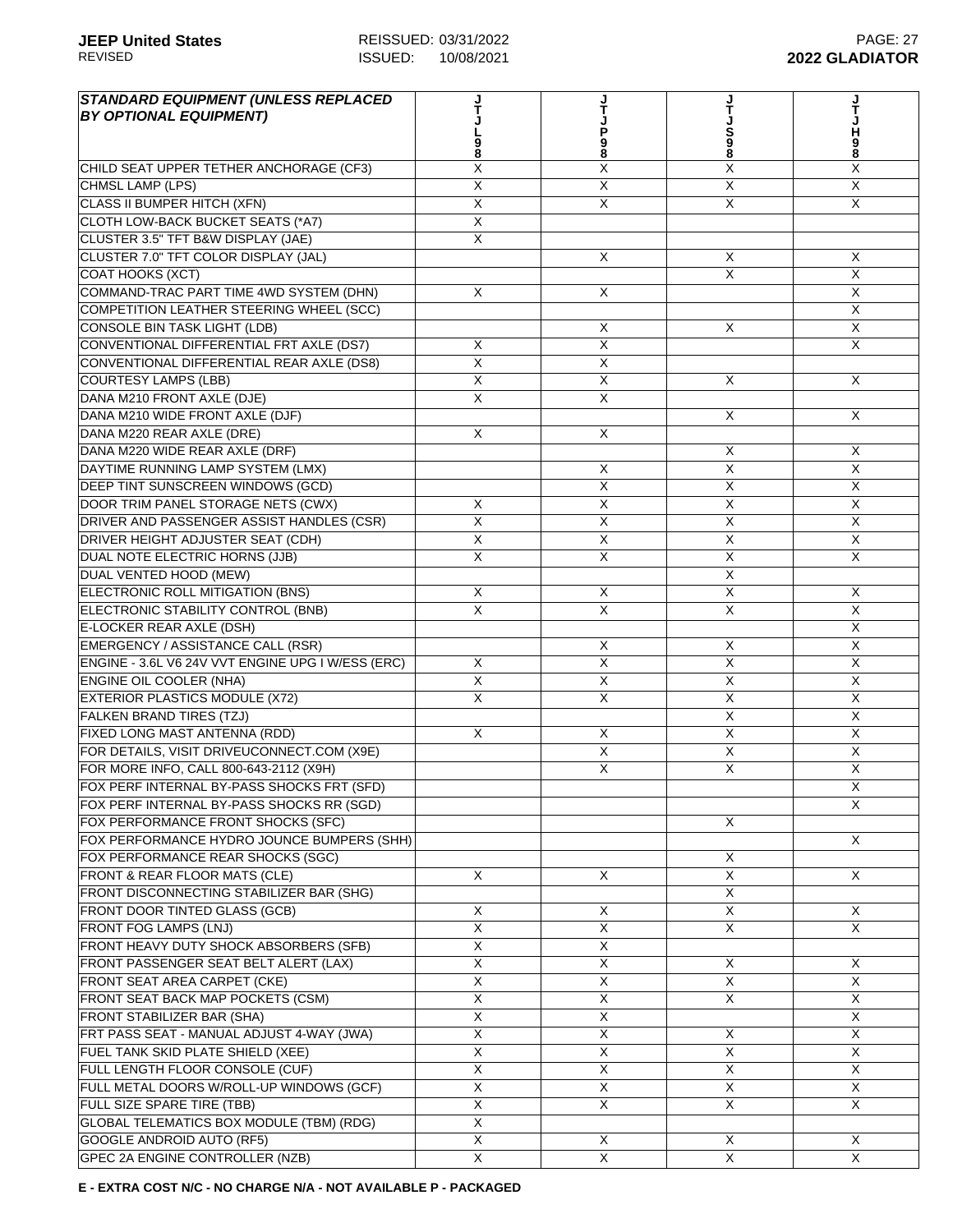| <b>STANDARD EQUIPMENT (UNLESS REPLACED)</b><br><b>BY OPTIONAL EQUIPMENT)</b> |                         | P<br>98                 | S<br>8                  | н<br>9<br>8             |
|------------------------------------------------------------------------------|-------------------------|-------------------------|-------------------------|-------------------------|
| <b>GPS ANTENNA INPUT (JLP)</b>                                               | X                       | Χ                       | X                       | X                       |
| <b>GPS NAVIGATION (JLN)</b>                                                  |                         | X                       | X                       | $\mathsf{X}$            |
| <b>GRAY/BLACK TRAIL RATED BADGE (MVA)</b>                                    | X                       |                         |                         |                         |
| <b>GREY/RED TRAIL RATED BADGE (MTB)</b>                                      |                         |                         | X                       |                         |
| GVW RATING - 5800# (Z1A)                                                     | X                       | X                       |                         |                         |
| GVW RATING - 6140# (Z1E)                                                     |                         |                         |                         | $\times$                |
| GVW RATING - 6250# (Z1B)                                                     |                         |                         | X                       |                         |
| <b>HALOGEN HEADLAMPS (LMA)</b>                                               | X                       | $\overline{X}$          | X                       | X                       |
| HD RADIO (RE8)                                                               |                         | $\overline{X}$          | X                       | $\overline{\mathsf{x}}$ |
| HEADLAMP OFF TIME DELAY (LHD)                                                | X                       | $\overline{X}$          | $\overline{\mathsf{X}}$ | $\overline{X}$          |
| HEAVY DUTY SUSPENSION W/GAS SHOCKS (SDU)                                     |                         |                         |                         | $\times$                |
| <b>HILL START ASSIST (BNG)</b>                                               | X                       | X                       | X                       | X                       |
| <b>HOOD DECAL (MYA)</b>                                                      |                         |                         | X                       |                         |
| <b>HOOD INSULATION (HGA)</b>                                                 | Χ                       | Х                       | X                       | X                       |
| HYDRAULIC ASSIST BRAKE BOOSTER (BPT)                                         | X                       | X                       | X                       | $\mathsf{X}$            |
| ILLUMINATED CUPHOLDERS (CWP)                                                 | X                       | X                       | X                       | $\times$                |
| <b>INCANDESCENT TAILLAMPS (LA6)</b>                                          | X                       | $\overline{X}$          | X                       | X                       |
| INTEGRATED CENTER STACK RADIO (RTF)                                          | $\overline{\mathsf{x}}$ | $\overline{X}$          | $\overline{X}$          | $\overline{\mathsf{x}}$ |
| INTEGRATED VOICE COMMAND W/BLUETOOTH (XRB)                                   | X                       | X                       | X                       | X                       |
| JEEP BADGE (TWO-LAYER CONSTRUCTION) (MG3)                                    |                         | $\overline{X}$          | $\overline{\mathsf{x}}$ | $\mathsf{X}$            |
| JEEP BADGE (MVC)                                                             | X                       |                         |                         |                         |
| LEATHER WRAPPED STEERING WHEEL (SCV)                                         |                         | X                       | X                       |                         |
| LED DOME/READING LAMP (LCX)                                                  | X                       | X                       | $\sf X$                 | X                       |
| LED DOME LAMP W/ON/OFF SWITCH (LCL)                                          | X                       | X                       | X                       | X                       |
| LOCKING GLOVE BOX (JKA)                                                      | X                       | X                       | X                       | $\times$                |
| LOW BACK BUCKET SEATS (CAC)                                                  | X                       | X                       | X                       | X                       |
| LT285/70R17C BSW A/T TIRES (TW2)                                             |                         |                         | $\overline{\mathsf{x}}$ | $\mathsf{X}$            |
| MANUAL 2-WAY DRIVER LUMBAR ADJUST (JRQ)                                      | X                       | X                       | $\overline{\mathsf{x}}$ | $\overline{X}$          |
| MANUAL 6-WAY DRIVER SEAT (JT6)                                               | $\overline{X}$          | X                       | $\overline{X}$          | X                       |
| MANUAL DOOR LOCKS (JE8)                                                      | X                       |                         |                         |                         |
| MANUAL MIRRORS, FOLD-AWAY (GTP)                                              | X                       |                         |                         |                         |
| <b>MANUAL WINDOWS (JF8)</b>                                                  | X                       |                         |                         |                         |
| MEDIA HUB (USB, AUX) (RSF)                                                   | X                       | X                       | X                       | X                       |
| MEDIA HUB-2 USBS (BOTH CHARGE-ONLY) (RS2)                                    |                         | X                       | X                       | $\mathsf{X}$            |
| MOJAVE HOOD DECAL (MH4)                                                      |                         |                         |                         | X                       |
| MOLDED BLACK FRONT BUMPER (MB1)                                              | X                       |                         |                         |                         |
| MOLD IN COLOR BUMPER W/ACCENT COLOR (MBA)                                    |                         | $\overline{\mathsf{x}}$ | X                       | X                       |
| <b>MONOTONE PAINT (APA)</b>                                                  | X                       | $\overline{\mathsf{X}}$ | X                       | $\overline{X}$          |
| NON LOCKING FUEL FILLER CAP (XJG)                                            | $\overline{X}$          | X                       | $\mathsf{X}$            | $\times$                |
| NON VENTED HOOD (MC9)                                                        | X                       | X                       |                         |                         |
| NORMAL DUTY PLUS SUSPENSION (SDW)                                            |                         | X                       |                         |                         |
| NORMAL DUTY SUSPENSION (SDA)                                                 | X                       |                         |                         |                         |
| OCCUPANT CLASSIFICATION SYSTEM (XCA)                                         | X                       | X                       | X                       | X                       |
| OFF-ROAD INFO PAGES (JA8)                                                    |                         | X                       | X                       | X                       |
| OFF-ROAD PLUS MODE (XG7)                                                     |                         |                         | X                       | X                       |
| OFFROAD SWITCH BANK (LH3)                                                    |                         |                         | X                       |                         |
| ORANGE DESERT RATED BADGE (MVU)                                              |                         |                         |                         | X                       |
| ORANGE TOW HOOKS (XEQ)                                                       |                         |                         |                         | X                       |
| <b>OUTSIDE TEMPERATURE GAUGE (JFJ)</b>                                       | X                       | X                       | X                       | X                       |
| <b>OVERLAND BADGE (MZM)</b>                                                  |                         | X                       |                         |                         |
| OVERLAND CLOTH BUCKET SEATS (*C7)                                            |                         | X                       |                         |                         |
| PAINTED REAR BUMPER (MBC)                                                    | X                       | X                       |                         | X                       |
| PARKVIEW REAR BACK-UP CAMERA (XAC)                                           | X                       | X                       | X                       | X                       |
| PERFORMANCE HOOD (MHZ)                                                       |                         |                         |                         | X                       |
| PERFORMANCE SUSPENSION (SDD)                                                 |                         |                         | $\sf X$                 |                         |
| POWER HEATED MIRRORS (GTB)                                                   |                         | X                       | $\overline{X}$          | X                       |
| POWER STEERING (SBA)                                                         | X                       | X                       | $\overline{\mathsf{X}}$ | $\overline{X}$          |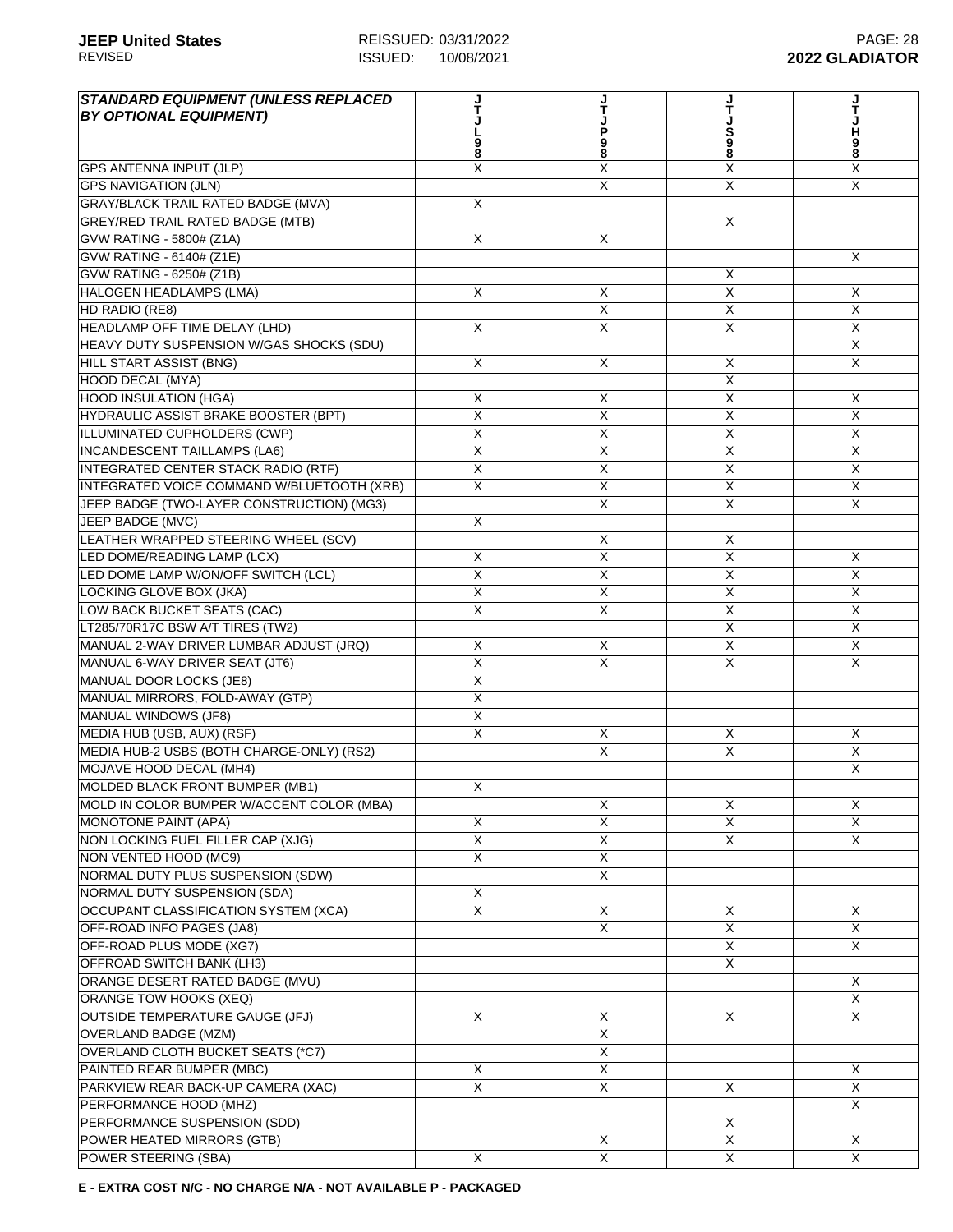| <b>STANDARD EQUIPMENT (UNLESS REPLACED)</b><br><b>BY OPTIONAL EQUIPMENT)</b> |                         | Ť                       |                         |                |
|------------------------------------------------------------------------------|-------------------------|-------------------------|-------------------------|----------------|
|                                                                              |                         |                         |                         | н              |
|                                                                              |                         | P<br>98                 | S<br>8                  | 9<br>8         |
| POWER TAILGATE LOCK (JEX)                                                    |                         | Χ                       | X                       | X              |
| PREM CLOTH LOW-BACK BUCKET SEATS (*D5)                                       |                         |                         | X                       |                |
| PREMIUM CLOTH SEATS W SPORT BOLSTERS (*A5)                                   |                         |                         |                         | X              |
| PREMIUM DOOR TRIM PANEL (CBF)                                                |                         | X                       |                         |                |
| PROTECTION SILL RAILS (XGS)                                                  |                         |                         |                         | Χ              |
| PROTECTIVE COATING AND REMOVER (XPF)                                         | X                       | X                       | X                       | $\mathsf{X}$   |
| PUSHBUTTON START (GX4)                                                       | X                       | X                       | X                       | X              |
| PWR WINDOWS, FRONT 1-TOUCH DOWN (JPY)                                        |                         | X                       | X                       | $\overline{X}$ |
| R1234YF A/C REFRIGERANT (XFC)                                                | X                       | $\overline{X}$          | $\overline{X}$          | $\overline{X}$ |
| REAR 60/40 FOLDING SEAT (CFN)                                                | $\overline{\mathsf{x}}$ | $\overline{\mathsf{x}}$ | $\overline{\mathsf{x}}$ | $\overline{X}$ |
| REAR COMPARTMENT STORAGE TRAY (CUR)                                          | X                       | X                       | X                       | $\times$       |
| REAR HEAVY DUTY SHOCK ABSORBERS (SGB)                                        | X                       | $\mathsf X$             |                         |                |
| REAR SEAT/WHEELHOUSE/CARGO CARPET (CKF)                                      | X                       | X                       | X                       | X              |
| <b>REAR STABILIZER BAR (SHF)</b>                                             | X                       | X                       | X                       | X              |
| REAR VIEW AUTO DIM MIRROR (GNK)                                              |                         | X                       | X                       | $\times$       |
| REAR VIEW DAY/NIGHT MIRROR (GNA)                                             | X                       |                         |                         |                |
| <b>RECLINING FRONT SEATS (CDB)</b>                                           | X                       | X                       | Χ                       | X              |
| RED TOW HOOKS (XH6)                                                          |                         |                         | $\overline{\mathsf{x}}$ |                |
| <b>REMOTE KEYLESS ENTRY (GXM)</b>                                            |                         | X                       | X                       | X              |
| REMOTE PROXIMITY KEYLESS ENTRY (GXD)                                         |                         | $\overline{X}$          | $\overline{\mathsf{x}}$ | $\overline{X}$ |
| REMOTE USB PORT - CHARGE ONLY (RS3)                                          |                         | X                       | X                       | X              |
| <b>REMOTE USB PORT (RSX)</b>                                                 | X                       | X                       | X                       | $\mathsf{X}$   |
| ROCK PROTECTION SILL RAILS (MEF)                                             |                         |                         | $\sf X$                 |                |
| <b>SECURITY ALARM (LSA)</b>                                                  |                         | X                       | X                       | X              |
| SENTRY KEY THEFT DETERRENT SYSTEM (GXX)                                      | X                       | X                       | X                       | $\times$       |
| SIDE STEPS (MRK)                                                             |                         | X                       |                         |                |
| SILVER/BLACK TRAIL RATED BADGE (MT2)                                         |                         | X                       |                         |                |
| SILVER PLATINUM I/P BEZELS (JET)                                             | X                       |                         | X                       |                |
| SINGLE TOP PACKAGE (AEL)                                                     | X                       | X                       | $\overline{X}$          | X              |
| SIRIUSXM GUARDIAN, 1-YR TRIAL (RSK)                                          |                         | X                       | $\overline{\mathsf{x}}$ | $\overline{X}$ |
| SIRIUSXM GUARDIAN-INCLUDED TRIAL (B) (RT1)                                   | X                       |                         |                         |                |
| SIRIUSXM RADIO SERVICE (X9B)                                                 |                         | X                       | X                       | $\mathsf{X}$   |
| SIRIUSXM SATELLITE RADIO (RSD)                                               |                         | X                       | X                       | X              |
| <b>SIRIUSXM TRAFFIC PLUS (RTB)</b>                                           |                         | X                       | $\mathsf{X}$            | $\times$       |
| SIRIUSXM TRAVEL LINK (RSM)                                                   |                         | X                       | X                       | X              |
| SLIDING SUN VISORS W/MIRRORS (GNU)                                           | X                       |                         |                         |                |
| SOLAR CONTROL GLASS (GAM)                                                    | $\overline{X}$          |                         |                         |                |
| <b>SPEED CONTROL (NHM)</b>                                                   | $\overline{X}$          | X                       | X                       | X              |
| SPEED SENSITIVE POWER LOCKS (JPH)                                            |                         | $\overline{X}$          | $\overline{X}$          | $\overline{X}$ |
| SPORT BAR W/FULL PADDING (CLM)                                               | X                       | X                       | X                       | $\overline{X}$ |
| STANDARD DUTY ENGINE COOLING (NMB)                                           | $\overline{\mathsf{x}}$ | X                       | X                       | $\mathsf{X}$   |
| STEEL REAR BUMPER (MD6)                                                      |                         |                         | X                       |                |
| STEEL SPARE WHEEL (WLB)                                                      | X                       | X                       | X                       |                |
| STEERING WHEEL MOUNTED AUDIO CTRLS (RDZ)                                     | X                       | X                       | X                       | X              |
| STEERING WHEEL (SCA)                                                         | $\overline{\mathsf{x}}$ |                         |                         |                |
| STOP-START DUAL BATTERY SYSTEM (XHZ)                                         | $\overline{\mathsf{x}}$ | X                       | X                       | X              |
| <b>STORAGE TRAY (CUY)</b>                                                    | X                       | $\overline{X}$          | $\sf X$                 | $\overline{X}$ |
| SUN VISORS W/ILLUM VANITY MIRRORS (GNC)                                      |                         | $\overline{\mathsf{x}}$ | $\overline{X}$          | X              |
| SUPPLEMENTAL FRT SEAT SIDE AIR BAGS (CJ1)                                    | X                       | X                       | X                       | X              |
| TETHERED FUEL FILLER CAP (XJF)                                               | $\overline{\mathsf{x}}$ | $\overline{\mathsf{x}}$ | $\overline{X}$          | X              |
| TEXTURED ASH I/P BEZELS (JEM)                                                |                         |                         |                         | X              |
| THREE REAR SEAT HEAD RESTRAINTS (CSH)                                        | X                       | X                       | $\mathsf{X}$            | X              |
| TILT/TELESCOPE STEERING COLUMN (SUD)                                         | X                       | X                       | X                       | X              |
| TINTED WINDSHIELD GLASS (GBB)                                                | X                       | X                       | X                       | X              |
| TIRE PRESSURE MONITORING DISPLAY (XGM)                                       | $\overline{X}$          | $\overline{X}$          | $\overline{\mathsf{x}}$ | $\overline{X}$ |
| <b>TORX TOOL KIT (XE4)</b>                                                   | $\overline{\mathsf{x}}$ | $\overline{X}$          | $\overline{X}$          | $\overline{X}$ |
| <b>TRACTION CONTROL (BNM)</b>                                                | $\overline{\mathsf{X}}$ | $\overline{X}$          | $\overline{X}$          | $\overline{X}$ |